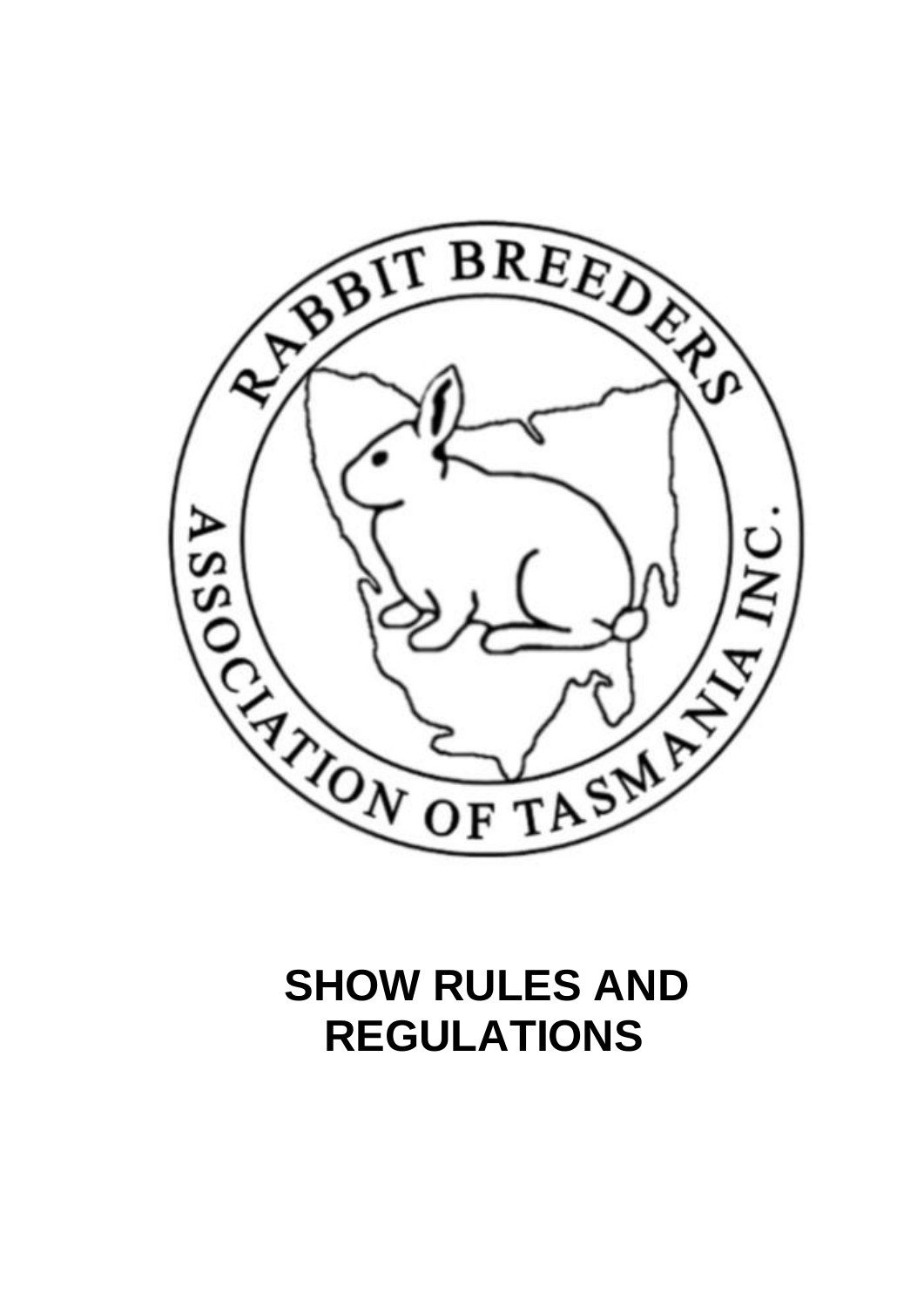

# **Rabbit Breeders Association of Tasmania Inc.**

# **General Code of Conduct & Show Rules**

It is our choice as a Committee, to provide a venue to exhibit your rabbits. We will also ensure the shows run smoothly, be friendly and assist the Fancy, and if that means you must show beside someone you dislike, so be it. We do not wish to enter into personal opinion or discussion, and will not tolerate such at shows.

If you have a grievance with a person or product, please do not bring this to a show where members of the public and our own young members are present. Act responsibly and deal with it in the correct manner, with the relevant authorities. The Committee or Association as a whole WILL NOT enter into personal disputes, poor sportsmanship or inappropriate behavior, nor tolerate it at shows. We are interested in the Rabbit Fancy, promotion of such, in a family environment. We promote the wellbeing of rabbits both as pets and exhibition animals. Acts of cruelty will not be tolerated.

1. All rabbits will undergo a visual health check prior to entry into the venue. It is understood your rabbitry has been free from Myxomatosis for 120 days, and Calicivirus for 120 days prior. It is also understood that you have had no unexplained deaths in the previous 30 days. We recommend vaccination of your rabbits against Calicivirus. We ask that confirmed deaths from Myxo and Calici, be reported to the Club to allow other members to be warned in the event of disease spread. Failure to comply with this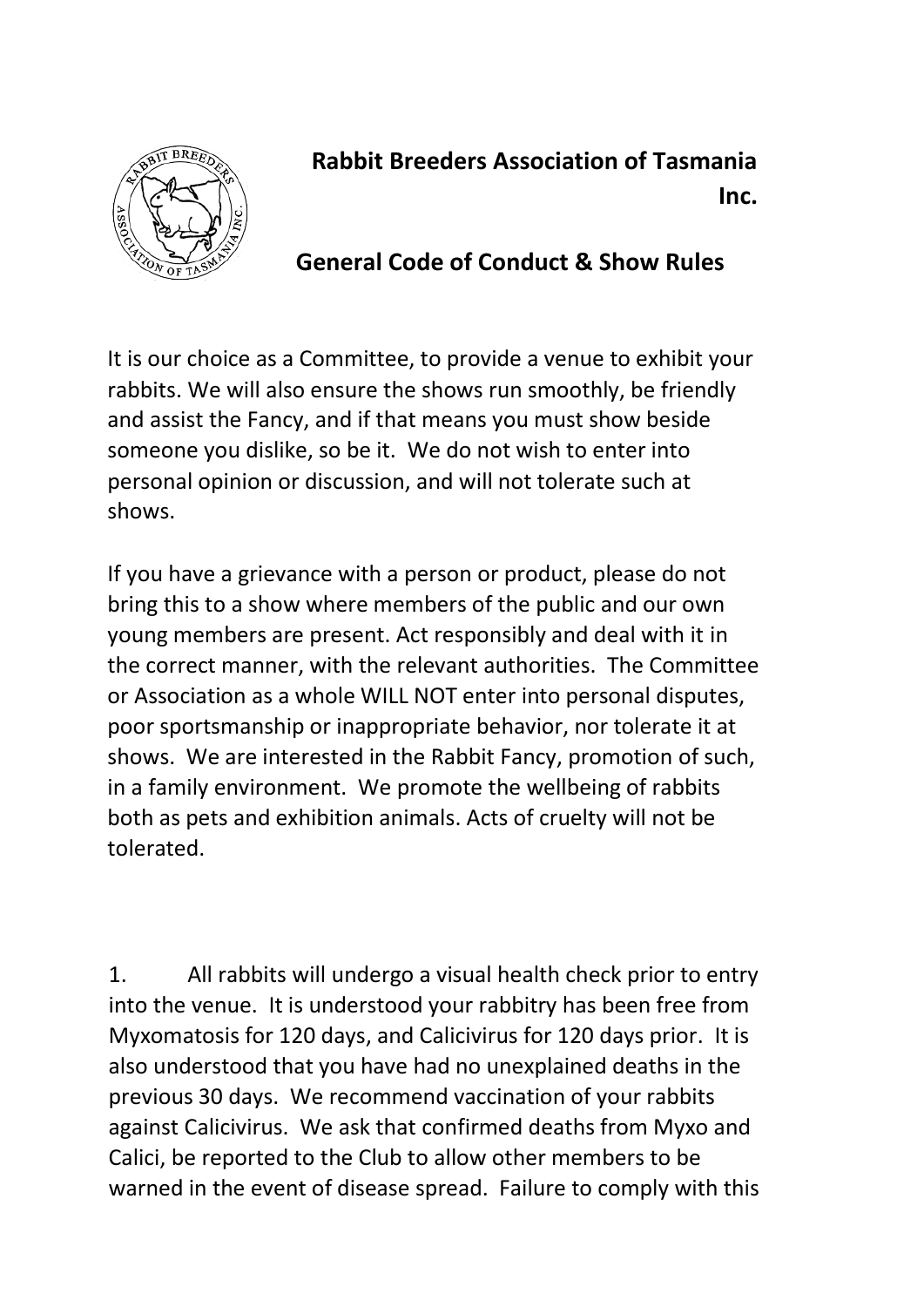rule is detrimental to the health of everyone's rabbits, Failure to comply could result in a permanent ban from all R.B.A.T. Inc and affiliated Clubs functions.

2. Payment of entry fees must be made in whole, prior to the show start. All cheques and money orders to be made payable to R.B.A.T. Inc. an Official entry form is requested to be filled out and signed. Emailed forms are acceptable, providing they are signed prior to start of the show.

3. Shows are run under the Rules and Regulations of the Rabbit Breeders Association of Tasmania Inc. under the guidelines and using the Breed Standards of the British Rabbit Council & ANRCl. By entering your rabbit, you are seeking the opinion of the judge on the day. The judge's decision is final.

4. All exhibits must be caged in safe, secure and leak-proof show cages. Wire topped cat carry cages are readily available and safe for both the steward to access and your rabbit for the day. Safety is of utmost importance. Please ensure your rabbits are caged in appropriate sized cages for their breed. The Committee reserves the right to refuse unsuitable cages.

5. All rabbits are entered at the sole risk of the owner. Please do not bring aggressive or sick animals to the venue. Discharge from eyes and nose may be contagious. If a rabbit cannot be handled safely by a judge or steward we reserve the right to disqualify the exhibit. Entry fees will not be refunded. If a rabbit is disqualified or refused entry due to health concerns, on two occasions, it will be refuse further entry to shows.

6. Competitive entries must be rung with an approved BRC ring for the breed, or tattoo. Non-Standardised exhibits may be rung with a proposed ring size for the breed.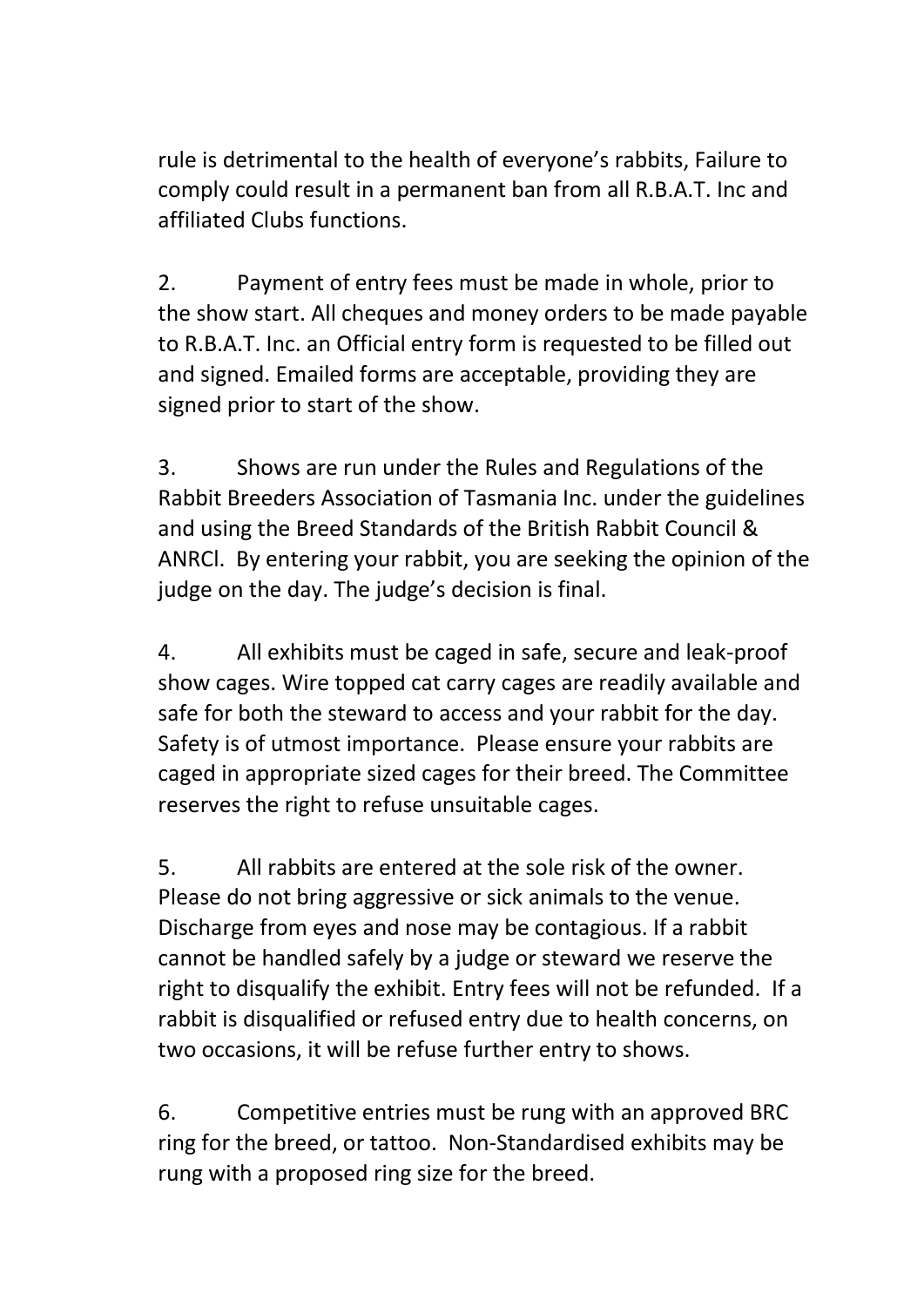7. It is common Courtesy to the judge to present your rabbit in a clean and groomed condition. We reserve the right to refuse entry to excessively stained or soiled animals.

9. Pleasure ensure nails are trimmed. If in doubt, a steward or committee member will be able to assist.

10. We reserve the right to ask anyone causing a disturbance at shows or functions to leave the premises. Failure to comply will result in entries being forfeited, and may result in future entries being refused.

11. Ensure your rabbits are entered in correct classes for their age bracket. Remember, exhibits must be a minimum of 10 weeks old.

12. Most importantly, Please enjoy your day!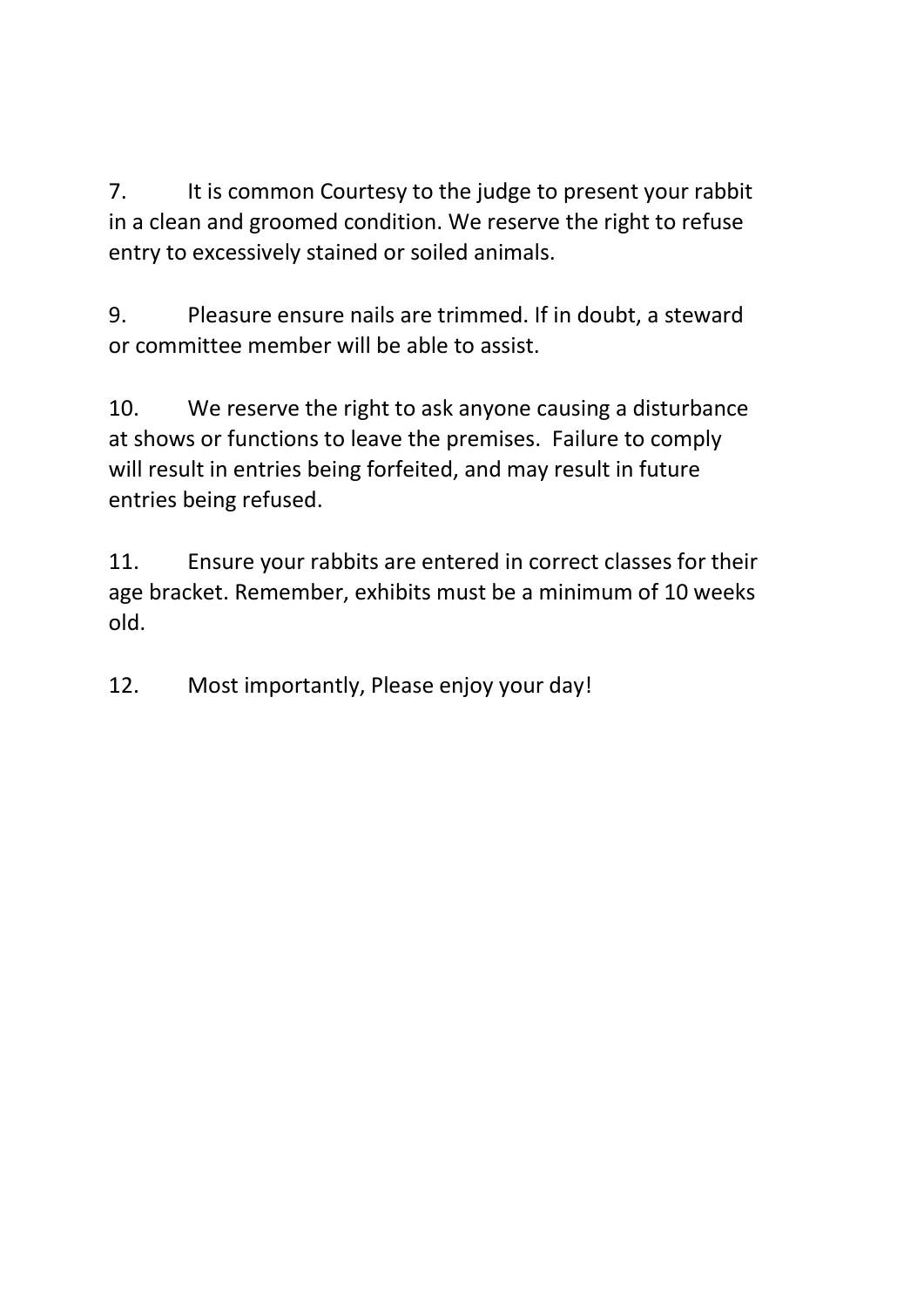

# **RABBIT BREEDERS ASSOCIATION OF TASMANIA INC**

# **Member's 'Code of Ethics'**

For all domestic, pet, pedigree, registered and/or show rabbits in my care I will to the best of my ability:

- On a daily basis make sure rabbits are well fed and supplied with clean water.
- **Provide regularly cleaned, adequately sized, escape proof** hutches or accommodation.
- Quarantine infectious rabbits and ensure they receive appropriate medical attention whenever required. Please notify the R.B.A.T. Inc Secretary or any Committee Member about Myxomatosis or Calici virus outbreaks or other contagious diseases that may put members rabbits at risk Confidentiality assured where necessary.
- Do not neglect, physically abuse, mistreat or allow needless suffering (Genuine cases of ill treatment should be reported to the R.S.P.C.A. or notify a R.B.A.T. Inc Committee member.
- Do not deliberately release a rabbit into suburbia or country area.
- Be responsible in breeding programs to improve the quality of the breed. Do not knowingly breed unhealthy rabbits or those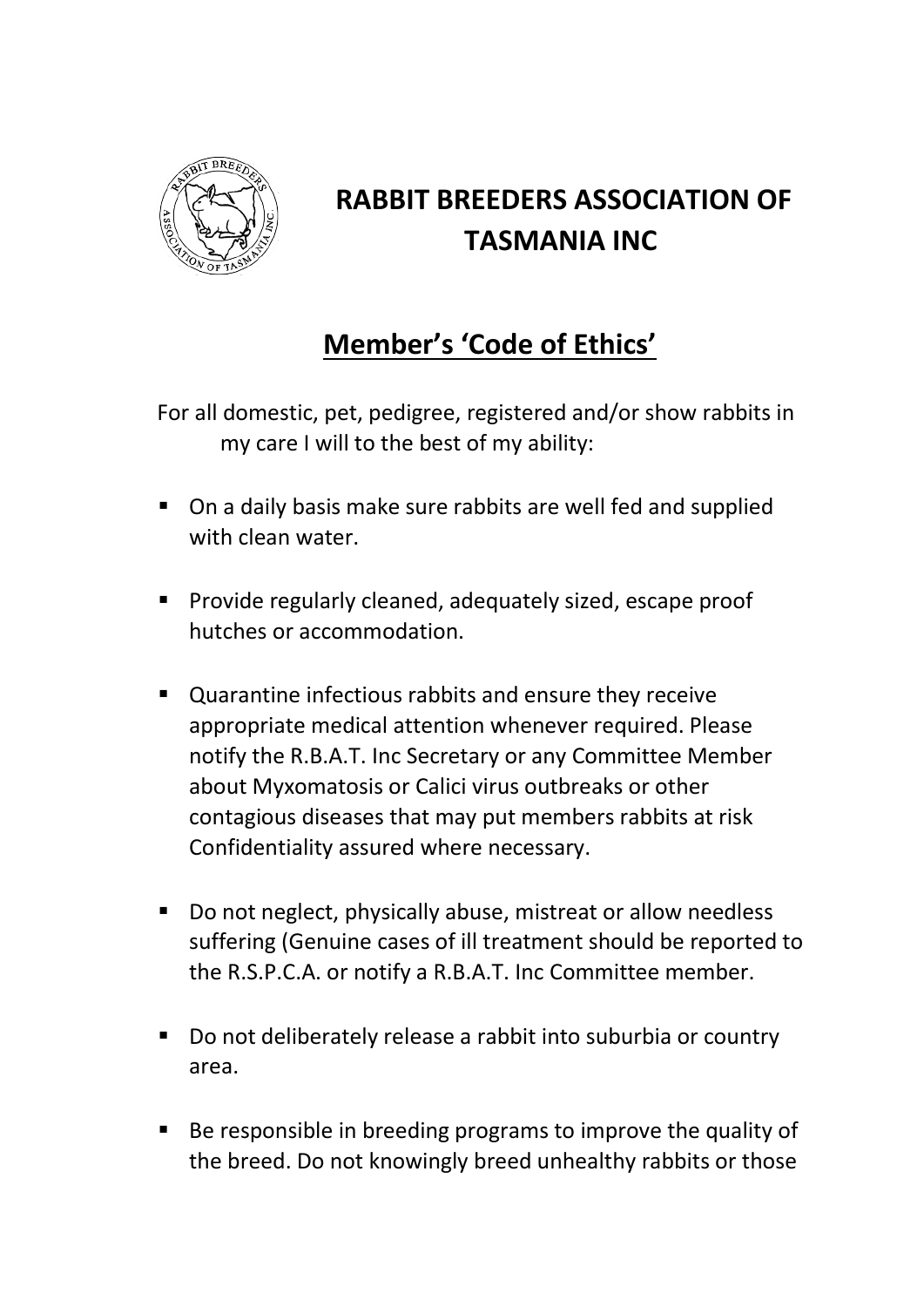carrying a genetic disease or with deformities or other abnormalities.

- Show concern and consideration for breeding does especially, do not mate too frequently or before adulthood. (The criteria for adults would be according to the mature age of the specific breed and not necessarily to the BRC Show Standard of five months). Do not bring a pregnant doe to a show or display.
- **Undertake not to mate different standard breeds unless** working within a specific breeding program and then undertake not to sell or misrepresent crossbred offspring as purebred. Do not knowingly sell a rabbit as show quality with major disqualifying fault/s.
- Not to knowingly sell a kitten under the age of eight weeks, in poor health, affected by any contagious disease or with a genetic physical condition.
- Do not sell to children unless accompanied by an adult or without proven parental consent.
- Remove identification rings from rabbits sold or given away as pets to non-members.(This is also a RULE so do not breach as action from the Committee may be taken)
- **Honour a promise or agreement to supply pedigree papers in a** timely manner of selling your rabbits. If you choose not to issue pedigree papers or they are unavailable, it is advisable to notify the buyer at time of purchase.
- Be honest and provide helpful information when dealing with the public. Aim to conduct yourself in a manner so as not to jeopardize the reputation of the R.B.A.T. Inc and rabbit fanciers in general.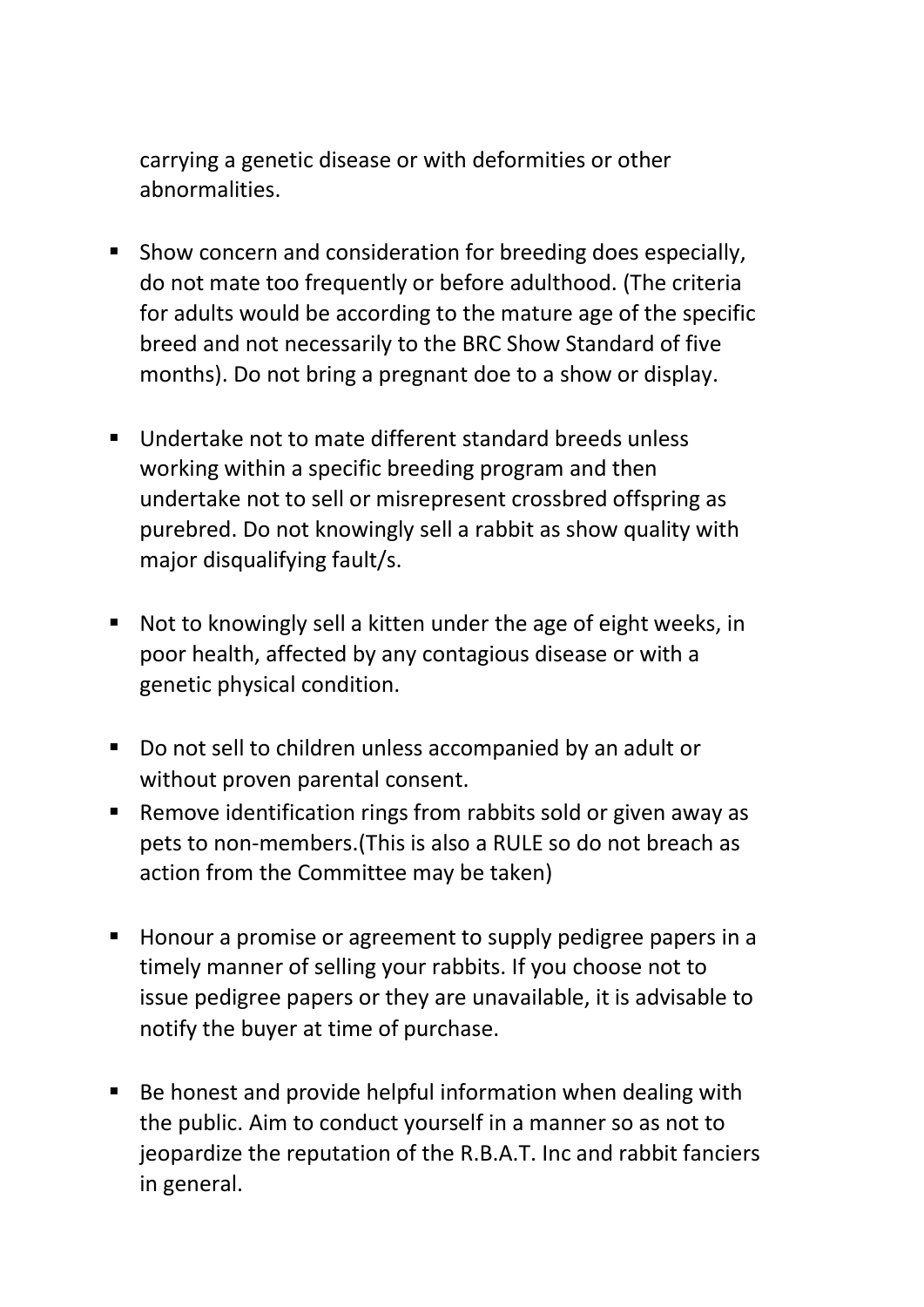Failure to adhere or respect the R.B.A.T. Inc's 'Code of Ethics' may result in disciplinary action (i.e. Suspension) or forfeit membership, constitutional rights and privileges.

# **SHOW RULES**

(Notes)

- 1. In these Rules, reference to the male gender also infers to the female gender.
- 2. It is recommended that all show officials should read these show rules in conjunction with other sections as may deal with show matters.

These rules were approved by the Committee of Management of the Rabbit Breeders Association of Tasmania and the date of operations is 22.8.93 Subsequent amendments were passed and are included here-in and are effective from the 27.11.94. Further amendments were made and passed on the 13<sup>th</sup> June 27, 2009 and also 24th September 2011.

# **I. ORGANISATION OF SHOWS:**

- **II.** The organizers of the show or their representative (usually the Show Secretary), shall:
- a. Be fully responsible for carrying out and fulfillment of show rules and regulations of the club and the correct conduct of the show.
- a. Be entirely responsible for payment to winners of the advertised prize money, where this is offered to exhibitors.
- b. Provide judging tables and a pair of weighing scales for exhibits (N.B. – the ear measurement of Lops to be taken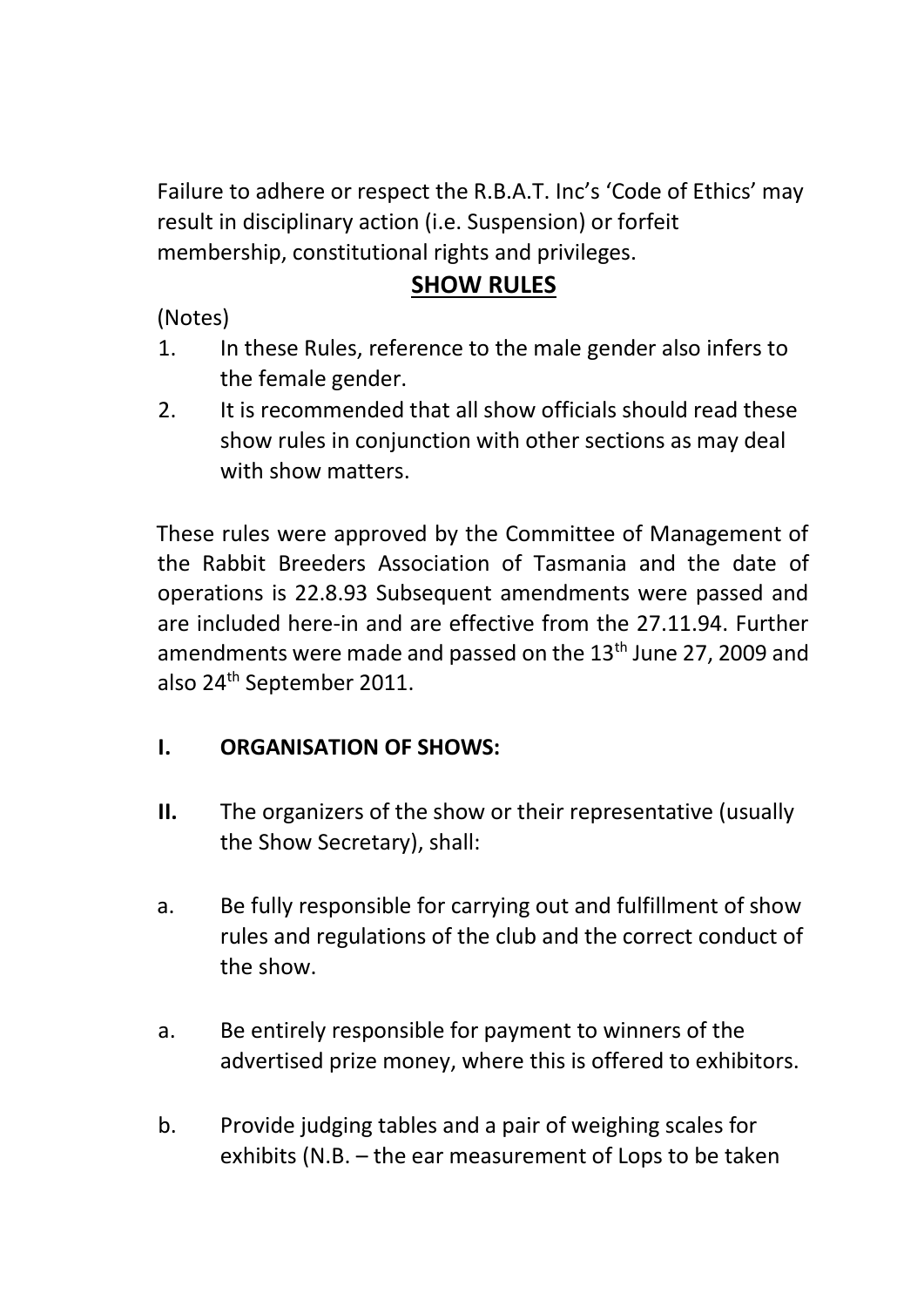with a continuous one piece ruler of at least 30 inches (76cms).

- c. Be authorised to refuse any entries, without assigning a reason to the potential exhibitor.
- d. Prepare judging books showing all pen numbers and class definitions and special prize definitions, but containing no information as to the identity or ownership of individual exhibits.
- e. Ensure that all shows, where Challenge Certificates are on offer, exhibits are checked in and out of the show by the use of their ring numbers.
- f. Appoint a judge or judges subject to the approval of the club.
- g. Advise the judge of the pen numbers of the absent exhibits prior to the judging of each class.
- h. Ensure that all exhibits bear 2 pen numbers per each show cage.
- i. Ensure that no person gives the judge any indication as to the ownership of the exhibit not already placed and that no attempt be made in any way to influence his awards.
- j. No Show Committee (or Committees holding their shows at the same venue at the same time) shall be permitted to bar juvenile exhibitors from entering an exhibit into any part of their show or shows unless under suspension or other penalty.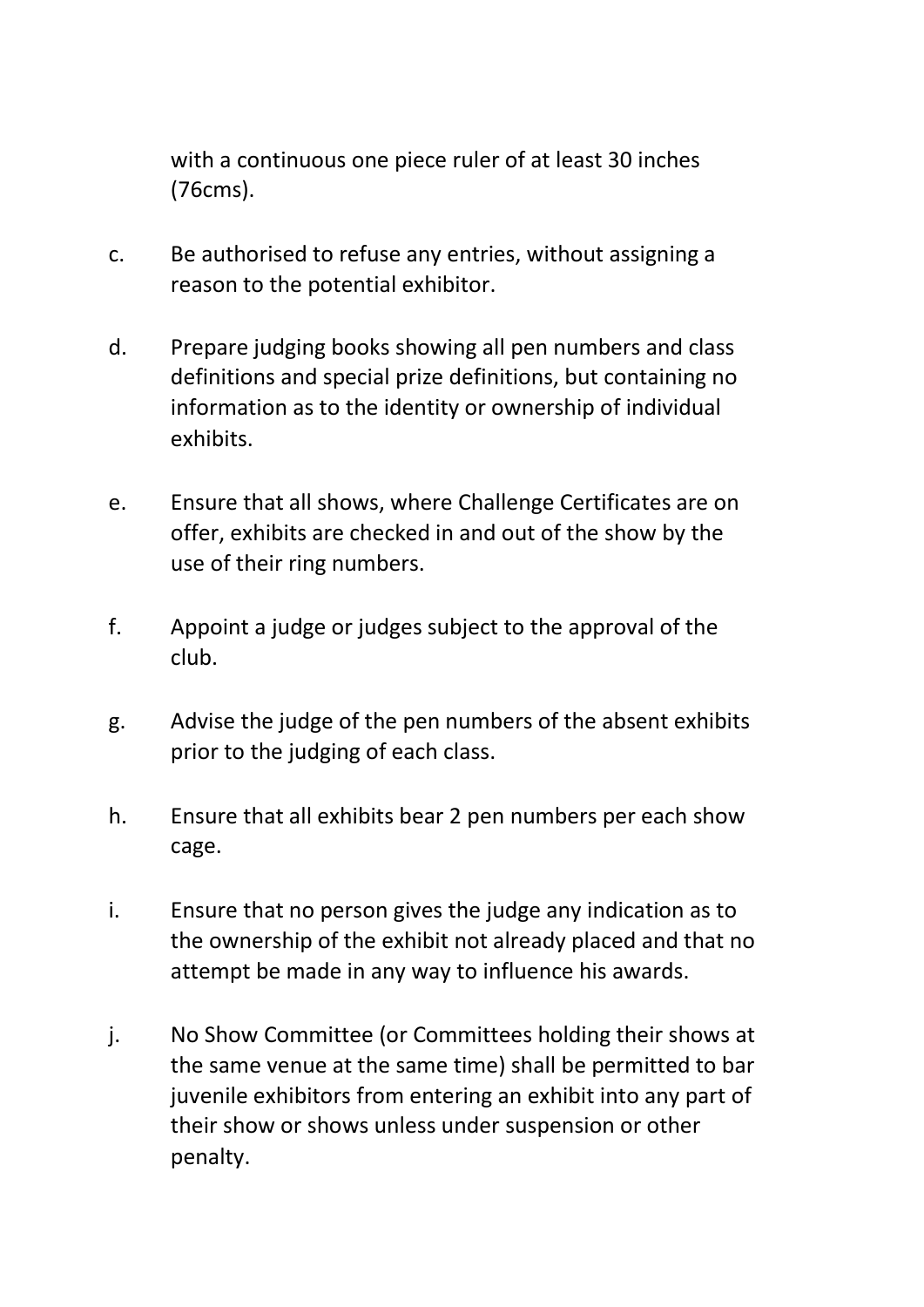# **2.0 EXHIBITION BY JUDGE**

- 2.1 No person appointed to officiate as a rabbit judge at a show may:
- a. Exhibit in the section in which they are judging, or
- b. Judge Best In Show if rabbit in the line-up corresponds with a breed class in which that Judge has exhibited on that day.
- 2.2 No person may exhibit in the rabbit section who is judging any section for other exhibits In which there is a common award with rabbits.

# **3.0 JUDGES FAILING TO APPEAR**

3.1 Where a judge fails to keep his appointment, then the classes which should have been taken by him shall be judged by any other judge who have previously been recognized by the club as a judge.

#### **4.0 EXAMINATION OF EXHIBITS**

- 4.1 The judge must examine all the exhibits as numbered in the judging book, see that they are placed before him by the Stewards and make awards as advertised, Promulgated or Instructed by the Show Committee.
- 4.2 In all varieties where their standards carry a weight disqualification or points penalty, the Exhibits shall be weighed by the judge before awards are finally made.

#### **5.0 DISQUALIFICATION OF EXHIBITS**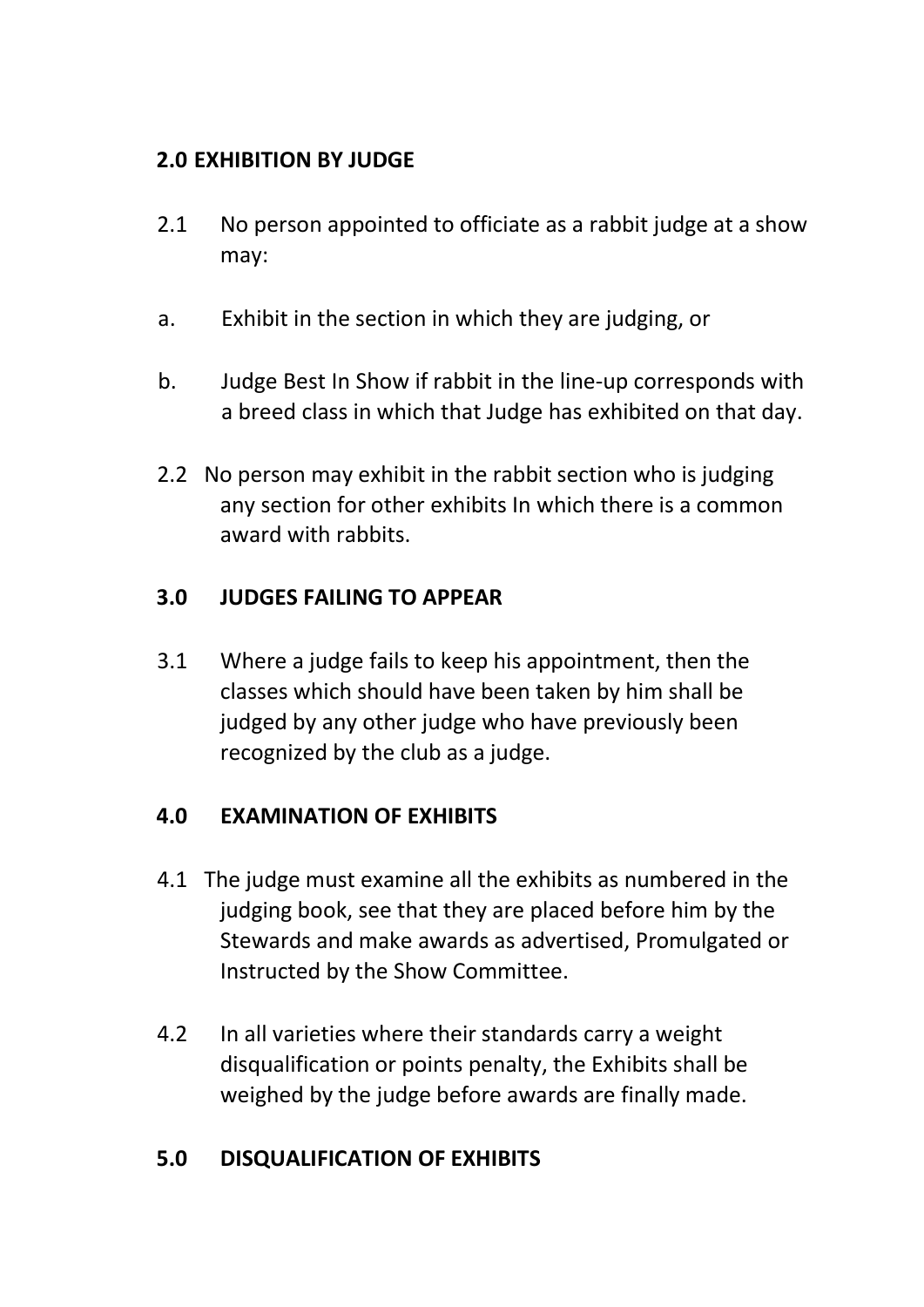- 5.1 The judge must pass any exhibit if he believes such exhibit is not in fit condition of health to be judged, and must disqualify any exhibit if he believes such exhibit is :
- a. Ineligible for the particular class in which it has been entered. Or
- b. Has been improperly or excessively prepared for exhibition, or
- c. bares a ring which is illegible or is irregularly ringed, or
- d. Older than the age limit for the class or in a condition of more advanced development than is generally considered satisfactory for an animal of the particular breed at the maximum age limit of the class.
	- 5.2 A passed or disqualified exhibit may not be brought out to be judged into any subsequent class in which it is entered.
	- 5.3 No exhibit may be disqualified on weight grounds unless the exact weight of the exhibit is established by weighing at the time of judging, and unless disqualification on weight grounds is recognized in the official standard for the breed, and the exhibit is outside the specified weight.
	- 5.4 In the event of a judge disqualifying an exhibit under show rules – 5.1a, 5.1c, or 5.1d he must report the full details of his reasons to the Club if so requested by the Show Secretary of the Rabbit Breeders Association of Tasmania Inc.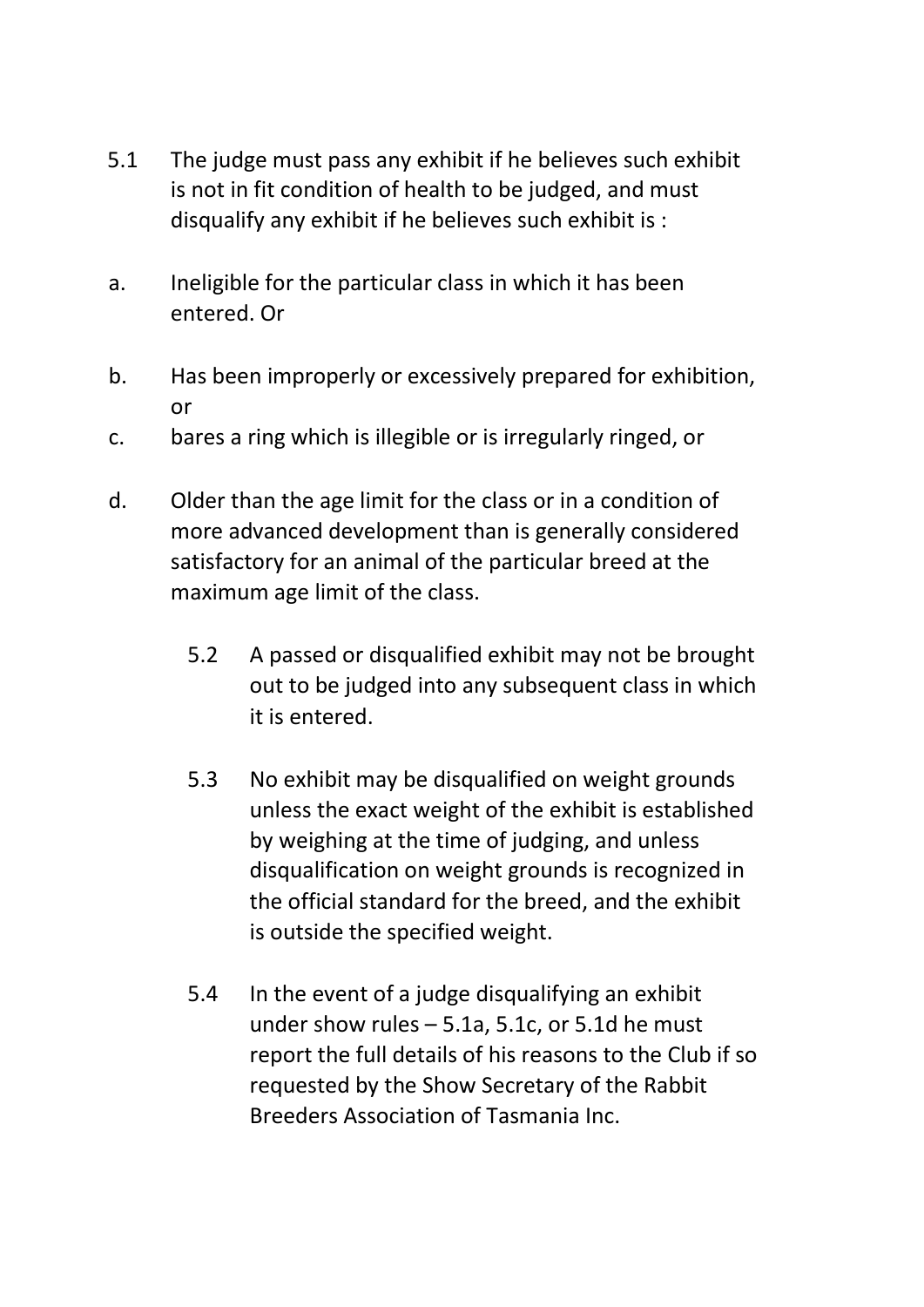# **6.0 DISQUALIFICATION FOR EXCESSIVE OR IRREGULAR PREPARATION**

- 6.1 In the event of the judge disqualifying an exhibit under show rules 5.1b, he must report the matter to the show secretary who must take action in accordance with rule 4.0 of the rules governing the investigation of complaints.
- 6.2 Where there is joint judging and one judge considers that an exhibit has been improperly or excessively prepared for exhibition, the matter must be dealt with in accordance with the rules for improperly or excessively prepared exhibits.

# **7.0 MARKING OF JUDGING SLIPS**

7.1 The judge must mark all necessary awards on the judging slip after completing each class and state thereon the full ring number including letter and year, which he himself must check, of all First and Special Prize winners, winners of Challenge Certificates, Diplomas and R.B.A.T. Inc Trophies and after initialing or signing the slip, send it to the show secretary (Or a Deputy Officer) on completion of the page.

# **8.0 ALTERATIONS TO JUDGING SLIPS**

8.1 No alteration may be made in the awards as shown on the slip for any class after it has been initialed or signed by the judge, unless the judge and show Secretary agree that a genuine mistake has been made in the awards.

# **9.0 CHECKING AND PUBLICATION OF RING NUMBERS**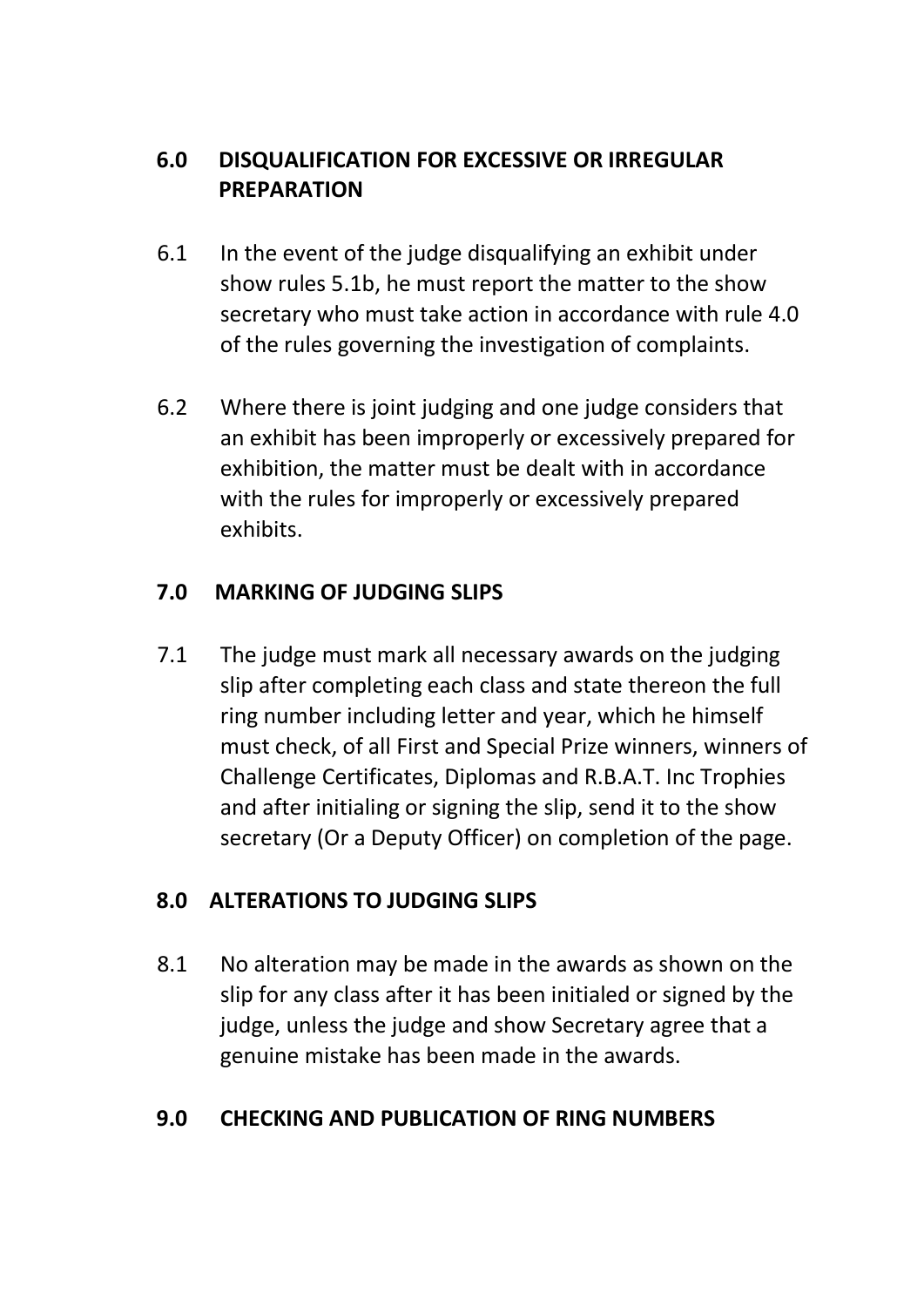9.1 The judge must himself check all winning ring numbers and must include the full ring number of all First Prize, Challenge Certificates, Diplomas and special Prize winners in official Reports sent for publication.

# **10.0 SIGNING OF R.B.A.T. CHALLENGE CERTIFICATES AND DIPLOMAS**

- 10.1 The judge must check the ring number entered on the Challenge Certificate or Diploma before signing the statement on the card.
- 10.2 Where more than one judge officiates for a breed, the Challenge Certificate should be signed by all judges concerned in the award but in connection with a Diploma, the card should be signed on behalf of the judges concerned in the award by the judge who judges the exhibit in its straight breed class.

# **11.0 JUDGES NOT UNANIMOUS**

11.1 In the case of judges not being unanimous in their joint award, the majority vote shall decide. Where such voting is equal, the show Committee or Show Secretary acting on its behalf, shall appoint an umpire who, except in the case of specialist club shows, must be a Member of the Club and not an exhibitor at that show of the breed or breeds to be judged by the umpire judge. His decision shall be final.

# **12.0 CHANGE TO JUDGING BOOKS**

12.1 No Alteration or entry shall be made in the judge's book after judging has commenced unless there are very good grounds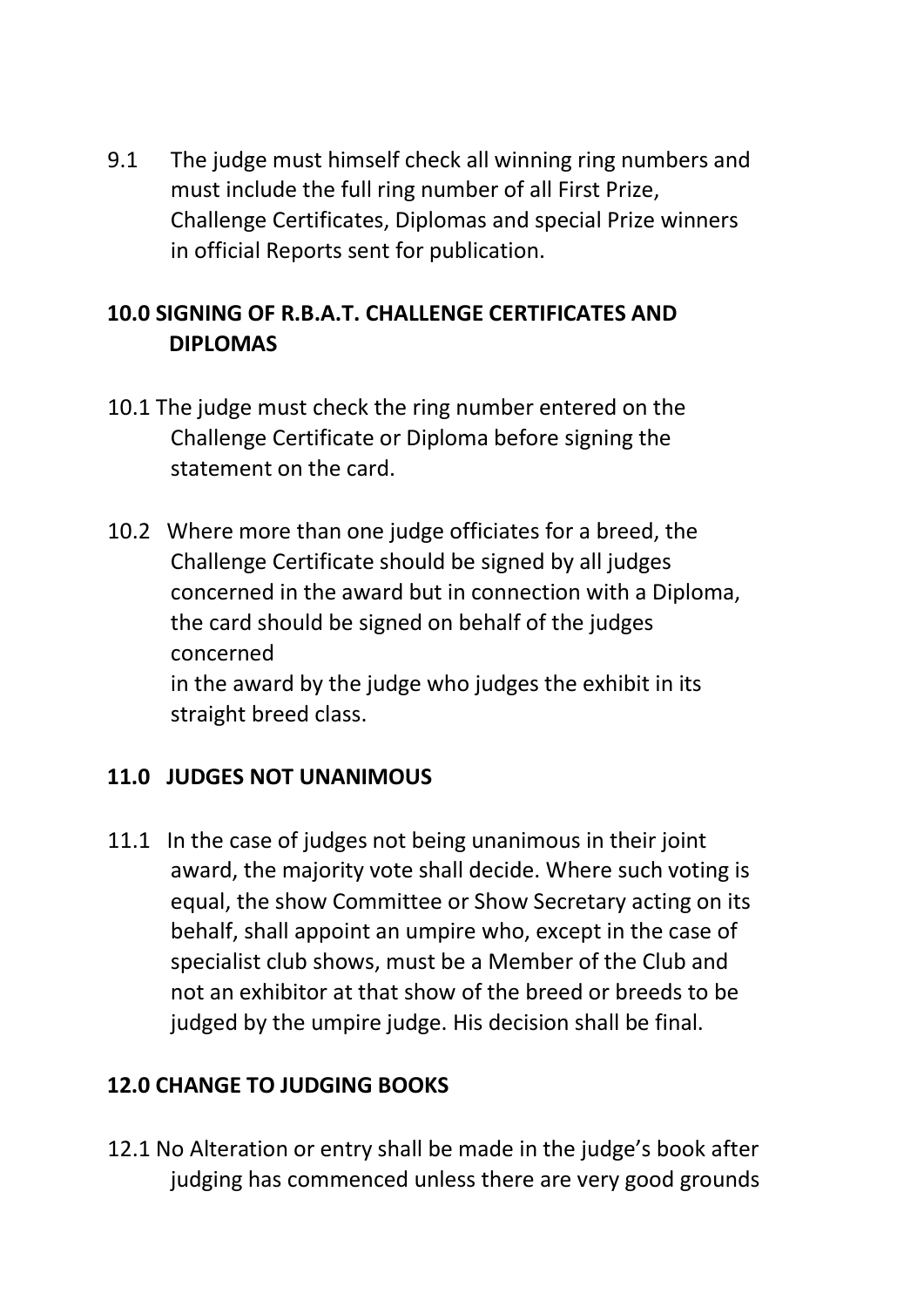for so doing and the Judge is made aware of those grounds. The responsibility for such alterations being the Show Secretary's only on behalf of the Show Committee.

#### **13.0 MAXIMUM NUMBER OF JUDGES PER CLASS**

13.1 Not more than three judges shall judge in any one class.

### **14.0 ORGANISERS LIABLE FOR JUDGE'S FEE**

14.1 In the event of the cancellation of any show or part thereof, the organizers shall be held liable for the payment of any fee of any judge who had previously been engaged.

#### **15.0 USE OF LEAD PENCILS ONLY ON JUDGING TABLE**

15.1 Only ordinary black lead pencils may be used by the judge and book steward at the Judging table.

#### **16.0 SUSPENDED OR PROHIBITED PERSONS**

16.1 No person suspended or in any way prohibited from exhibiting by the club shall be Eligible to judge, umpire exhibit or act as an official at shows held under the Rules of the Club.

#### **17.0 CONDITION OF ENTRY**

17.1 It is a condition of entry of each and every show held under the R.B.A.T. Inc. Rules that each exhibitor agrees for the purposes of the show to be bound by each and Every one of the R.B.A.T.Inc Articles. Rules And Regulations, copies of which can be obtained on application by the Secretary of the Association.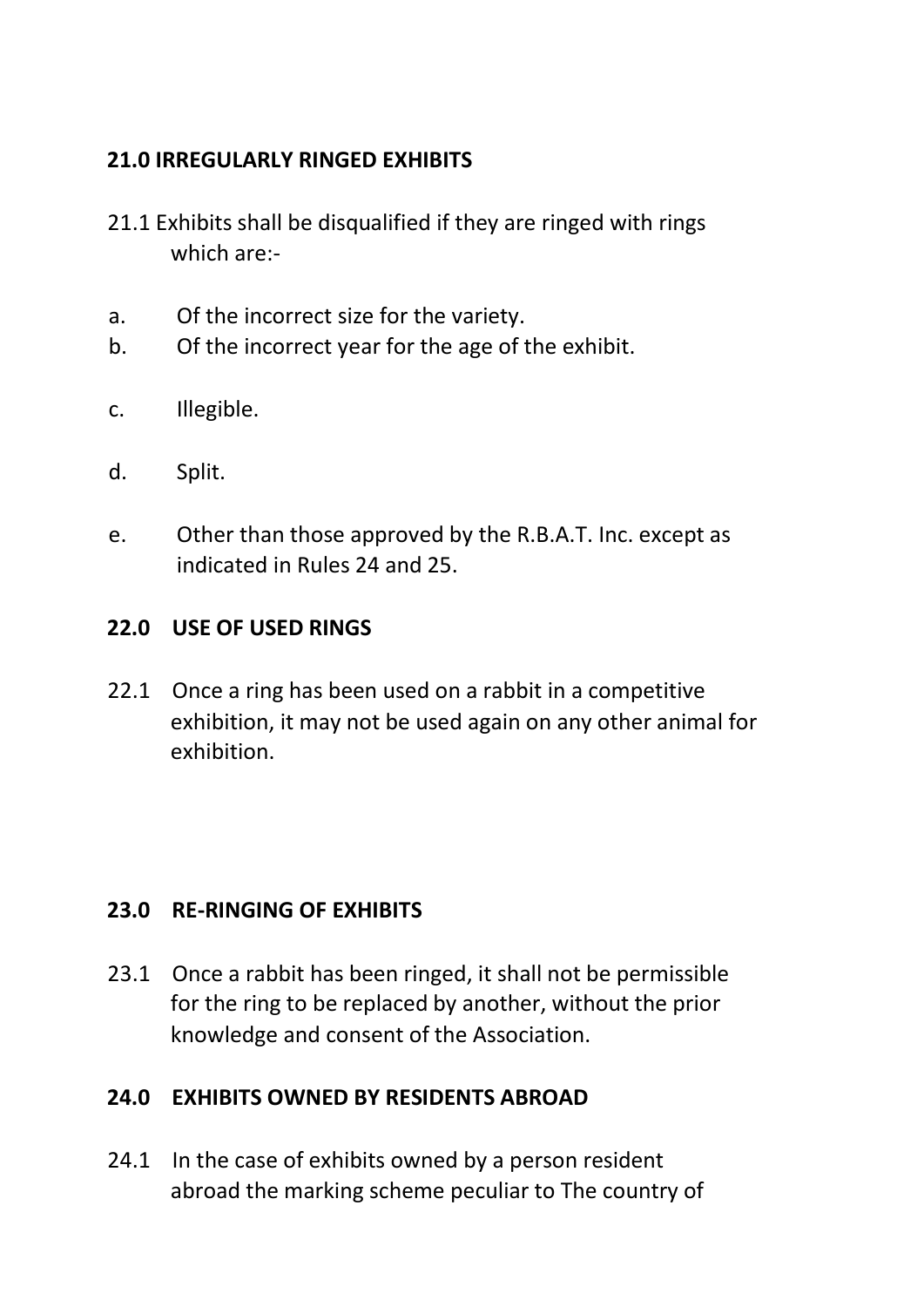origin shall be recognized by the Show Committee whether the rabbit is Wearing a R.B.A.T. Inc ring or not.

#### **25.0 IMPORTED EXHIBITS**

- 25.1 Owners of rabbits bought from abroad which cannot be ringed with R.B.A.T Inc rings, may Register the foreign rings in their names by special registration on payment of the Prescribed fee.
- 25.2 A rabbit imported with the officially recognized markings of the country of origin tattooed in it's ear, may be exhibited at shows held under the Associations rules if ringed with either a R.B.A.T. Inc. ring or a ring officially recognized in the country of origin, provided the ring has been duly registered with the Association in the exhibitor's name, or if it is marked only with the officially recognized tattoo marks of the country of origin and bears no rings provided the marks have been registered with the Club in the exhibitor's name.

#### **26.0 DISTINGUISHING MARKS OR TATTOOS**

26.1 No exhibit having any man-made mark or tattoo marks other than those provided for the above shall be exhibited.

#### **27.0 OWNERSHIP OF EXHIBITS**

27.1 Every rabbit exhibited at a show must at the time of the exhibition be registered in the records of the Club as the bona fide property of the exhibitor in whose name it is entered.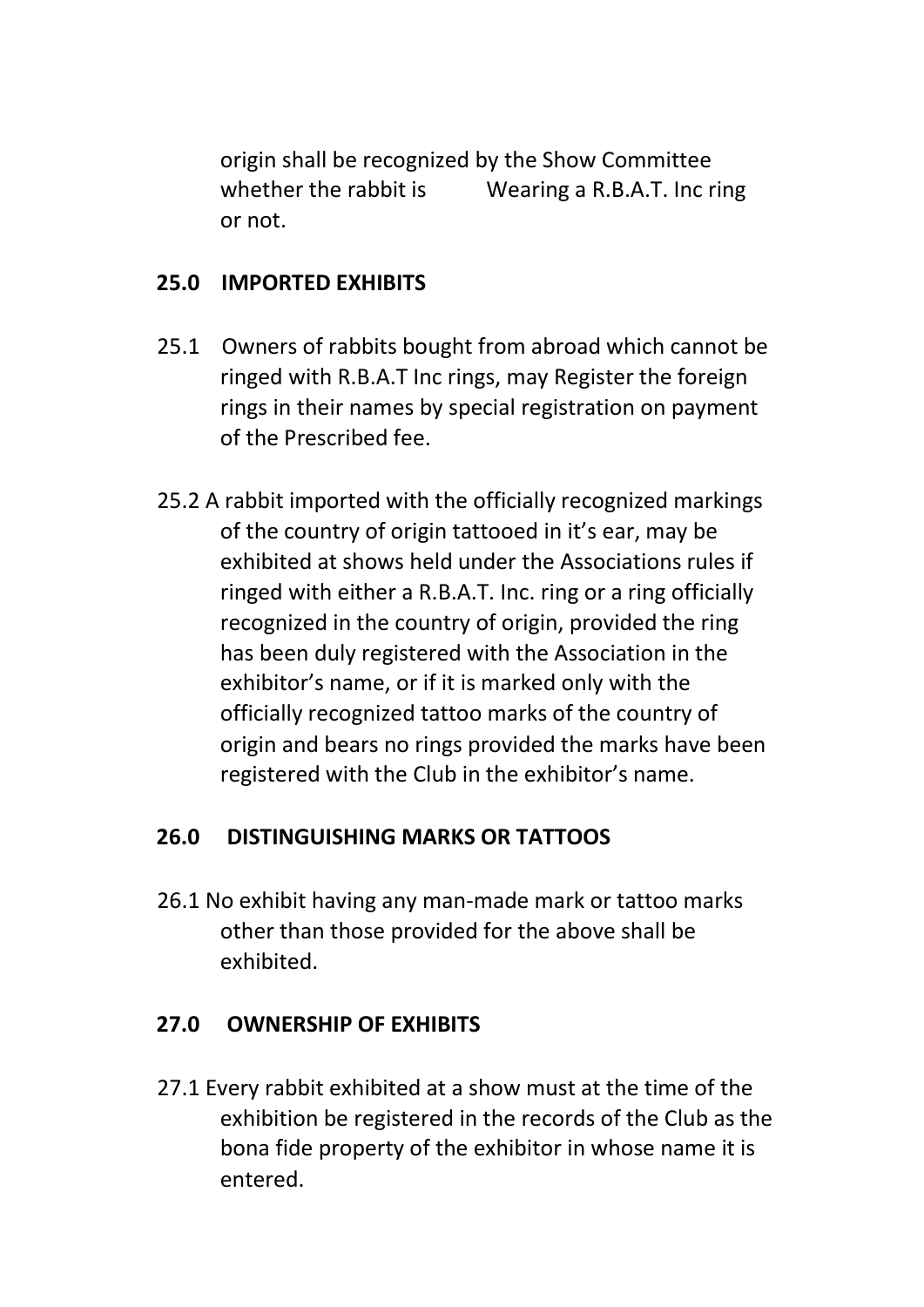27.2 In the case of rabbits wearing a ring not issued in the first place to the exhibitor, the Registration of a transfer (on an approved card bearing the signature of the purchaser and the seller) must be completed prior to the entry of the rabbit to the show or prior to the Closing date for entries to the show, whichever is earlier. The registration of a transfer is Not completed until the receipt of an acknowledgement of the transfer by the purchaser of the exhibit.

#### **28.0 EXHIBITS PREVIOUSLY OWNED BY A JUDGE**

28.1 No rabbit previously owned by a judge shall be eligible for exhibition under that judge until a period of one month has elapsed from the date of the transfer being recorded. Except when the judge has been changed after the closing of the entries.

# **29.0 CUSTODY OF EXHIBITS**

- 29.1 During the show, all exhibits shall be I the custody of the Show Committee and may not be handled either by the owner or by any unauthorized person without official permission, and except in the case of illness in a exhibit, shall remain at the show until the commencement of general dispatch. Permission to remove stock must be given by the Show Manager or The Show Secretary.
- 29.2 Handlers of exhibits shall be permitted to water rabbits during the lunch break or in the case of there not being a lunch break during the show.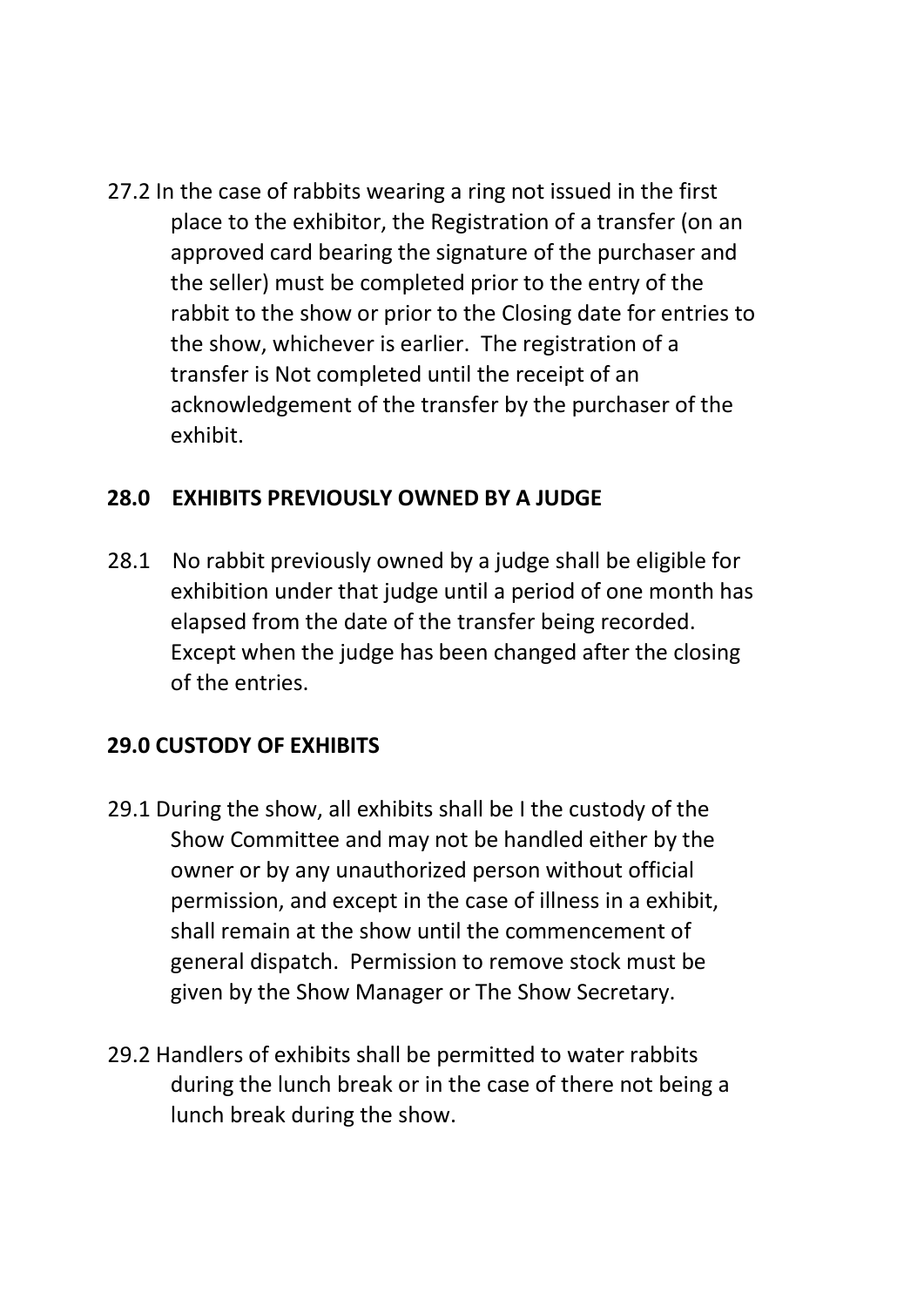# **30.0 RESPONSIBILITY FOR DAMAGE AND PREVENTION OF DOGS AT SHOWS**

30.1 The Club, the Show Committee, It's organizers, Stewards or Officers shall not be Responsible for any loss or damage occasioned to any exhibit at a show, but the Organizers of the show shall not permit any dog in the hall or other venue in which a Rabbit show is being held.

#### **31.0 SMOKING AT RABBIT SHOWS**

31.1 Smoking is prohibited in any venue where a rabbit show is being held. You must be at Least 3 metres from the doorway of the venue.

### **32.0 PENNING AND BEDDING**

- 32.1 Angoras must not be penned below other exhibits. It is strongly recommended that all efforts should be made to ensure that waterproofed staging must be used at all times to protect the exhibits in the lower cages.
- 32.2 All exhibits are to be shown in a secure show cage with adequate room for the rabbit to turn around, preferably with a wire inset floor. Top opening cages are essential but, not compulsory.
- 32.3 Bedding should be shredded or sheet newspaper placed under the wire inset for an absorbent. Clean wood-shavings can be used, but it is the onus of the exhibitor to clean any mess left by this.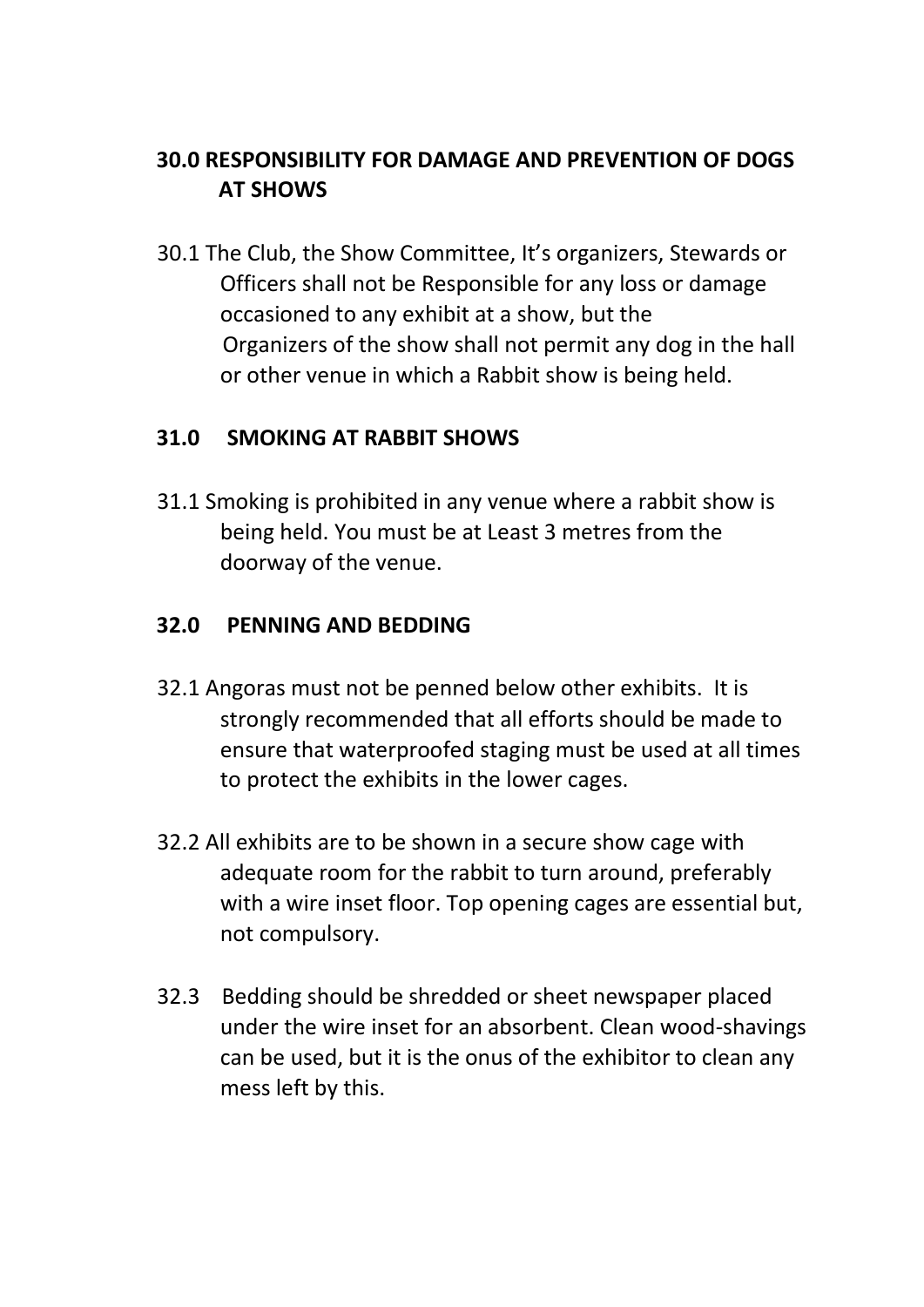32.4 Any cage that is in disrepair and found to be a danger to the rabbit may, at the discretion of the Show Committee warrant a "condemned" sticker and will not be permitted to be used Shows unless repaired by the owner and passed by the Show Committee.

# **33.0 FITNESS OF EXHIBITS**

- 33.1 The power to determine the fitness or otherwise of the exhibit at a show shall be vested in the Show Manager appointed at the show, or in the judge, and only such Show Manager or Judge, (as the case may be) is empowered to state whether the exhibit is or is not in a fit condition to be judged.
- 33.2 Any exhibit which upon its arrival or during the show is suspected of being in an unhealthy condition, must be boxed and after inspection under Show Rule 33.1 above shall, with the Approval of the person referred to in Rule 33.1 be returned to the owner. Entry fees for such exhibits will be forfeited.

#### **34.0 LATE ARRIVALS**

34.1 Any exhibit arriving too late for its class or classes may be judged in any later classes for which it was entered and shall be eligible for any special prizes for which judging has not been completed, unless this contravenes the regulations of the Show Society.

#### **35.0 CHANGE IN ENTRIES**

35.1 No change in entries shall be permitted after the closing date, except when a bona fide and obvious error has been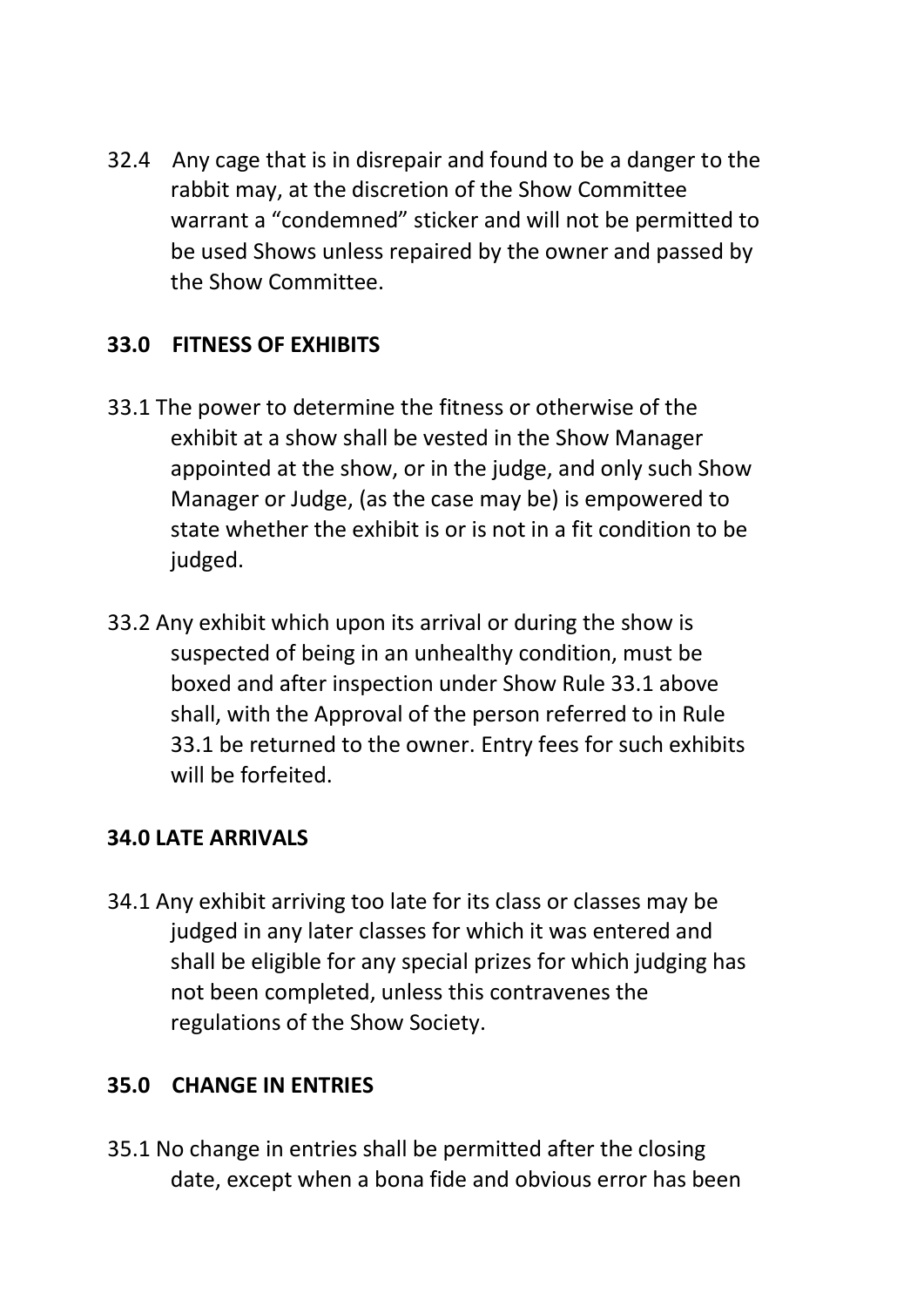made on the part of either the exhibitor or the Show Secretary.

#### **36.0 BREED DEFINITIONS**

- 36.1 The following breeds are defined as Fancy Breeds and cannot compete for special prizes confined to Fur Breeds: Angora, Belgian Hare, Dutch, English, Flemish, Papillion, Harlequin, Himalayan, Cashmere Lop, Miniature Cashmere Lop, Dwarf Lop, English Lop, French Lop, German Lop, Meissner Lop, Miniature Lop, Netherland Dwarf, Polish, Rhinelander, Silver, Tan, Thrianta, Tri-Colour Dutch.
- 36.2 All other recognized breeds are defined as Fur Breeds and cannot compete for special Prizes confined to Fancy Breeds.

# **37.0 YOUNG CLASSES**

- 37.1 Classes for young rabbits must be described as open to those under or between some Given numbers of months; for example, under five months, between five and six months.
- 37.2 When the breed standards specify a young rabbit as being under 5 months of age, it shall Not be permissible for one wearing a current year's ring to be shown as an adult until 1st June. The qualifying date for Dutch is the  $1<sup>st</sup>$  of May.

#### **38.0 ENTRY IN YOUNG AND ADULT CLASSES ON THE SAME DAY**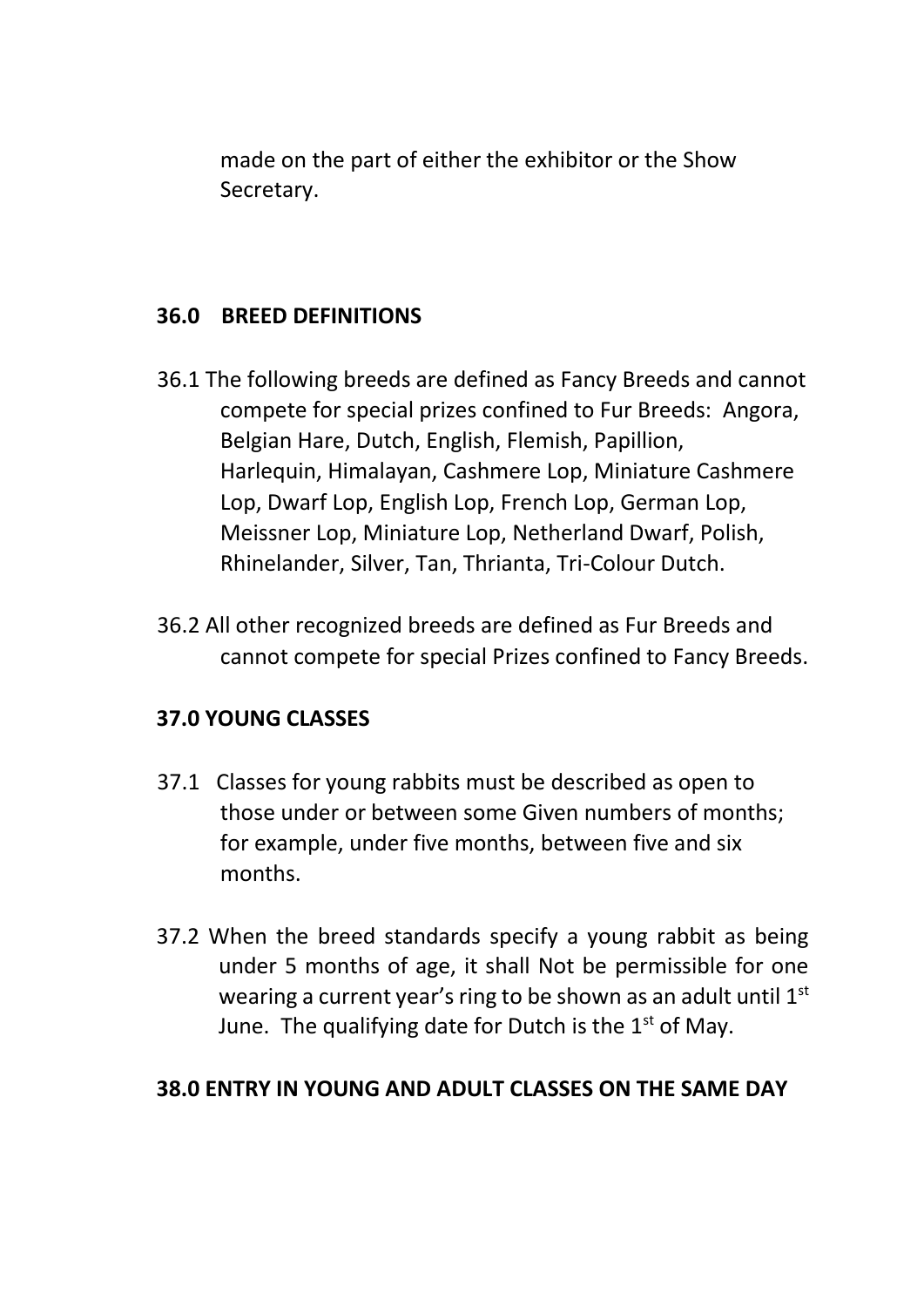38.1 No exhibit may be shown in an Adult and young class on the same day, nor May any rabbit Entered in an Adult breed class be eligible for young duplicate classes.

#### **39.0 YEAR CLASSES**

39.1 Exhibits in classes for those born in a specified year must be born in and wear a ring of that year, all ages to be calculated to the first day of the show.

#### **40.0 CLASS DEFINITIONS**

- 40.1 The following definitions are recognized:-
- a. CHALLENGE OR OPEN: Open to all except where confined to a breed or breeds or to a specified age.
- b. LIMIT: Exhibit not to have won more than three first prizes in open competition.
- c. NOVICE EXHIBIT: On the day of entry not to have won a first prize at any show except in members classes or at table shows.
- d. NOVICE EXHIBIT AND EXHIBITION: Neither the exhibit nor the owner of the exhibit on the date of entry to have won a first prize at any show except Members classes or at table shows.
- e. LADIES: Exhibit to be owned and exhibited by a Lady.
- f. GENTLEMEN: Exhibit to be owned and exhibited by a Gentleman.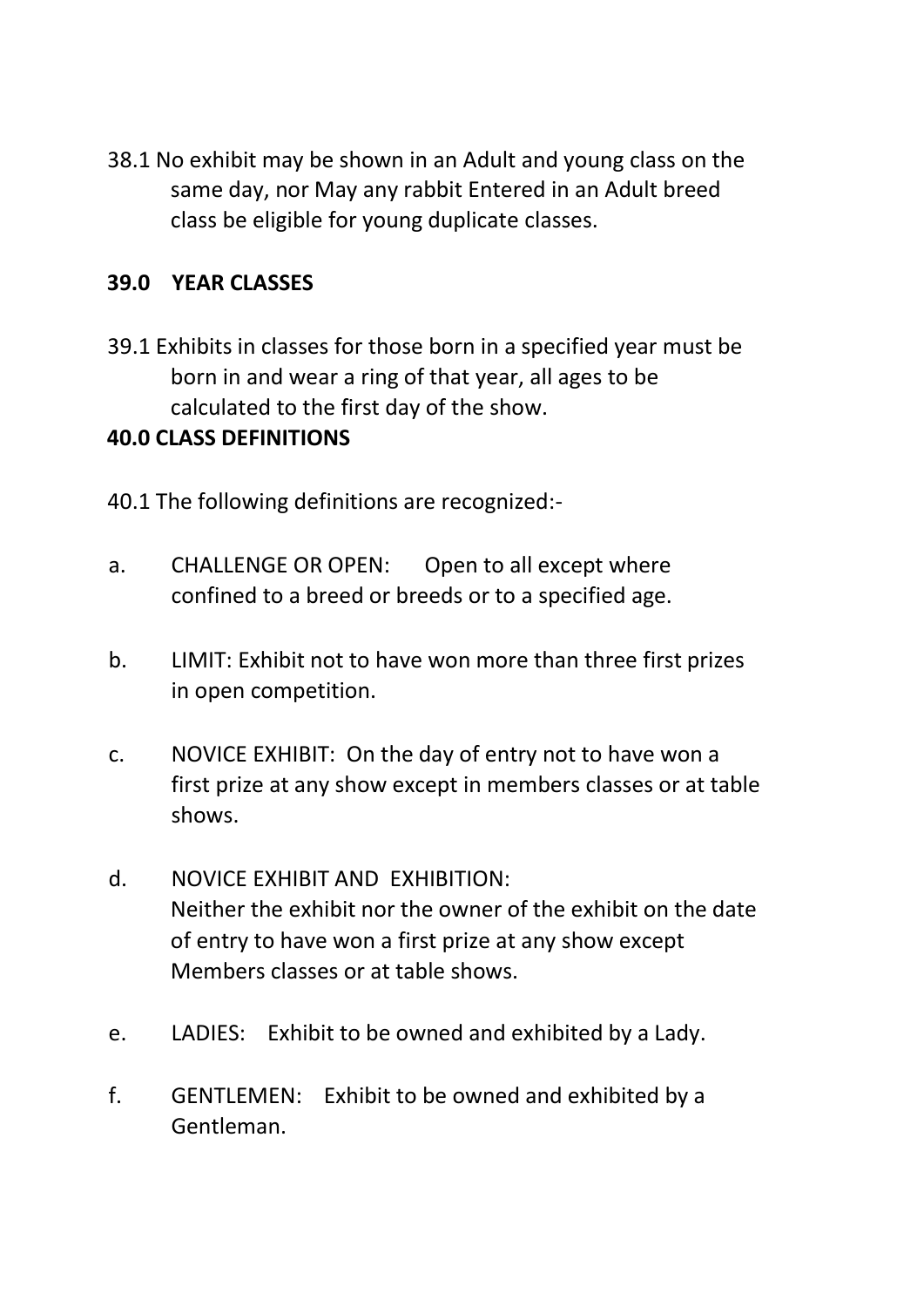- g. MEMBERS: Exhibitors to be a member of the Club or Society.
- h. OWNER BREEDER: The Dame of the exhibit to have been the bona fide property of the exhibitor at the time when the exhibit was born.
- i. PAIRS AND TEAMS: A pair must consist of two rabbits, and a team of three rabbits of the same variety, matched as closely as possible in size, colour etc. The sex unless specially stated in the schedule is optional.
- j. JUVENILE: Exhibitor to be over 4 and under 17 years of age.
- k. SELLING CLASSES: Exhibit to be catalogued for sale at or under a price stated.
- l. GIFT CLASSES: Exhibit to be presented to the Show Committee by whom it will be sold.
- m. STUD BUCK: Rabbits exhibited in Stud Buck classes must be Adult animals.

(Note – in estimating the number of prizes won, all wins previous to the date of the entry must be counted when entering any class).

#### **41.1 BASIS OF PRIZE MONEY TO BE STATED**

.

41.2 The basis on which prize money shall be paid, shall be at the sole discretion of the Show Committee, provided always that such basis should be clearly stated in the show Schedule and show advertisements (or the latter only when no schedule is issued) so that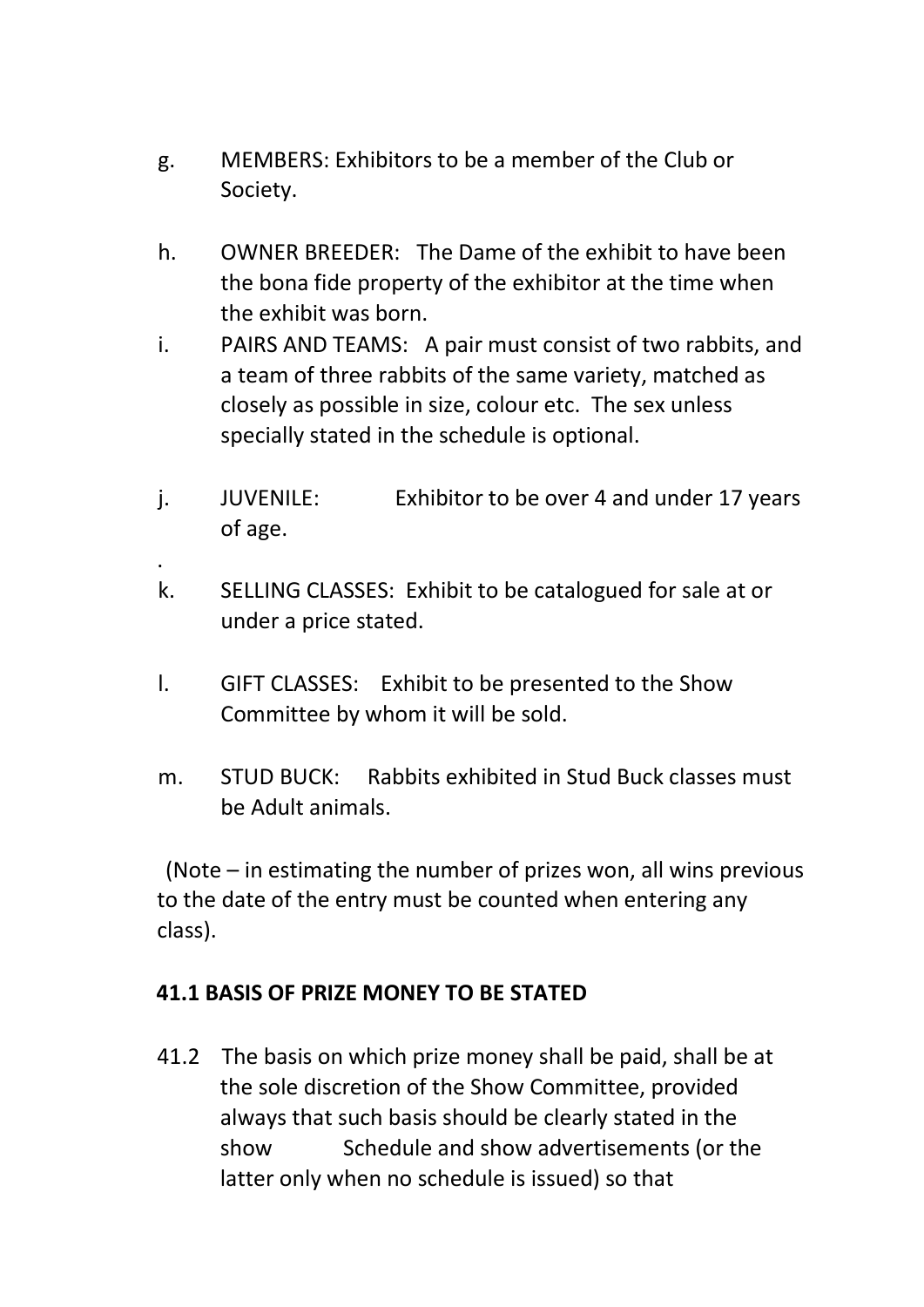prospective exhibitors shall know the terms under which they enter and the stated Obligations must strictly be adhered to.

#### **42.0 WITHHOLDING PRIZE MONEY**

42.1 Prize money may only be withheld when the judge chooses not to award a prize in a Class.

#### **43.0 PAYMENT OF PRIZE MONEY**

43.1 Payment of advertised prize money must be made as soon as possible after the completion of the show and in any event within thirty days.

#### **44.0 PAYMENT OF SWEEPSTAKE PRIZE MONEY**

44.1 At all Sweepstake shows, a statement showing the number of entries in the class and the amount of prize money must be sent to prize money winning exhibitors.

#### **45.0 COMPLAINTS REGARDING PRIZE MONEY**

45.1 In the event of a complaint being received by the Club regarding non-payment of prize Money, the Chairman, as well as the Show Secretary of the Club concerned shall be notified.

# **46.0 SPECIAL PRIZES CONFINED TO EXHIBITS AT YOUNG & ADULT STOCK SHOWS.**

46.1 At young stock shows, Challenge Certificates, Diplomas and R.B.A.T. Inc. cups and Trophies, shall be restricted to young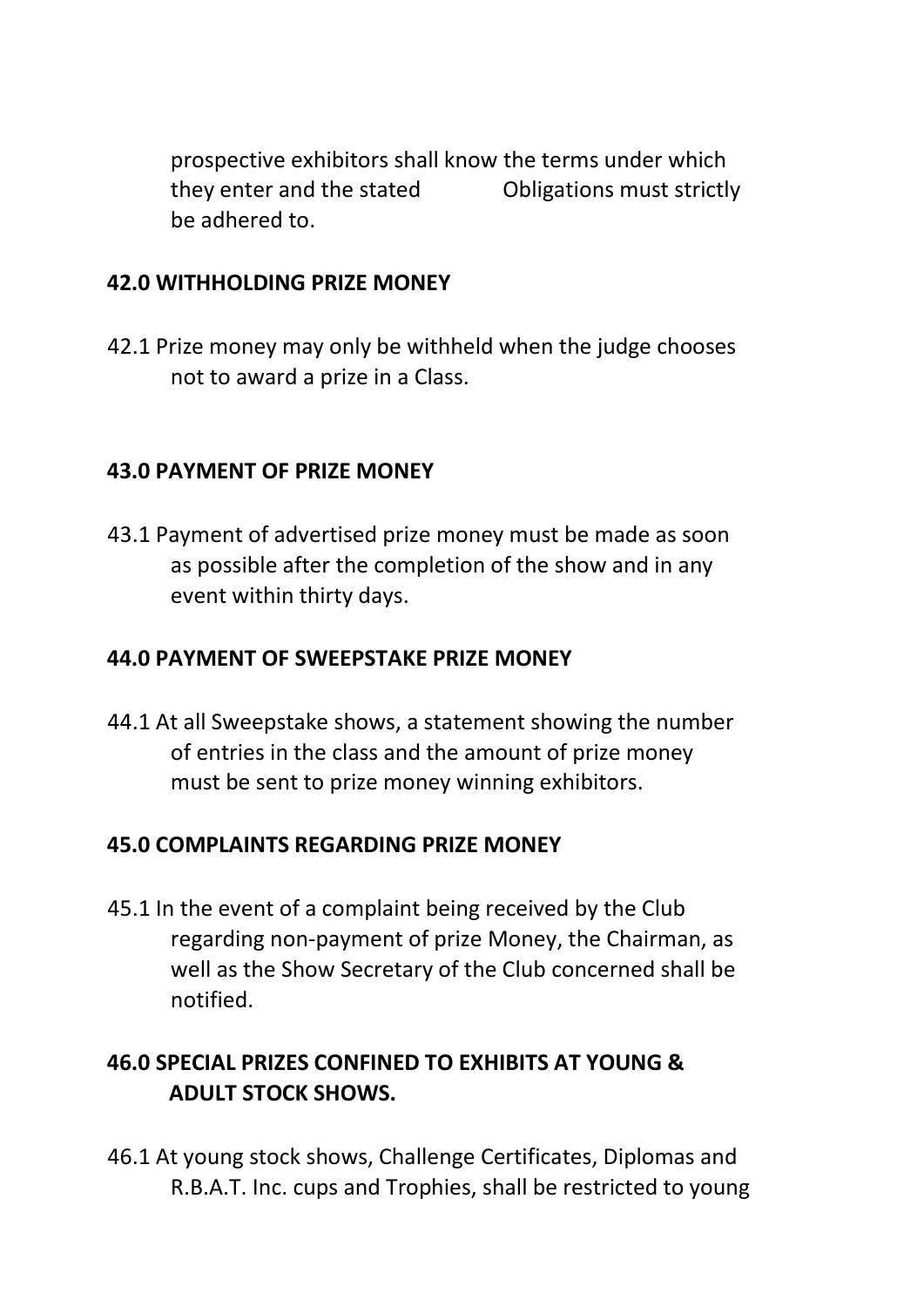stock of ages recognized for the breed concerned. At Adult stock shows, these awards shall be restricted to adult animals.

### **47.0 COMPLETION OF PRIZE CARDS**

47.1 The name of the exhibitor and the pen number must be given on all prize cards except where a catalogue listing the names of all the exhibitors is published, when it shall be optional to the show Committee to insert the exhibitors name or not, and the ring number Inserted on all first prize cards. The Prize cards (including Challenge Certificates,

 Diplomas, and Special Prizes) should be placed on the pens as soon as awards have been made. After the show, the Prize cards must be returned to the successful exhibitors in their boxes.

#### **48.0 SPECIAL PRIZES**

48.1 The Show Secretary must issue any special prizes entrusted to him at the time of payment of other prize money and, in the case of special prizes in the hands of the donors, must supply to the donors the full names and addresses of the winners immediately after the Show. Such Special Prizes must be dispatched by the donors to the successful exhibitors without delay, and in any event within one month of the show.

#### **49.0 LIABILITY OF GUARANTORS**

49.1 Unless the contrary is agreed upon in writing the liability of the guarantor shall be limited to the difference (if any)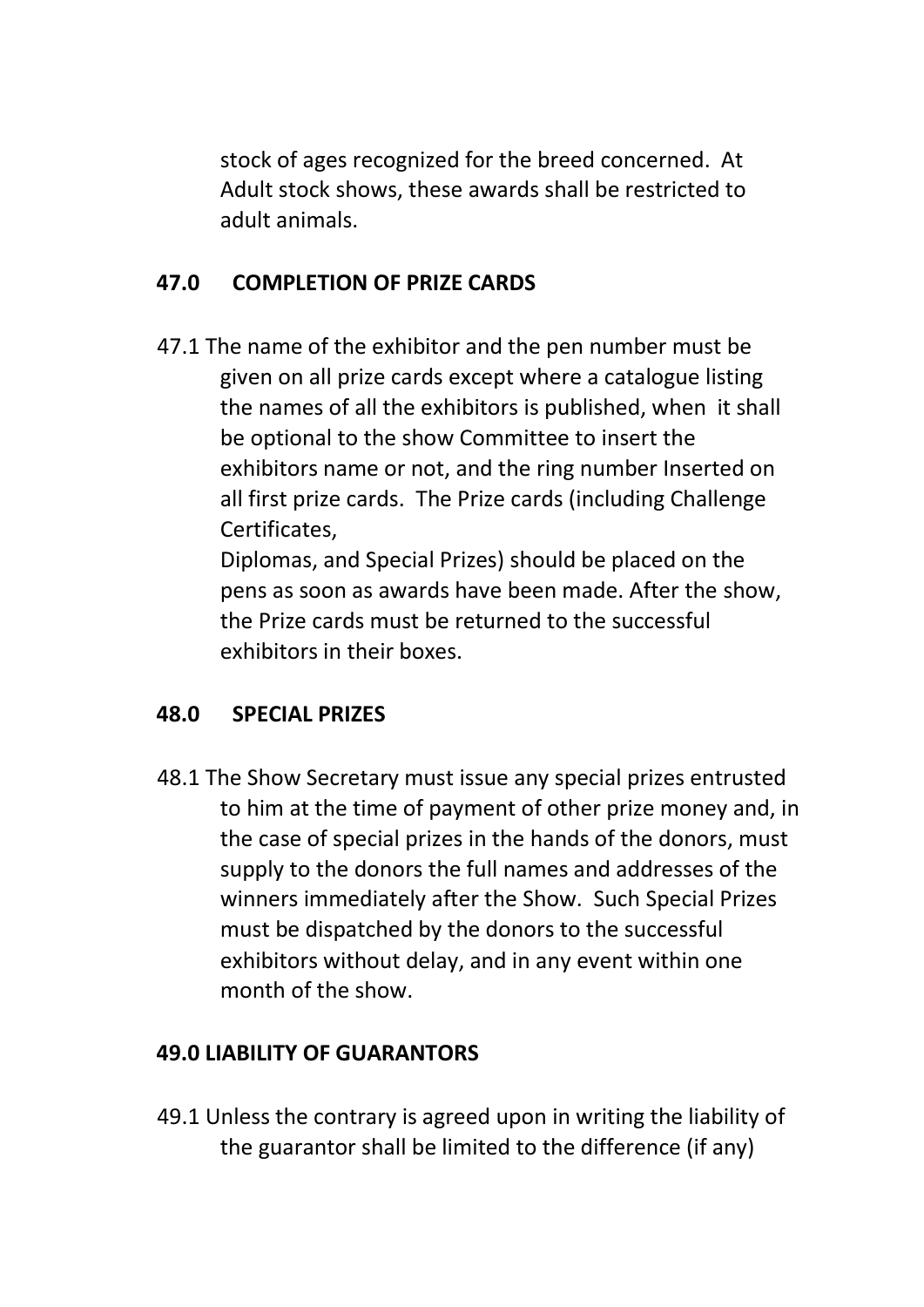between the prize money paid out and the entry fees received by the Show Committee for the class concerned.

## **50.0 THE RABBIT BREEDERS ASSOCIATION OF TASMANIA INC REPRESENTATIVES AT SHOWS**

50.1 An accredited representative of the Club shall, wherever possible be appointed to act in the interest of the fanciers, according to the rules drawn up by the Club. Such Representative must be provided by the show committee with a free ticket of admission.

#### **51.0 SALES**

- 51.1 Rabbits not entered in a show will only be allowed in the area for the purpose of a display for sale, after application has been made to the Show Secretary and after being checked by the vetting in official.
- 51.2 A fee as set by the Club Committee will be made per cage whether any rabbit is sold or Not. This fee must be paid prior to the rabbit/s entering the show area.

#### **52.0 PAYMENT FOR CLAIMED EXHIBITS**

- 52.1 A rabbit entered in a show may be offered for sale only when permission to do so has been requested at the time of entry to such a show.
- 52.2 The Show Secretary/Manager will provide a For Sale sign of uniform size and design to be displayed on the cage of such a rabbit.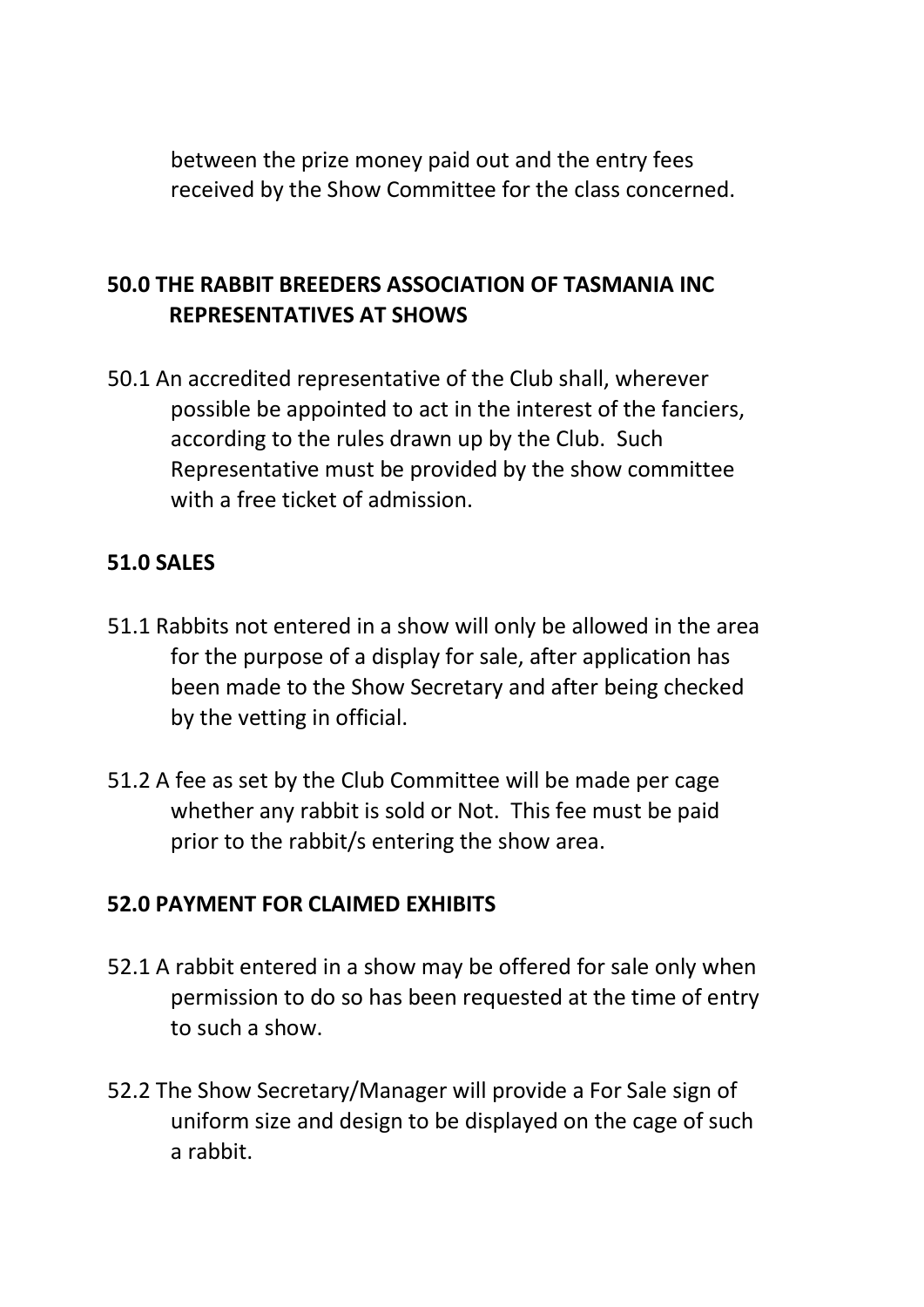- 52.3 All enquiries regarding such rabbits to be directed to the Show Secretary/Manager. Sale of rabbits will not be finalized until completion of judging of all classes the rabbit is to be exhibited in.
- 52.4 The purchase price of such rabbits must be made to the Show Secretary who will deduct10% of the selling price (or an amount set by the committee) as a sale commission for the Association. The remainder of the purchase price shall be passed on to the seller of the rabbits.
- 52.5 All rabbits offered for sale at shows must be pure bred but not necessarily rung.

### **54.0 COMPLAINTS AND DISQUALIFICATIONS AT SHOWS**

- 54.1 Except in the case of disqualification by the judge or judges under Show Rules 5.1a, 5.1d, 21.1, or 33.1 (as to which the judge's decision is final), every protest against any Exhibit or exhibitor at a show must be made in writing and must be delivered, duly signed to the Show Secretary.
- 54.2 If the complainant is present at the show when the cause for the complaint is apparent the protest must be so delivered to the Show Secretary before the close of the show. (NOTE – see section relating to Rules governing the investigation of the complaints).
- 54.3 No person may lodge a complaint alleging improper or excessive preparation of an exhibit for show prior to the judging of the exhibit in all the classes for which it has been entered, except in the case of the judge who shall take action in accordance with show rule 5.0.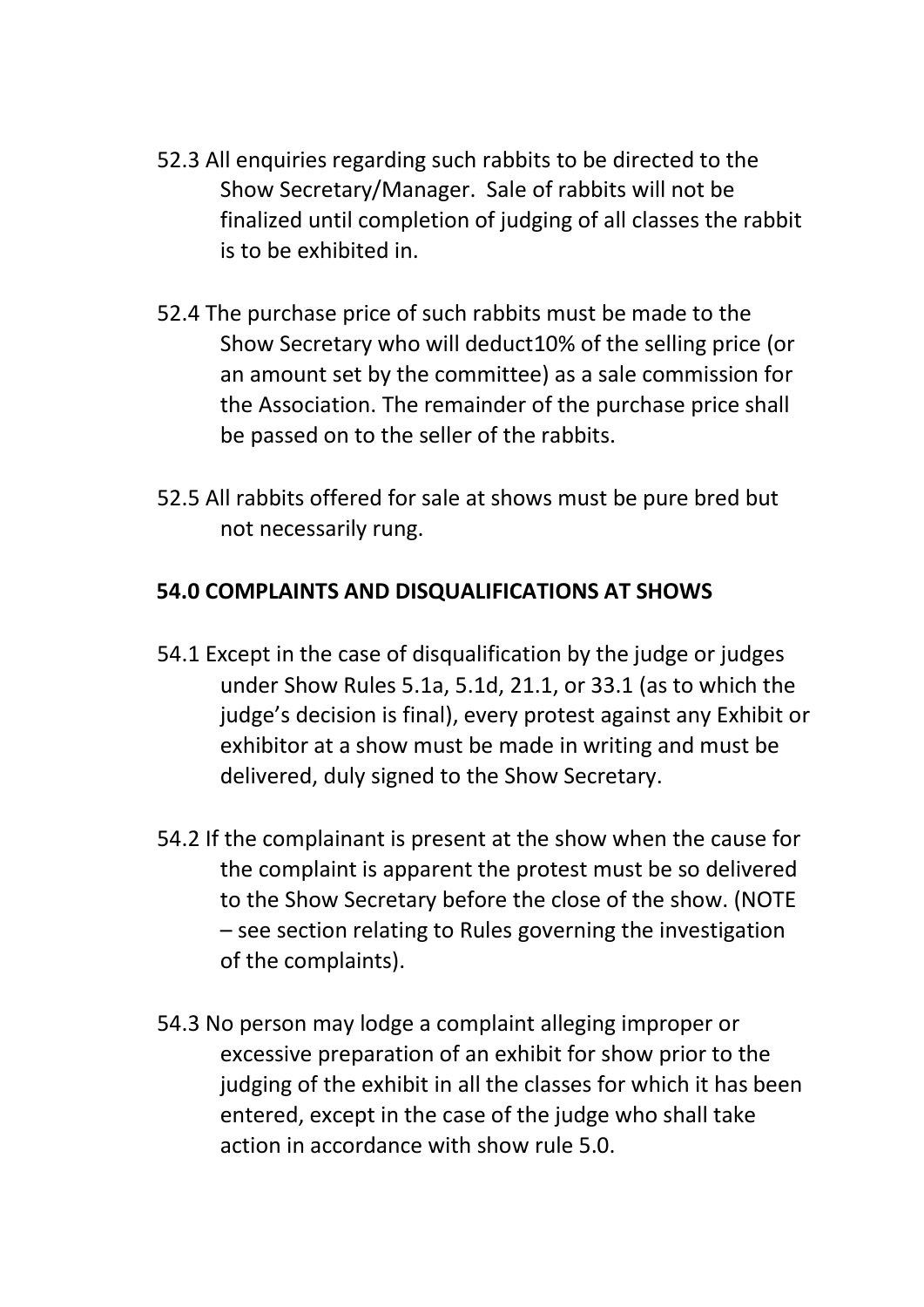# **55.0 ADJUSTMENT OF AWARDS AFTER DISQUALIFICATION**

55.1 If a prize winner is disqualified, the exhibits placed by the judge next in order of merit, and not lower than 'Reserve' (our fourth), shall be moved in order into a Higher place in the prize list and such placing's so thereupon decide the winner.

# **56.0 RETURN OF PRIZE MONEY OR AWARDS AFTER DISQUALIFICATION**

- 56.1 In the event of disqualification of a prize winner subsequent to the delivery of payment of the prize or prize money, such prize or prize money must be returned at once on receipt of the official application for same.
- 56.2 The action to be taken by the show officials when an exhibit is disqualified or a protest made is laid down in the section of the Rules Governing the Investigation of Complaints.

#### **57.0 CLAIMED AND DETAINED EXHIBITS**

57.1 In the event of any exhibit being retained by the Show Secretary or Committee under the Rules Governing the Investigation of Complaints., The Show Secretary shall notify the Exhibitor by letter, which must be posted by the next available post.

# **58.0 REFERENCE TO THE ASSOCIATION**

58.1 Any matter arising out of a show or arising in connection with claims of a person as to Award made to any of his particular stock which is not covered by the Show Rules of the Club, shall be referred to the Investigation Committee or the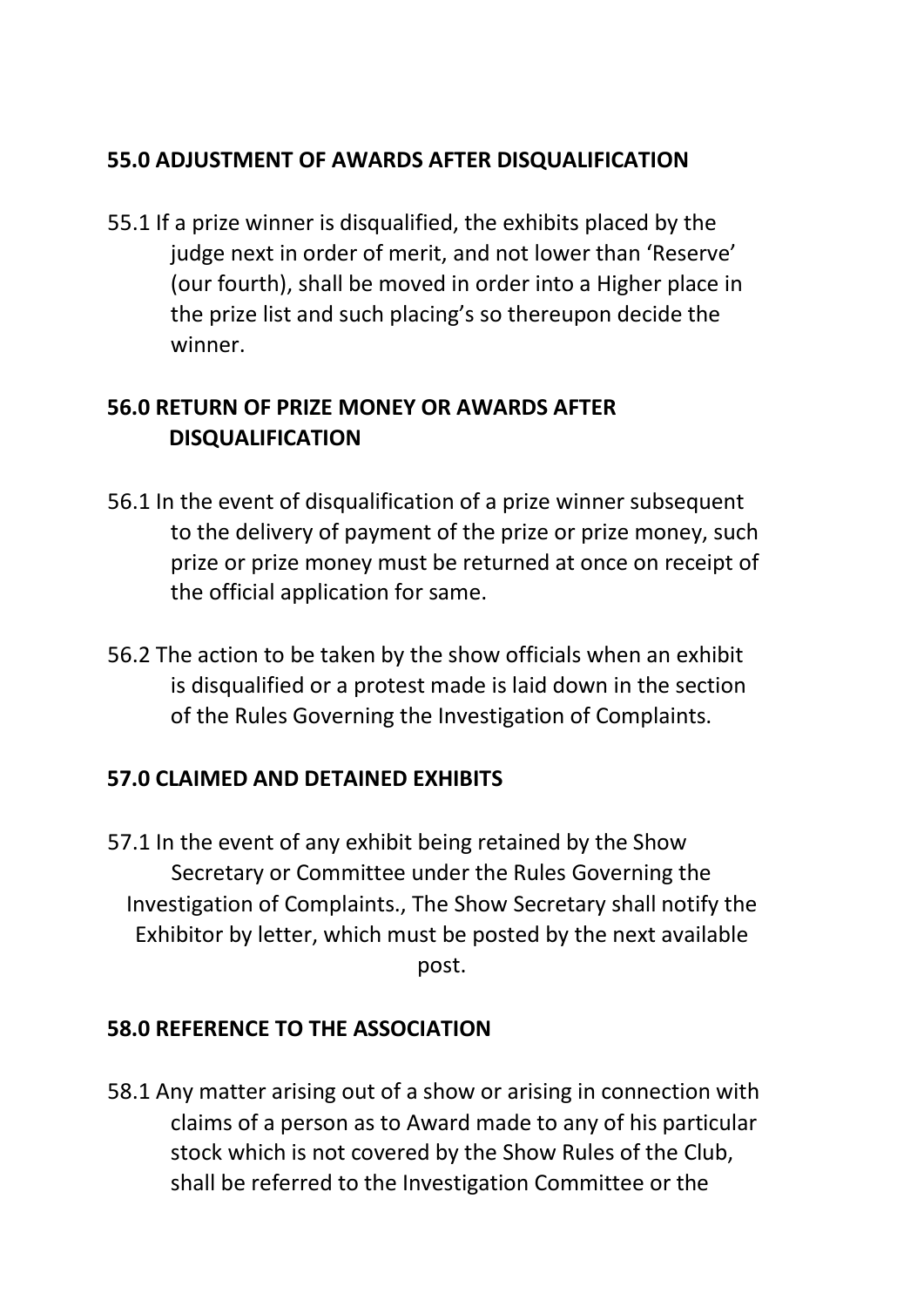Committee of the Management of the Club as the case may be, whose decision shall be final.

#### **59.0 JUDGES DECISION**

59.1 At any show or exhibition the judges decisions is always final, and any disagreement must not be discussed until judging of the show is complete.

#### **RULES GOVERNING THE INVESTIGATION OF COMPLAINTS**

(note – In these Rules, reference to the male gender Also infers to the female gender).

These Rules were approved by the Committee of Management of the Rabbit Breeders Association Of Tasmania Inc, on 22-8-'93 and the effective date of operation is 22-8-'93. Amendments were Approved by the Committee of Management on 27-11-'94 and subsequent amendments were Approved by the Committee of Management on 13-6-'09.

#### **1.0 THE INVESTIGATION COMMITTEE**

1.1 The Club has power by an Investigation Committee appointed under Article 9.0 to inquire into and deal with any complaint against any person/s or Association of Persons, whether or not they are a member/s of the Rabbit Breeders Association of Tasmania Inc, made to the Club relating to the breech of rules, or any matter in connection or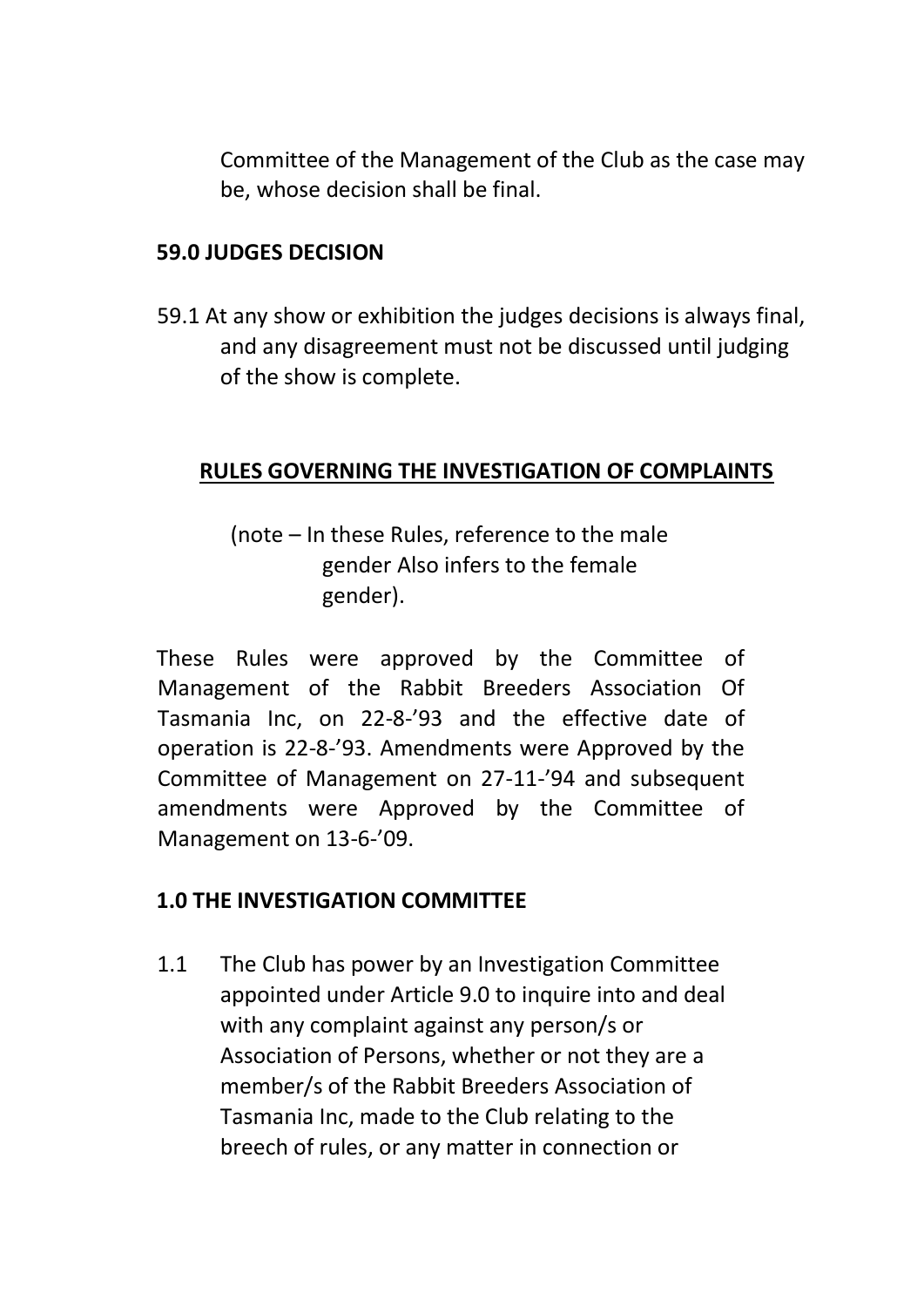relating to rabbits or arising at shows held under R.B.A.T. Inc Rules.

- 1.2 The Investigation Committee shall be fully entitled to obtain and before actually considering the evidence, to act on such legal or other expert advice as it may consider necessary or desirable.
- 1.3 No complaint may be dealt with by the Investigation Committee unless and until the person complained of shall have received from the Club, notice in writing specifying the ground/s of complaint and not less than 14 days' notice of the date and time, and place when and which the investigation Committee will meet to consider the said complaints.

# **2.0 DISQUALIFICATIONS AND PROTESTS AT SHOWS: REPORT BY SHOW SECRETARY TO ASSOCIATION**

- 2.1 All disqualifications by the judge for irregular preparation or any protest, must be reported without delay by certified mail by the Show Secretary to the Secretary of R.B.A.T. Inc, together with the names and addresses of:-
- a. the Exhibitor, and
- b. the protester, together with a copy of the protests (or grounds for disqualification) and particulars as to notification of protest to exhibitor and as to non-access to exhibit.

#### **3.0 NOTIFICATION OF PROTEST TO EXHIBITOR**

3.1 The exhibitor against whom a protest has been made or whose exhibit has been Disqualified must be notified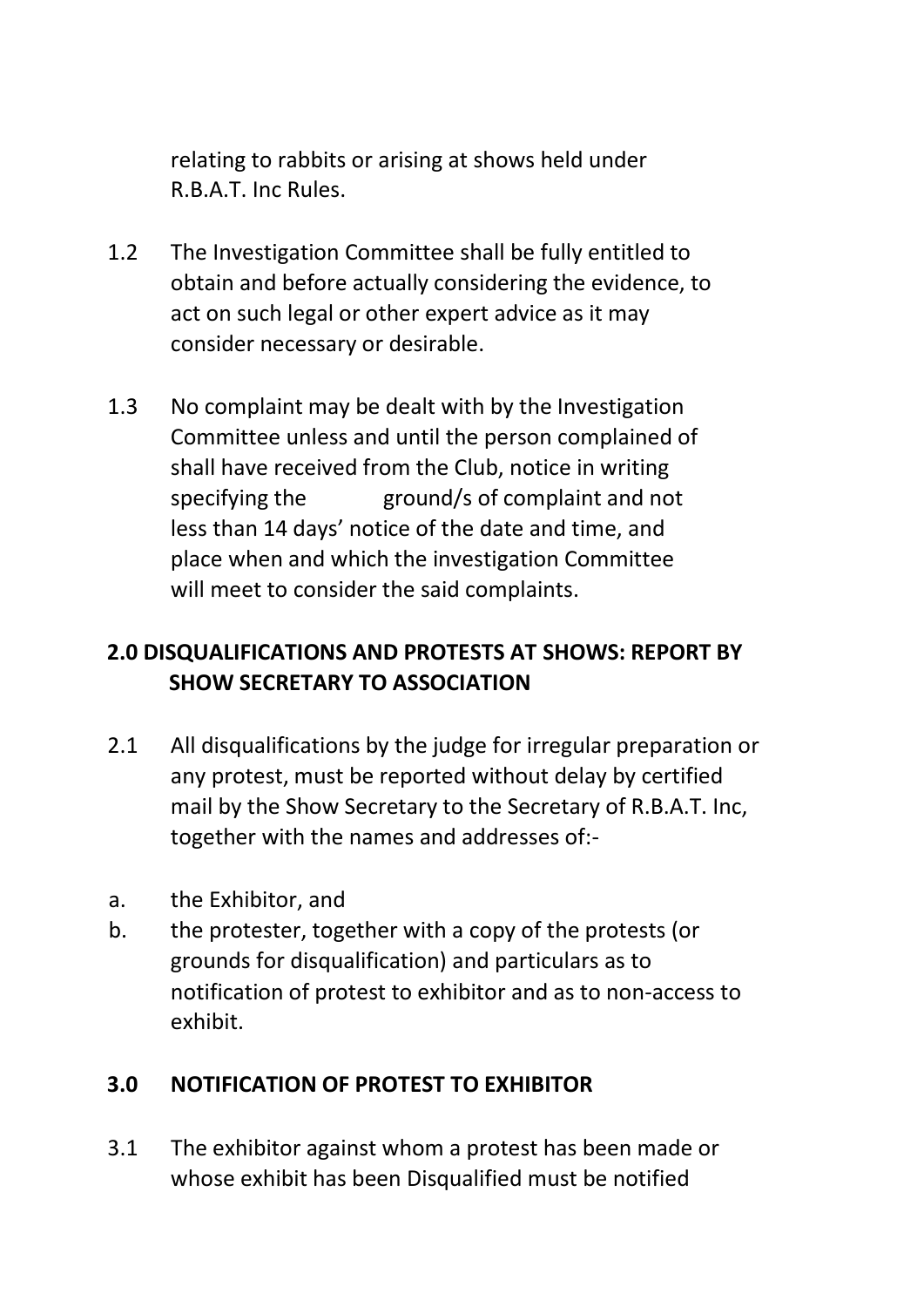immediately by the first available post by the Show Secretary.

3.2 The investigation Committee shall not consider or deal with any protests until proof of notification of the protest to the exhibitor, shall have been provided by the Show Secretary to the satisfaction of the Investigation Committee.

# **4.0 ACTIONS BY SHOW SECRETARY WHEN PROTEST LODGED OR DISQUALIFICATION MADE**

- 4.1 Whenever a protest has been lodged, or disqualification made at a show held under R.B.A.T. Inc Show Rules alleging ineligibility to compete in any class or improper or Excessive preparation of an exhibit, the Show Secretary shall take the following action, unless the exhibitor against whom the complaint is made, admits to the offence In writing to the Show Secretary before the conclusion of the show:-
- a. Immediately impound the exhibit involved in the protest and keep it in such place and manner that no unauthorized person can obtain access to it. The Show Secretary shall Have responsibility for the safe custody of the exhibit and the prevention of any interference with it during the period of impounding to dispatch to the examiners and must Prove if so requested by the Investigation Committee that no unauthorized person has had access to the exhibit.
- b. Immediately notify the exhibitor that a protest has been lodged and that the exhibit has been retained for examination.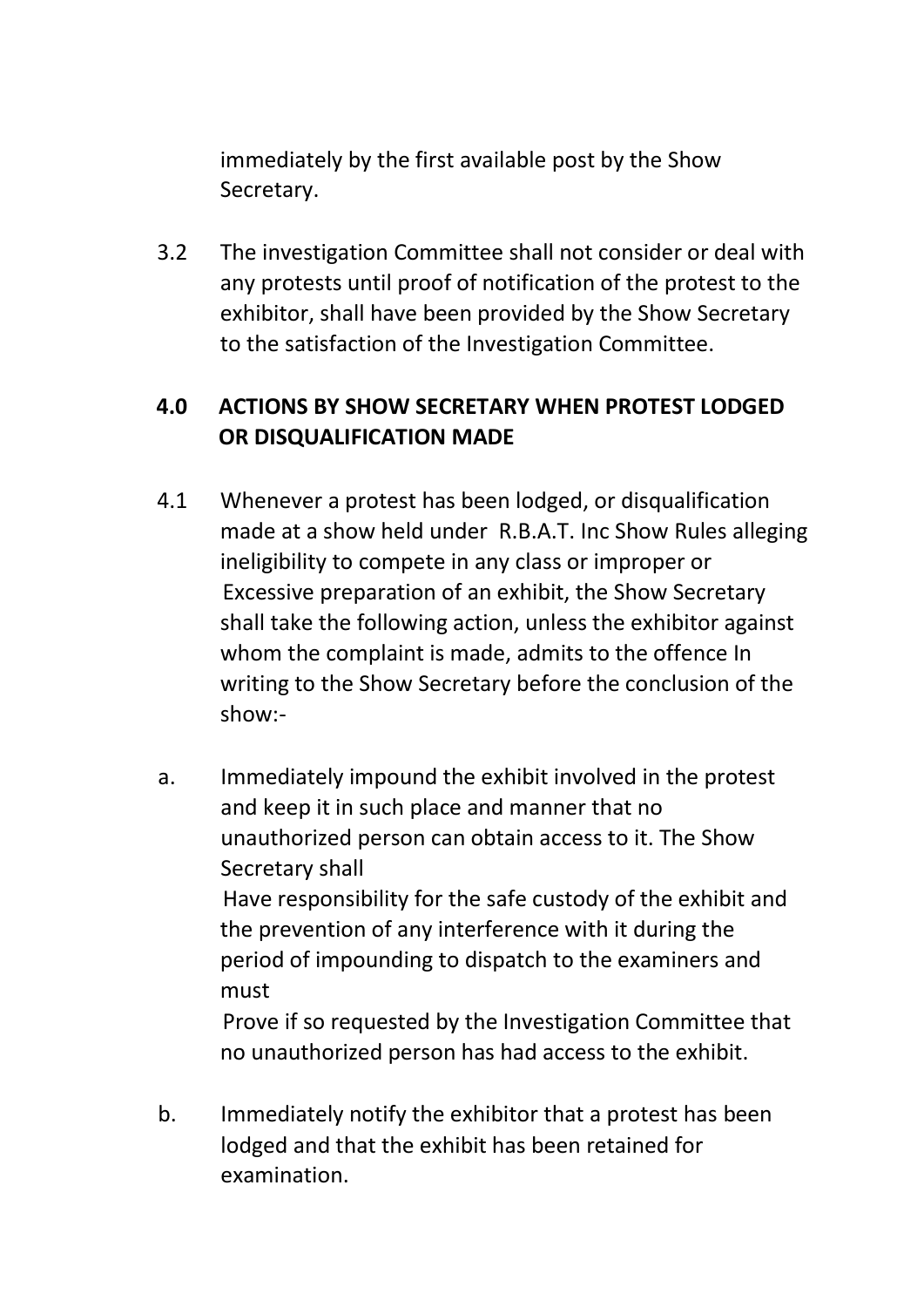- c. Request immediately from the Secretary of R.B.A.T. Inc the name and address of the person to whom the exhibit shall be sent by the Show Secretary where it will be examined by a panel of three examiners appointed by the R.B.A.T. Inc. The Secretary of the R.B.A.T. Inc. shall notify all members of the panel of examiners.
- d. The person to whom the exhibit shall have been sent by the Show Secretary to be examined by a panel of examiners, shall return the exhibit to the exhibitor after due housing feeding, rest and examination.
- e. Any transportation or feeding costs incurred by the exhibit retained in such a manner must be met by the exhibitor.

#### **5.0 ACTION BY EXAMINING JUDGES**

5.1 The examiners shall submit their reports in writing to the Secretary of the R.B.A.T. Inc.

#### **6.0 APPOINTING OF EXAMINING JUDGES**

6.1 The examining Panel shall be appointed by the Committee of Management of the Club.

# **7.0 NOTIFICATION OF COMPLAINANT AND EXHIBITOR OF DECISION OF EXAMINING JUDGES**

7.1 The decision of the examining judges shall be communicated by the Secretary of the R.B.A.T. Inc to the person making the protest and to the exhibitor concerned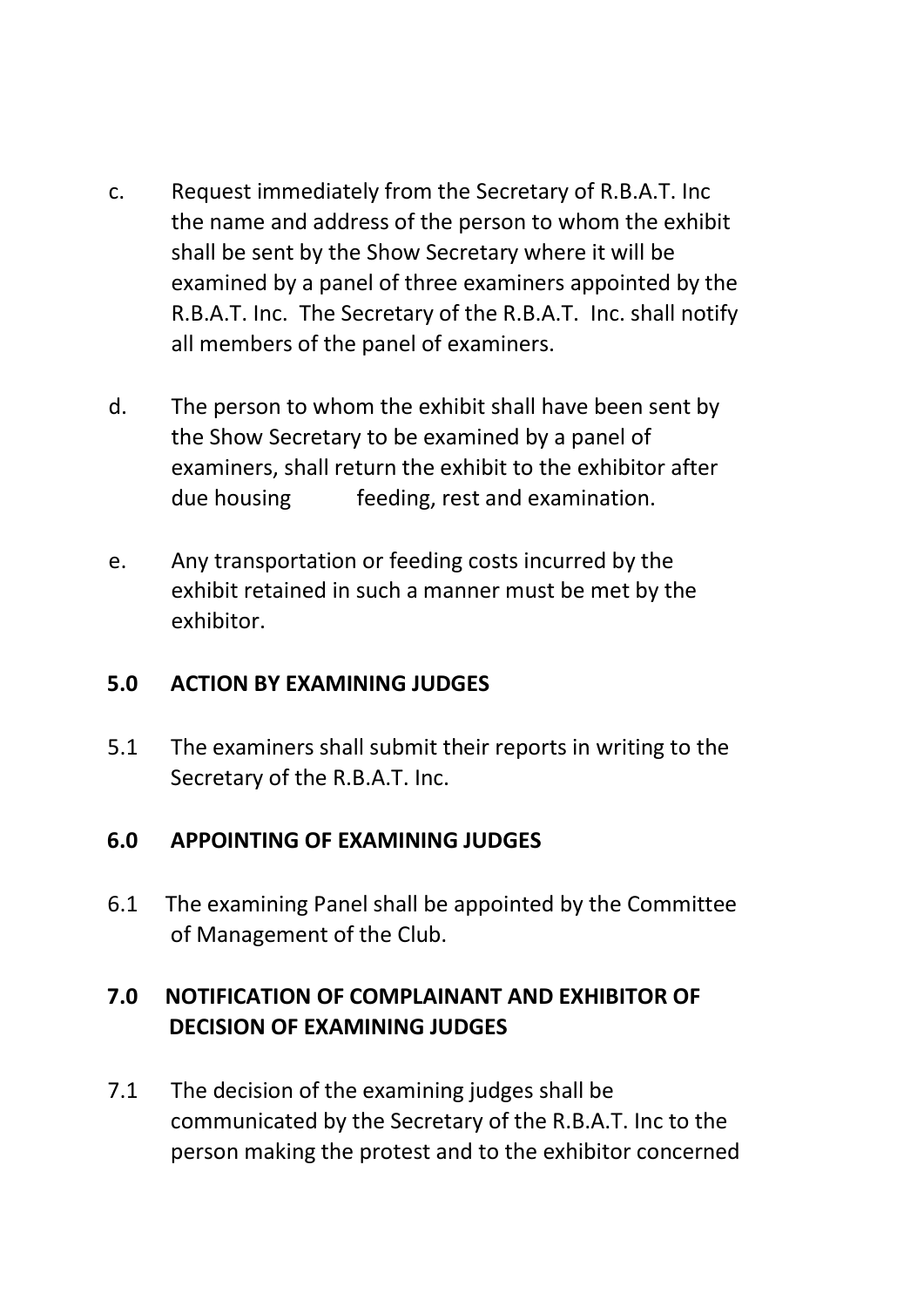and shall be Final and binding upon all parties connected by the protest.

# **8.0 CONSIDERATION OF PROTESTS AND APPEALS BY INVESTIGATION COMMITTEE.**

8.1 Every protest or complaint referring to an exhibit or exhibitor at a show held under the Show Rules of R.B.A.T. Inc including any appeal received, except an appeal against a decision of the Investigation Committee, shall be considered and determined by the Investigation Committee.

# **9.0 SUBMISSION OF DEFENCE**

9.1 Any person or Body of persons against whom a complaint or protest has been lodged shall, within 21 days of being notified of such complaint or protest by the Secretary, or of Submitting such appeal, submit to the Secretary of R.B.A.T. Inc in writing and by certifiedMail, such explanation/s in his defence or of his grounds of appeal as he shall desire to Give.

# **10.0 NEGLECT OR REFUSAL TO SUBMIT DEFENCE**

10.1 Neglect or refusal to submit and explanation or defence within the time so stipulated by Rule 9.0, shall not preclude or prevent the Investigation Committee from considering or Deciding or determining such complaint, protest or appeal as the case may be, Notwithstanding the absence of such explanation/s afore said.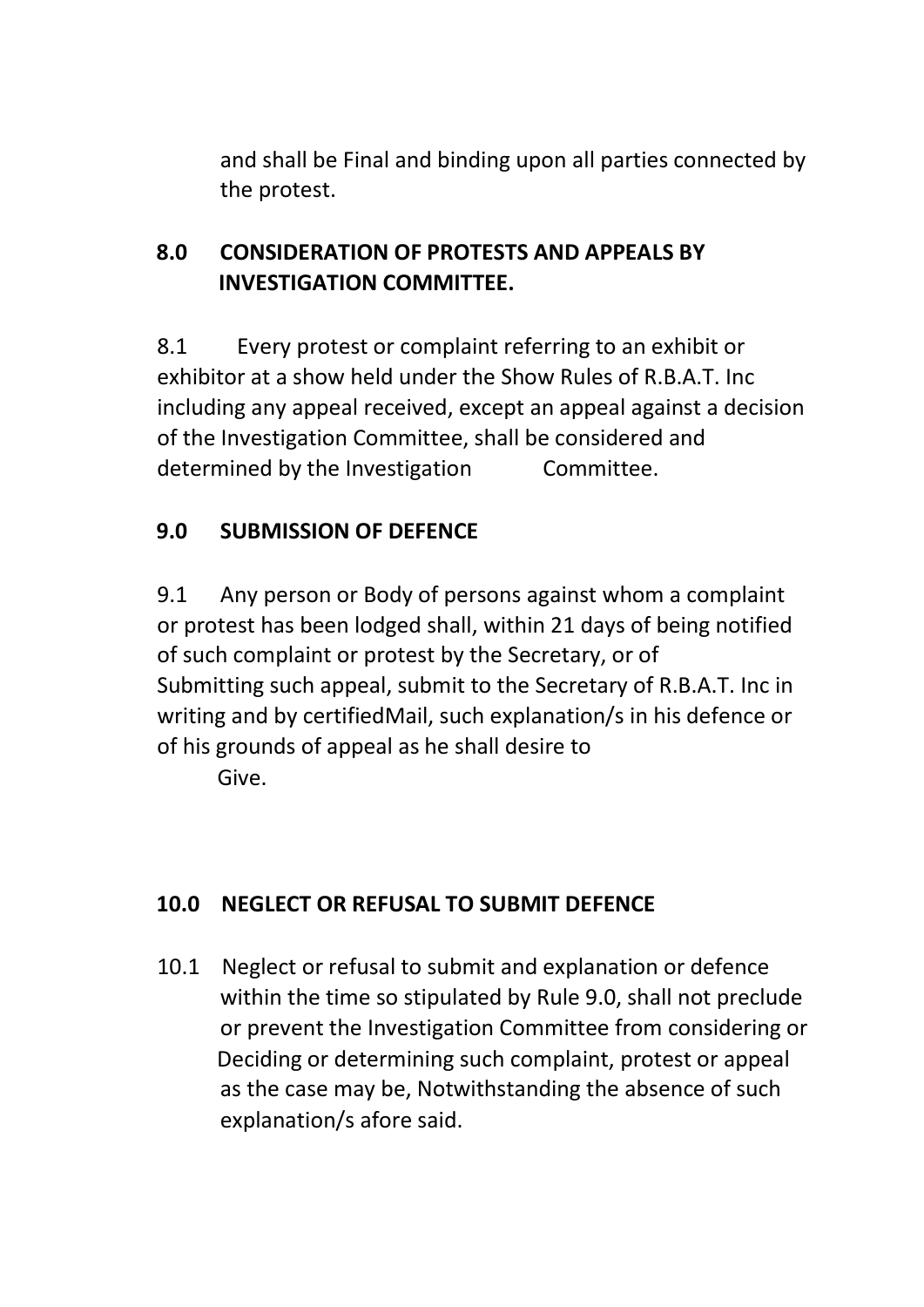# **11.0 RIGHT OF PERSONAL APPEARANCE BEFORE THE INVESTIGATION COMMITTEE**

11.1 Any person by or against whom a complaint, protest or appeal has been lodged, shall be Entitled to present in person to offer evidence of his own behalf at a meeting of the Investigation Committee, especially convened on 14 days notice to all parties concerned, To consider such complaint provided that application for such personal hearing is made in Writing to the Secretary of R.B.A.T. Inc at the same time as his explanation or protest or Appeal is offered.

#### **12.0 RIGHT OF LEGAL REPRESENTATION**

12.1 Any Complainant, protester, appellant or respondent may, if he so desires, be represented Before the Investigation Committee by a practicing Solicitor or Barrister at law, provided the Party concerned shall not less than 10 days before the date fixed for the hearing thereof, Notify to the Secretary of R.B.A.T. Inc his intention to do so in which case the Investigation Committee shall have power to appoint an adviser for such hearing and any adjournment Thereof, a practicing Solicitor or Barrister at law.

# **13.0 POWERS OF INVESTIGATION COMMITTEE TO IMPOSE PENALTIES**

- 13.1 The Investigation Committee shall have the power to impose any or all of the following Penalties on any person/s against whom a complaint or protest or appeal is substantiated:-
- a. The disqualification of an exhibit.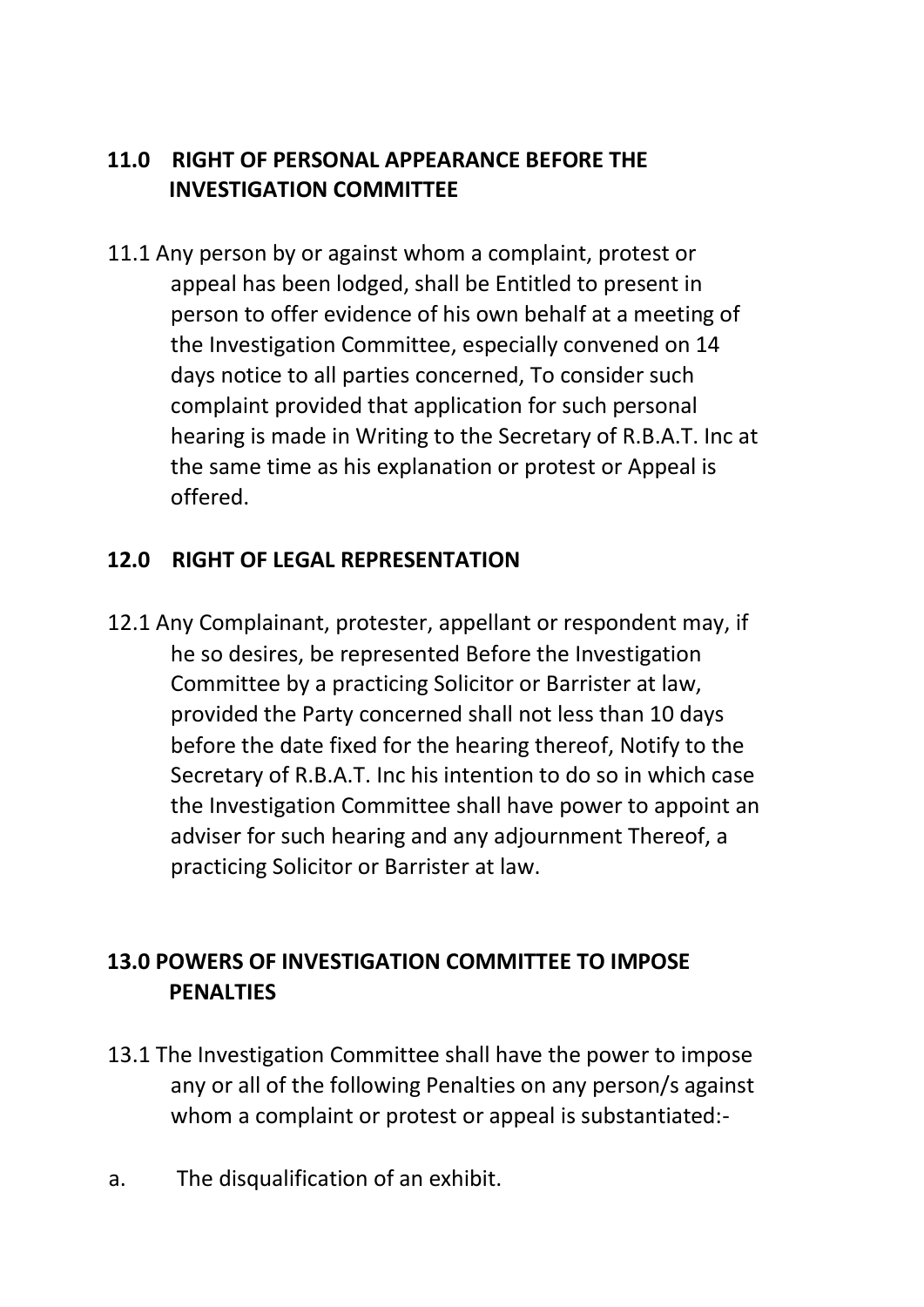- b. The removal of a members name from the roll of members of the Club.
- c. The Infliction of a fine of such amount (not exceeding \$50) as the Investigation Committee may decide.
- d. A censure or warning.
- e. The suspension of a member, for such time and in such manner and subject to such conditions as the Investigation Committee may decide.
- f. The disqualification of a person for life or for any shorter period from becoming a member of the Club and from becoming a member of any Club or Society or Body affiliated with the Club.
- g. The disqualification of a member or non-member for life or for any shorter period from exhibiting or taking any part at any show held under the R.B.A.T. Inc Rules.
- h. The disqualification of a member or non-member for life or for any shorter period from obtaining or retaining any R.B.A.T. Inc ring/s.
- 13.2 Suspension or disqualification under clause e. and f. in Rule 13.1, shall involve the following disabilities:-
- a. The publication and circulation of the name and address of the guilty offender.
- b. Loss of membership to the offender in the Club and all its affiliated Organisations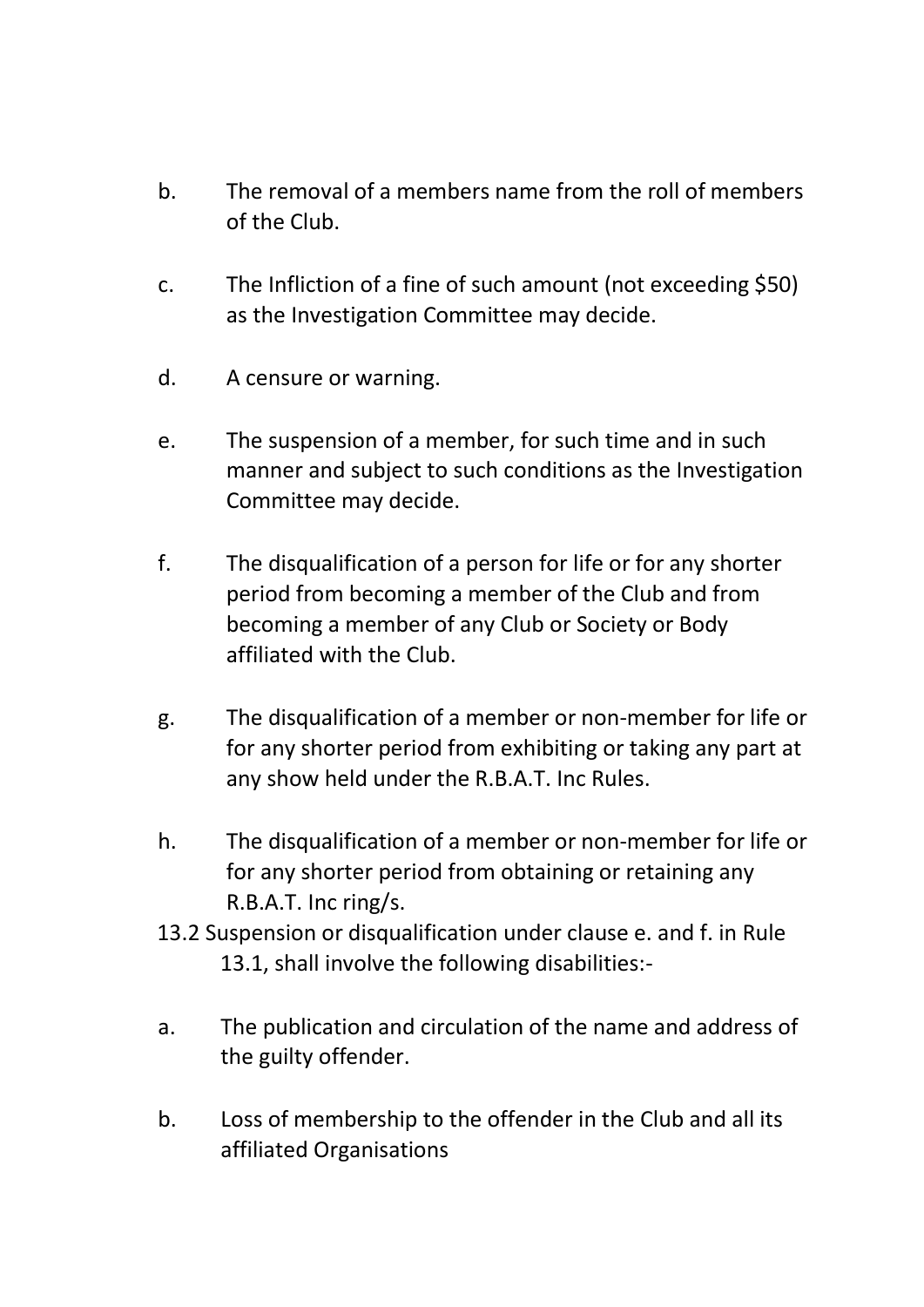- c. Prohibition from acting in any capacity as an official judge or exhibitor at any show held under R.B.A.T. Inc Rules.
- d. Ineligibility to purchase any R.B.A.T. Inc rings or register any transfers of ring numbers to or from the person concerned.
- e. Prohibition from advertising or making other contributions to any publication of the Association.

#### **14.0 DEFAULT IN PAYMENT OF FINES**

14.1 In default of the payment of a fine, the offender shall be liable to be dealt with as if he has been suspended.

# **15.0 FAILURE TO OBSERVE SUSPENDED CONDITIONS**

15.1 The non-observance of the conditions governing such suspension shall be dealt with as an irregularity in such a manner as the Committee of Management may decide.

# **16.0 DISQUALIFIED EXHIBITS**

16.1 Any rabbit which has been disqualified and such disqualification upheld by the Suspension of the owner shall not be eligible for competition so long as the owner at the time of disqualification is under suspension. Neither shall this rabbit be eligible for Exhibition by any other person during the period mentioned above.

# **17.0 APPEALS AGAINST DECISION OF INVESTIGATION COMMITTEE – THE COMMITTEE OF MANAGEMENT**

17.1 The Protester, complainant, appellant or respondent (unless he has failed to submit an Explanation to the Investigation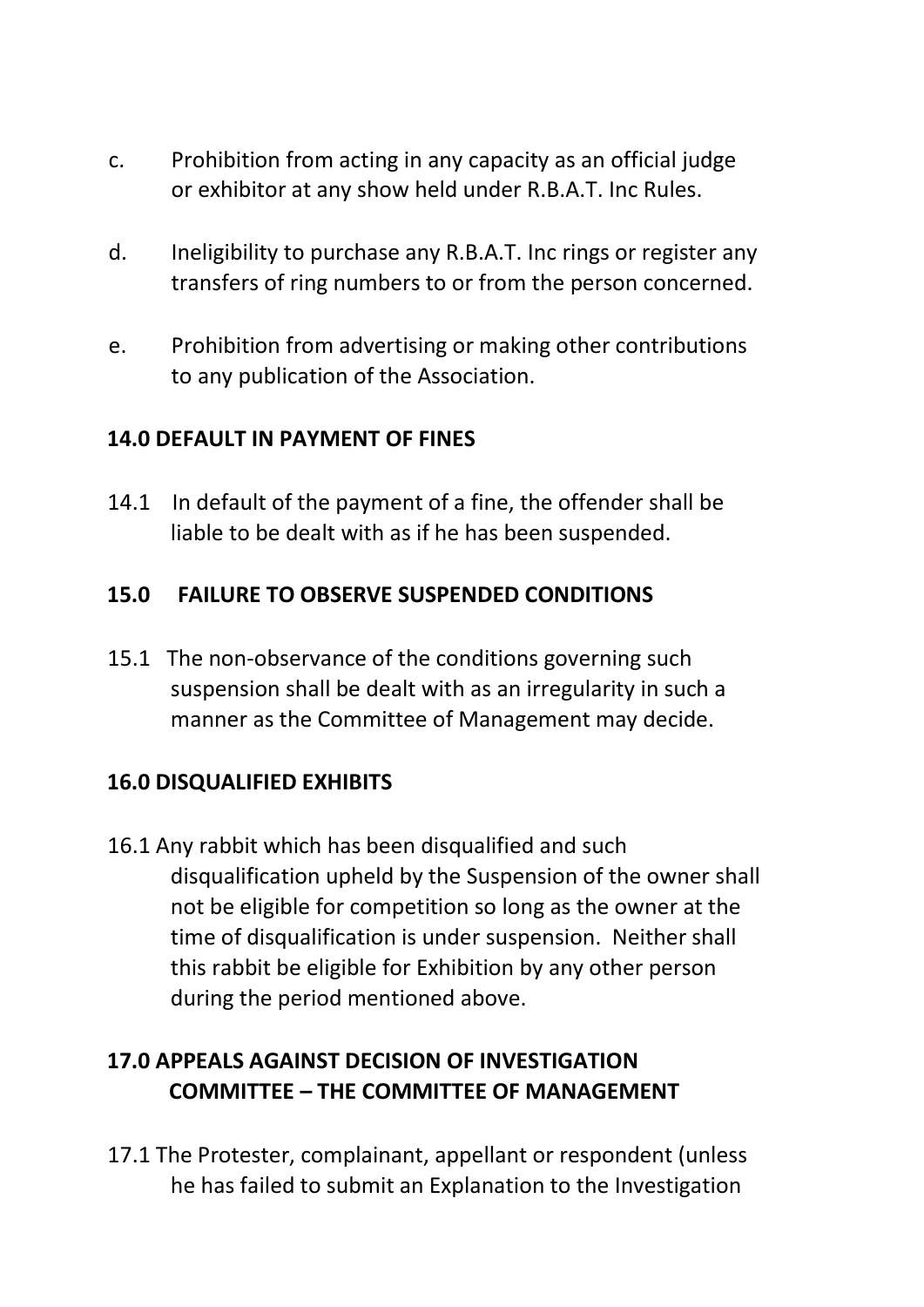Committee shall have found the explanations given to them by the person to be irrelevant or frivolous) may appeal to the Committee of Management (which Committee of Management for this purpose shall exclude members of the Investigation Committee) of R.B.A.T. Inc against the findings of the Investigation Committee, provided that such person shall have forwarded by certified mail to the Secretary of R.B.A.T. Inc within ten days of the decision of the appeal, together with a Deposit of \$10, which may be forfeited if the appeal is not upheld.

- 17.2 The Committee of Management shall after considering all statements made by Appellant and by the members of the Investigation Committee in an appeal, have full Power to rescind or to vary or to uphold the decision of the Investigation Committee.
- 17.3 The Committee of Management shall have the power in any case which in its discretion shall appear to warrant it, to require either the complainant or the defendant or both, to Lodge with it, a duly completed statutory declaration as to the facts alleged by the party.
- 17.4 In all cases where the appeal is fully upheld and the decision of the investigation Committee reversed, the deposit made by the appellant shall be refunded to him.
- 18.0 ACTION ON DECISIONS OF THE INVESTIGATION COMMITTEE BY AFFILIATED CLUBS
- 18.1 All affiliated organizations shall recognize and, where necessary comply with all decisions of the Rabbit Breeders Association of Tasmania Investigation Committee (except a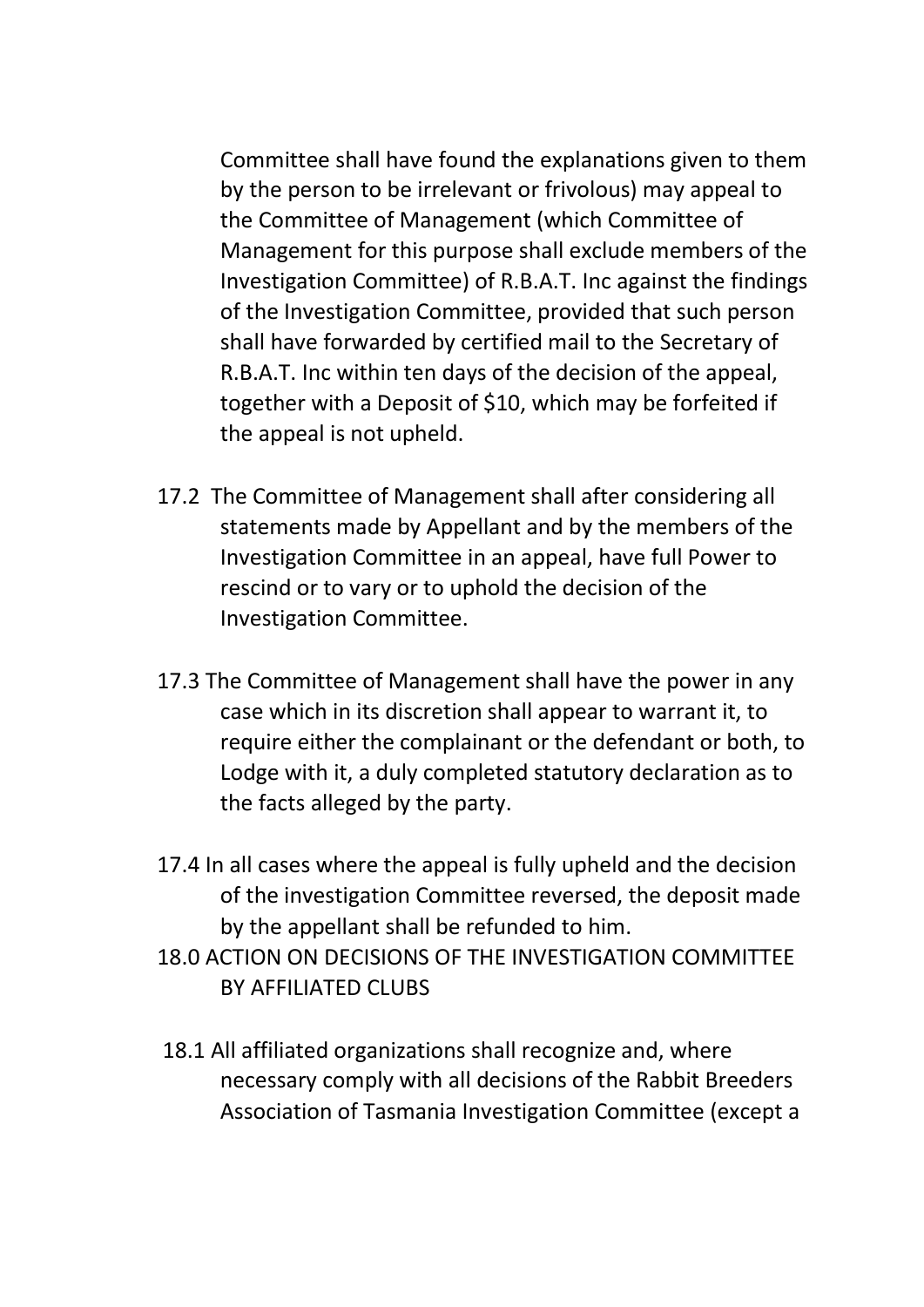Decision which varied or rescinded here of by the Committee of Management) and with all Decisions of the Committee of Management.

#### **19.0 PUBLICATION OF OFFENDERS NAMES**

19.1 All or any of the decisions of the Investigation Committee (or the Committee of Management acting as the appeals Committee) with the names of the persons affected and the nature of the alleged offences may at the discretion of the Committee of Management be published in any of the fancy newspapers or periodicals or in any way, and any person making an entry of rabbits or acting as an official or judge at a show held under these R.B.A.T. Inc Rules or being a member of the club, shall be deemed to have consented to such publication.

# **REGULATIONS RELATING TO THE AWARD OF R.B.A.T. INC SUPPORT**

These regulations were approved by the Committee of management of the Rabbit Breeders Association of Tasmania on 22-8-'93 and effective date of operation is the 22-8-'93. Amendments were approved on 27-11-'94. Subsequent amendments were approved and effective from 13<sup>th</sup> .June. 2009.

#### **1.0 APPLICATION FOR THE AWARD OF SUPPORT**

1.1 The official show application form, together with a draft copy of the schedule (including List of classes, names of judges and prize money offered (if any)), shall be sent to the Secretary of the R.B.A.T. Inc prior to the show, the appropriate period been given below.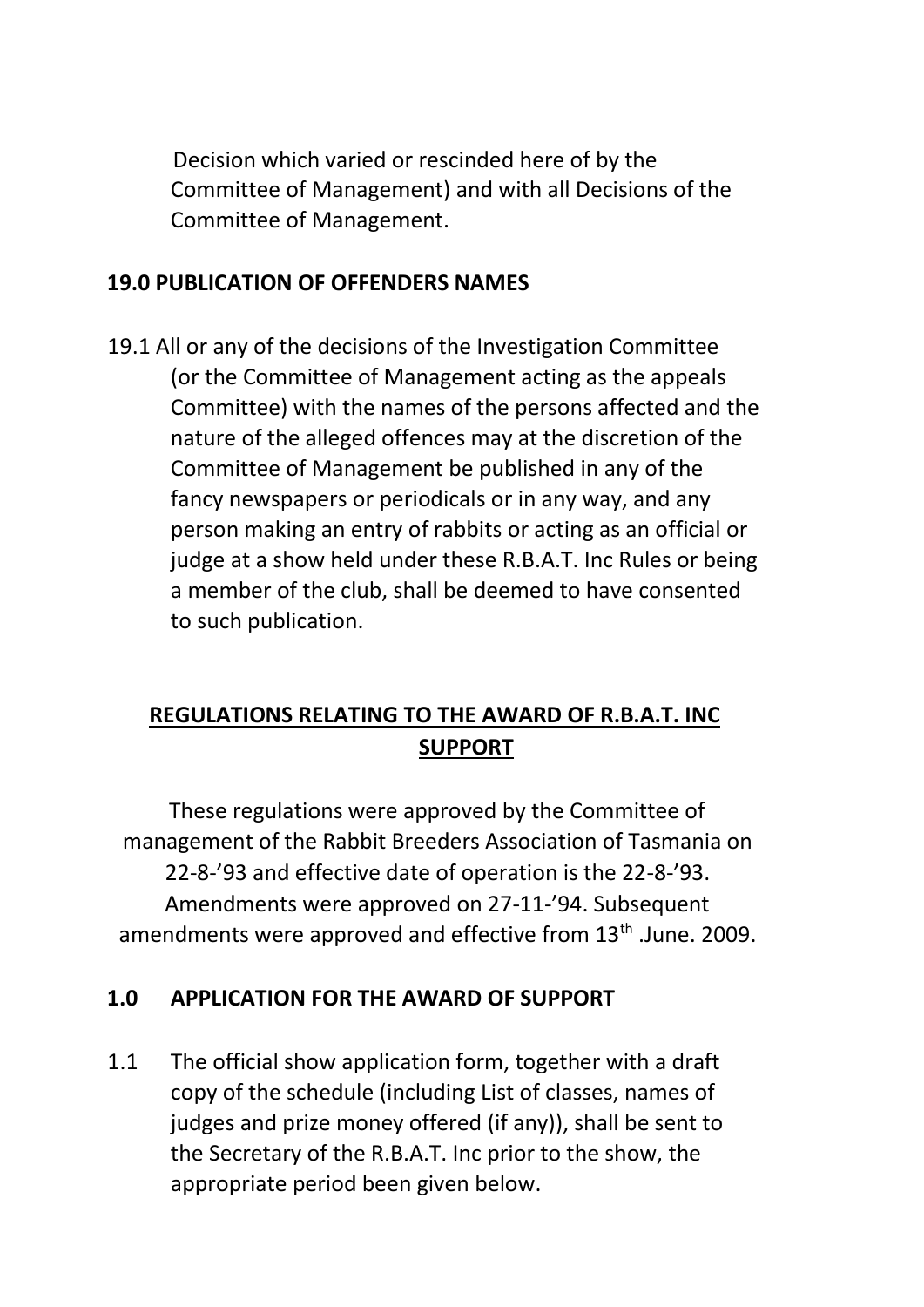1.2 The completion of the above mentioned application form shall be considered to be an Undertaking by the Officers and Committee of the show to abide by the Show Rules and Regulations of the R.B.A.T. Inc.

# **2.0 ALTERATION TO SCHEDULE**

2.1 No alteration may be made in the schedule, Judges or any prize money offered, after Submission with the application for support without the consent of the R.B.A.T. Inc except in the case of sickness of the judge.

# **3.0 SHOWS HELD AT THE SAME VENUE**

3.1 All sections and/or shows of rabbits staged at the same venue and on the same date must be held under the Show Rules of the R.B.A.T. Inc.

# **4.0 REFERENCE TO THE R.B.A.T. INC RULES IN ANY ADVERTISEMENTS & SCHEDULE.**

4.1 The words "Under R.B.A.T. Inc Rules" and the full name of the Club organizing the show must appear in any advertisements, schedule, and catalogue of the Rabbit Section. Where the Club grants show support, the show must be advertised in any official organ and details of R.B.A.T. Inc support (i.e. Challenge Certificates, Diplomas, Trophies and cash and other special prizes), must be stated in the schedule and all advertisements. The Show must also be advertised in any official organ in sufficient time for fanciers to send Entries.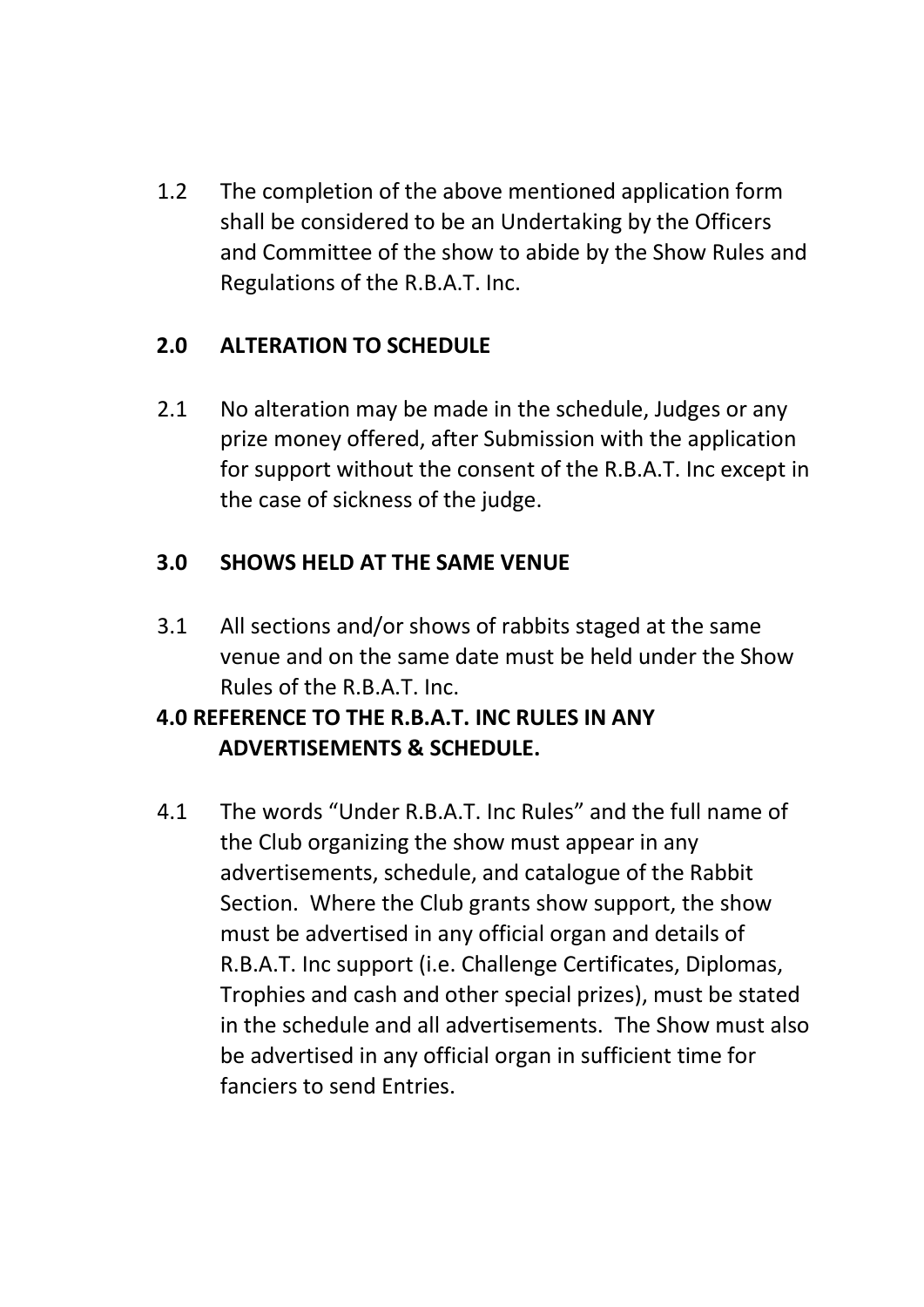# **5.0 WITHHOLDING, REFUSAL TO GRANT & CANCELLATION OF SUPPORT**

5.1 R.B.A.T. Inc. reserves the right to grant, withhold, refuse or cancel Challenge Certificates, Diplomas, Trophies, Cash and other Special prizes and all other show support at any Show and/or permission to hold a show under R.B.A.T. Inc Rules.

#### **6.0 FEES FOR SHOW SUPPORT**

- 6.1 The fees for show support are as follows: ……. Challenge Certificates: as set by the Committee year to year…. Diplomas: as set by the Committee year to year.
- 7.0 CREDIT FOR UNUSED CHALLENGE CERTIFICATES
- 7.1 Credit for Challenge Certificates can only be claimed on return of unused certificates to R.B.A.T. Inc.

#### **8.0 SHOWS WHICH CAN CLAIM SUPPORT**

- 8.1 Show support in any form can only be offered for award at shows organized by Clubs and Societies etc. Whose affiliation fees are fully paid up.
- 8.2 Any show to which support is offered must be a separate show. A points show or some Points classes for a Specialist Club cannot be offered support. To obtain star support (i.e. Challenge Certificates and open Diplomas), all exhibits must be penned, the show must be opened to any exhibitor who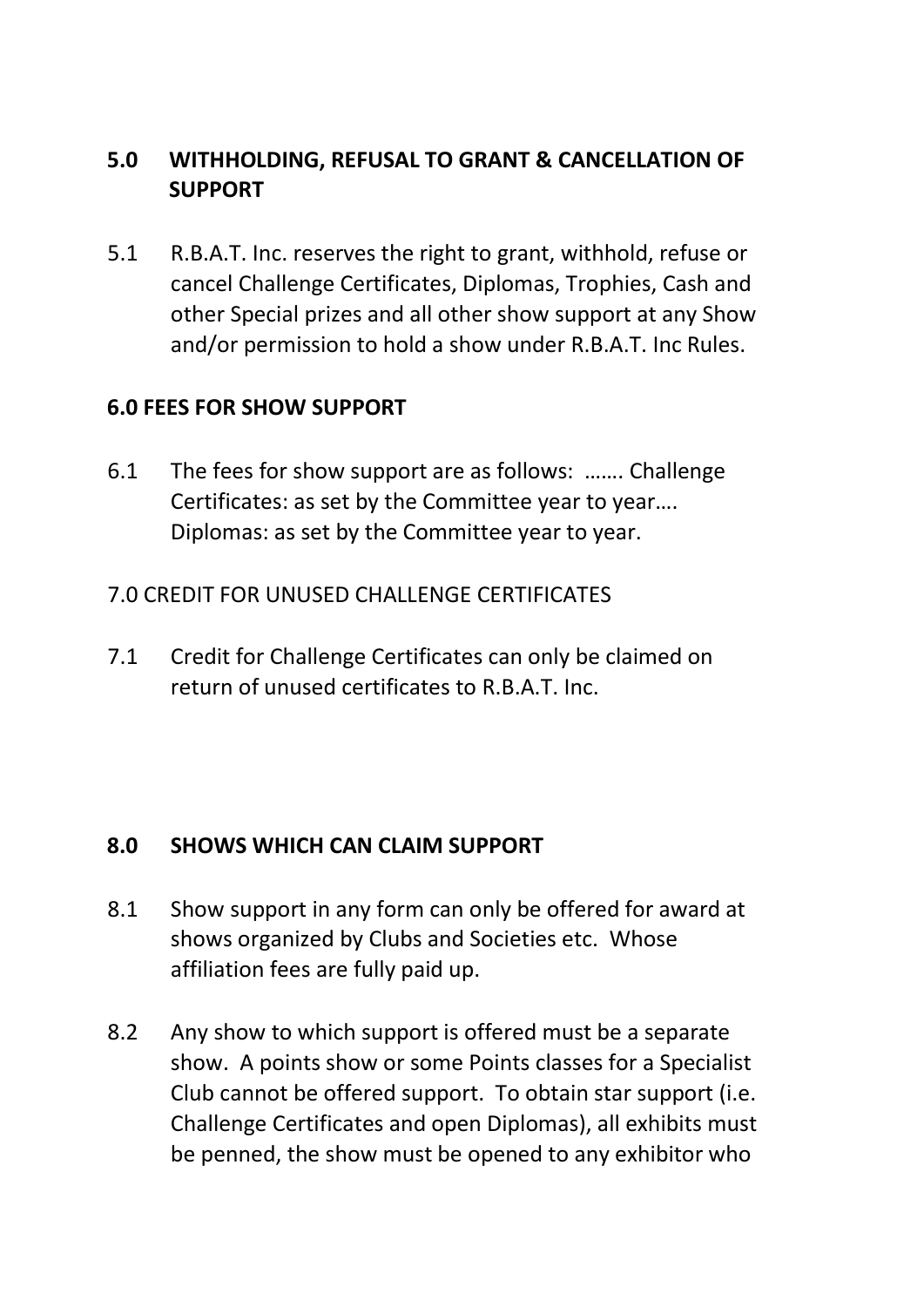could enter and the classes must cater for all Breeds and colours for which the show is run.

8.3 One star support may be granted for the first three shows held by a new club in which the Exhibits are not penned, provided that the Club making the application for this support has not previously applied for and been given star support for a show where exhibits were Penned.

### **9.0 CLASSIFICATION**

9.1 The classification of the show must be such that any breed can be entered (except for a three star Open Pen Specialist Show, where every colour of the particular breed must be Catered for). This requirement can be facilitated by including an A.O.V. class at the end of each section for Fancy, Lop, Normal Fur and Rex.

# **10.0 YOUNG CLASSES**

10.1 The age of young classes must be these recognized with the B.R.C. for the breed Concerned, or in the case of Rex, under five months.

#### **11.0 YEAR CLASSES**

11.1 Year classes cannot be accepted as suitable classes for the award of support but any age Classes are permissible.

#### **12.0 STAR GRADING**

12.1 Qualifications.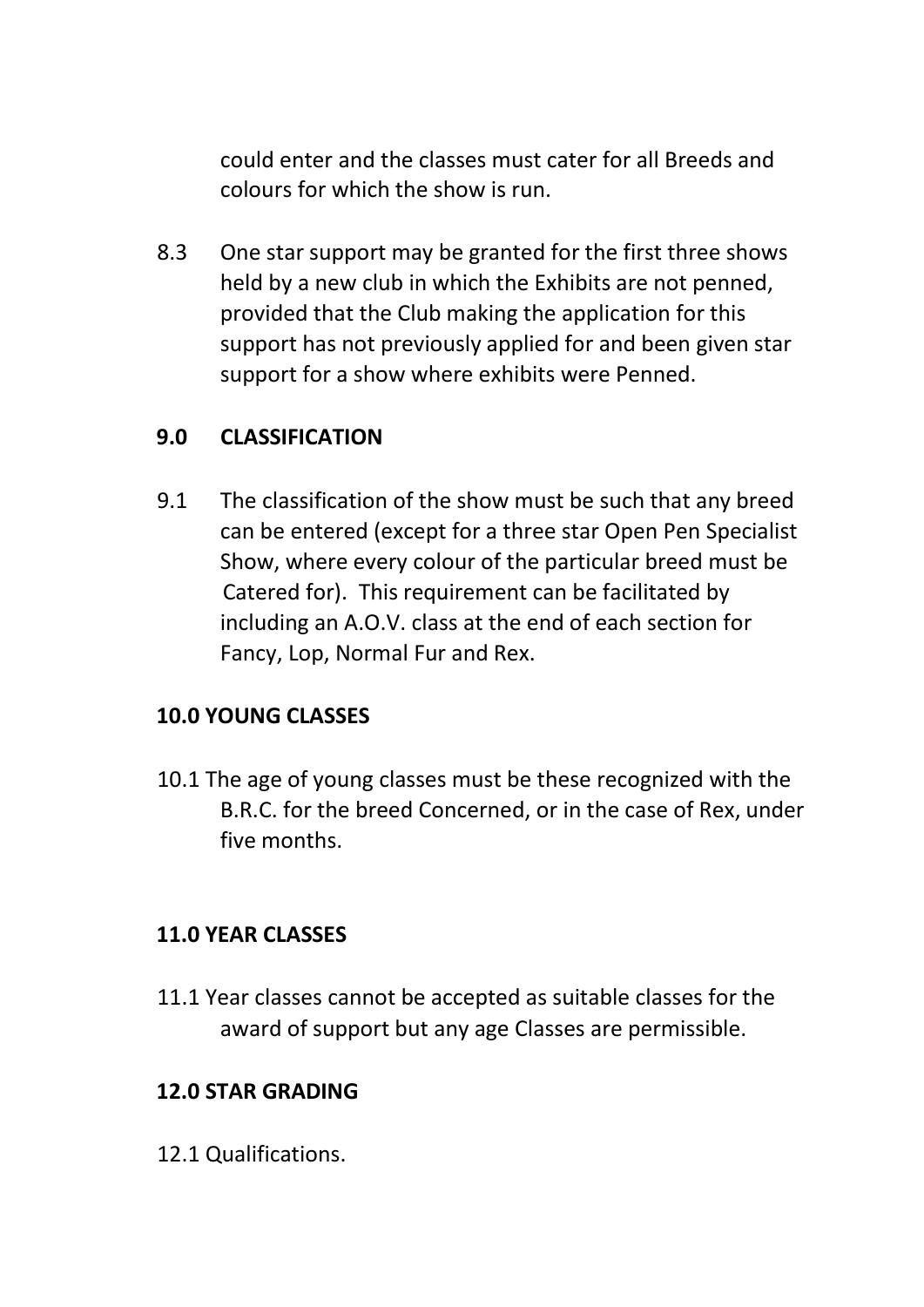All shows to which Challenge Certificates are offered and graded into one, two, three, four or five Star shows. (A show not claiming star Challenge Certificates cannot be a Star Show). The conditions which decide the grading of shows, which can only be decided by The Committee of Management of the R.B.A.T. Inc are as follows:-

# **12A.2 FOUR STAR ALL BREED CHAMPIONSHIP SHOW**

a. Definition

A show of sufficient magnitude, importance and prestige to the rabbit fancy to warrant this Grading.

- b. Judges Must be R.B.A.T. Inc approved Judges.
- c. Limit Of 2 such shows in Tasmania in each calendar year.
- d. Prize Money and Challenge certificates for the straight breed classes, must be guaranteed at a minimum of \$3 per class (eg \$2.\$1).

Duplicate class prize money is at the discretion of the Club/Society. The show must claim a Minimum of 20 Challenge Certificates and have at least one duplicate challenge class each for Fancy, Lop, Normal Fur and Rex and additional challenge classes are optional.

Or

e. No Prize Money The show must claim a minimum of 25 Challenge certificates and have two separate Duplicate challenge classes each for Fancy, Lop, Normal Fur and Rex.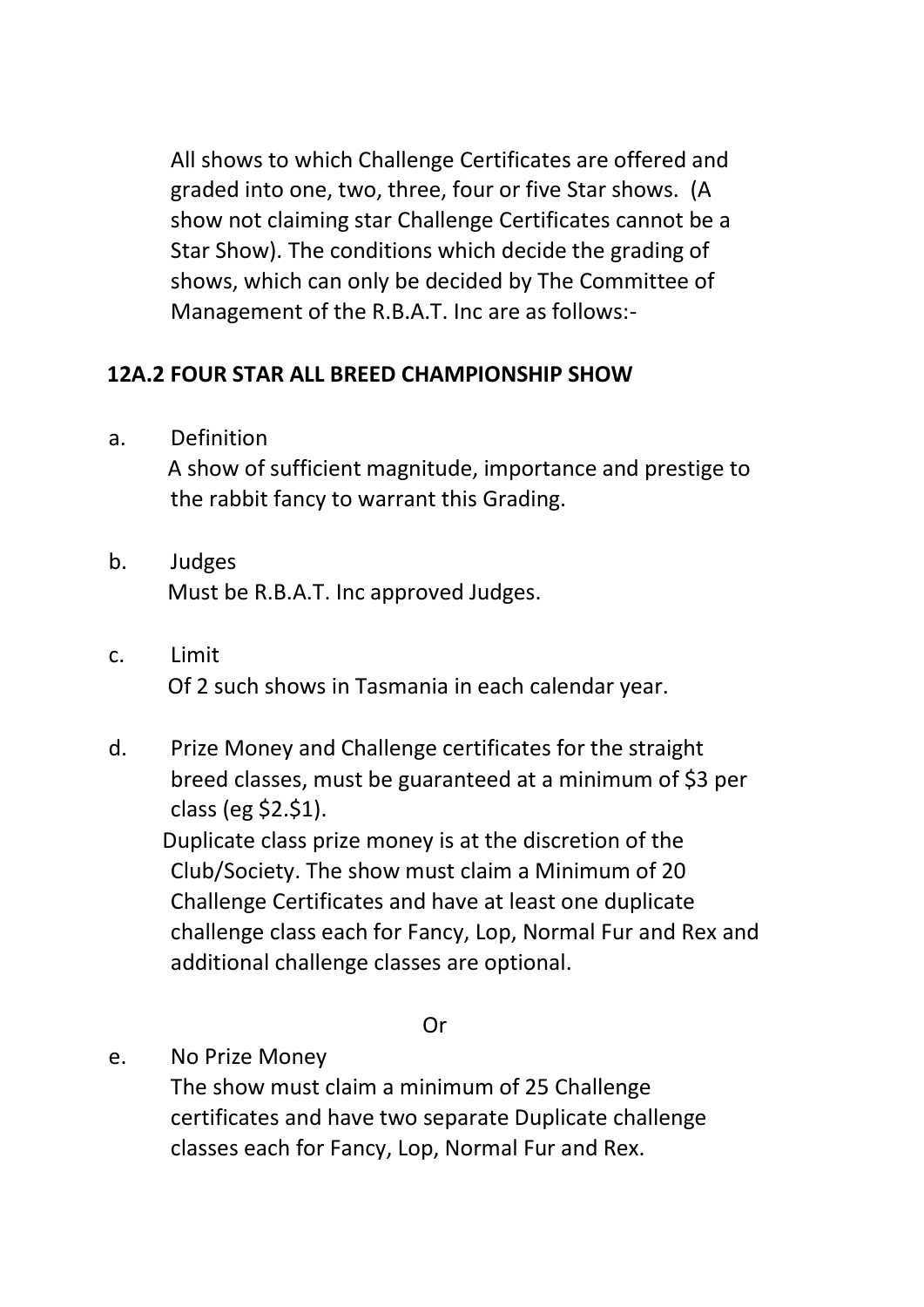# f. Security

In the case of 12A.2d above, the Committee of Management may want to satisfy itself (with details sent in confidence if necessary) that the assets of the Club/Society holding the show are sufficient to meet the liabilities.

g. Application for Show Support Must be made on the correct form and supported by a copy of the Schedule at least six (6) Weeks before the date of the show.

# **12B.2 FIVE STAR ALL BREEDS CHAMPIONSHIP SHOW**

a. Definition

A Show of Sufficient Magnitude, Importance and Prestige to the rabbit fancy to warrant this grading.

- b. Judges Must be R.B.A.T. Inc approved judges.
- c. Limit Of 1 such show in Tasmania in each Calendar year.
- d. Prize Money and Challenge Certificates For the straight breed classes, Must be guaranteed at a minimum of \$3 per class (eg \$2, \$1). Duplicate class prize money is at the discretion of the Club/Society. The show must claim a Minimum of 20 Challenge certificates and have at least one separate duplicate challenge Class each for Fancy, Lop, Normal Fur and Rex and additional challenge classes are optional.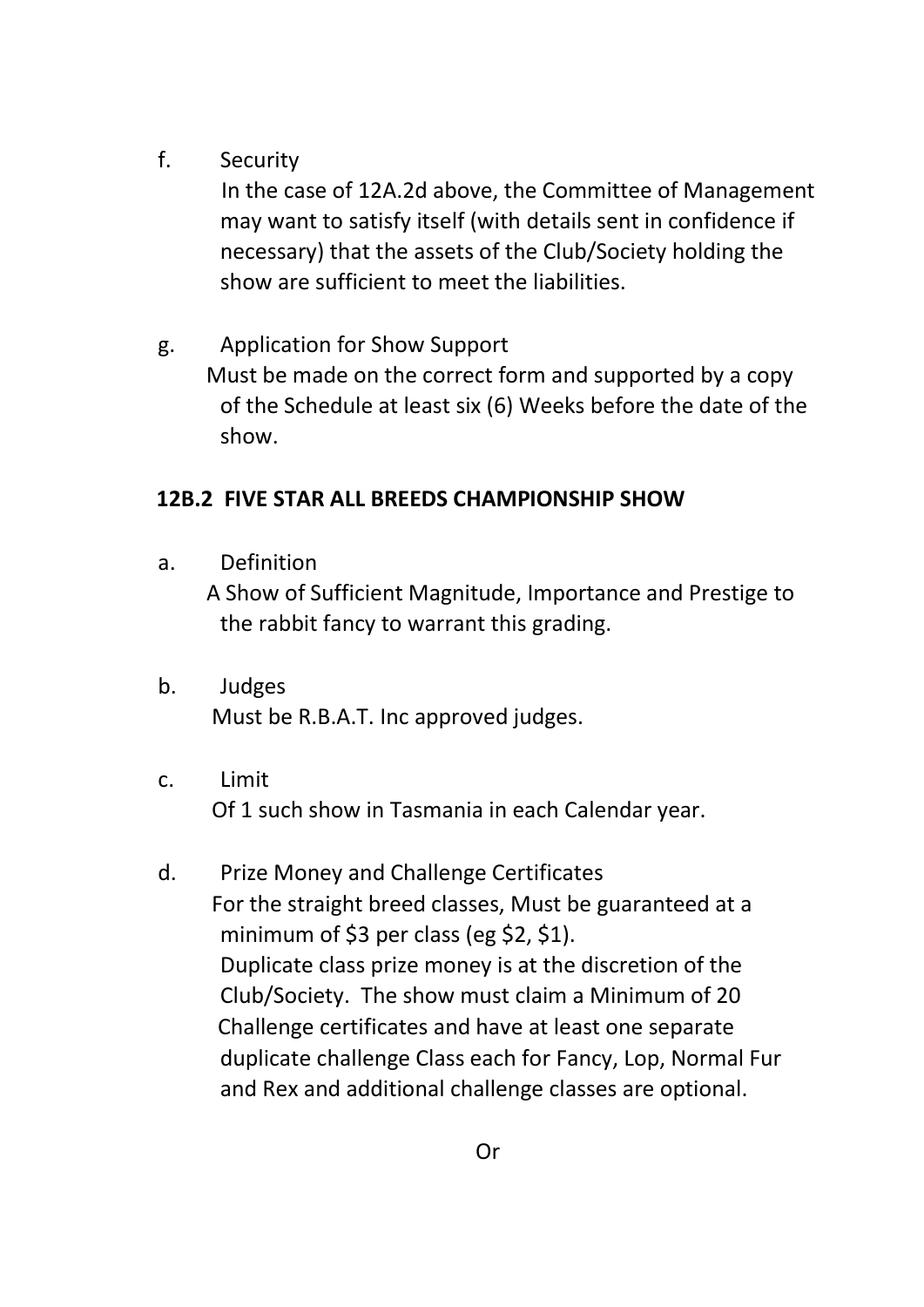e. No Prize Money

 The show must claim a minimum of 25 Challenge Certificates and have two separate Duplicate challenge classes each for Fancy, Lop, Normal Fur and Rex.

f. Security

 In the case of 12B.2d above the Committee of Management may want to satisfy itself (with Details sent in confidence if necessary) that the assets of the Club/Society holding the show Are sufficient to meet the liabilities.

g. Application for Show Support Must be made on the correct form and supported by a copy of the schedule at least six (6) Weeks before the date of the show.

# **12.2 THREE STAR ALL BREED CHAMPIONSHIP SHOW.**

a. Definition

 A show of sufficient magnitude, importance and prestige to the rabbit fancy to warrant this Grading.

- b. Judges Must be R.B.A.T. Inc approved Judges.
- c. Limit Of two such shows held by each all breeds Club in each calendar year.
- d. Prize Money and Challenge Certificates For the straight breed classes, must be guaranteed a minimum of \$3 per class (eg \$2, \$1).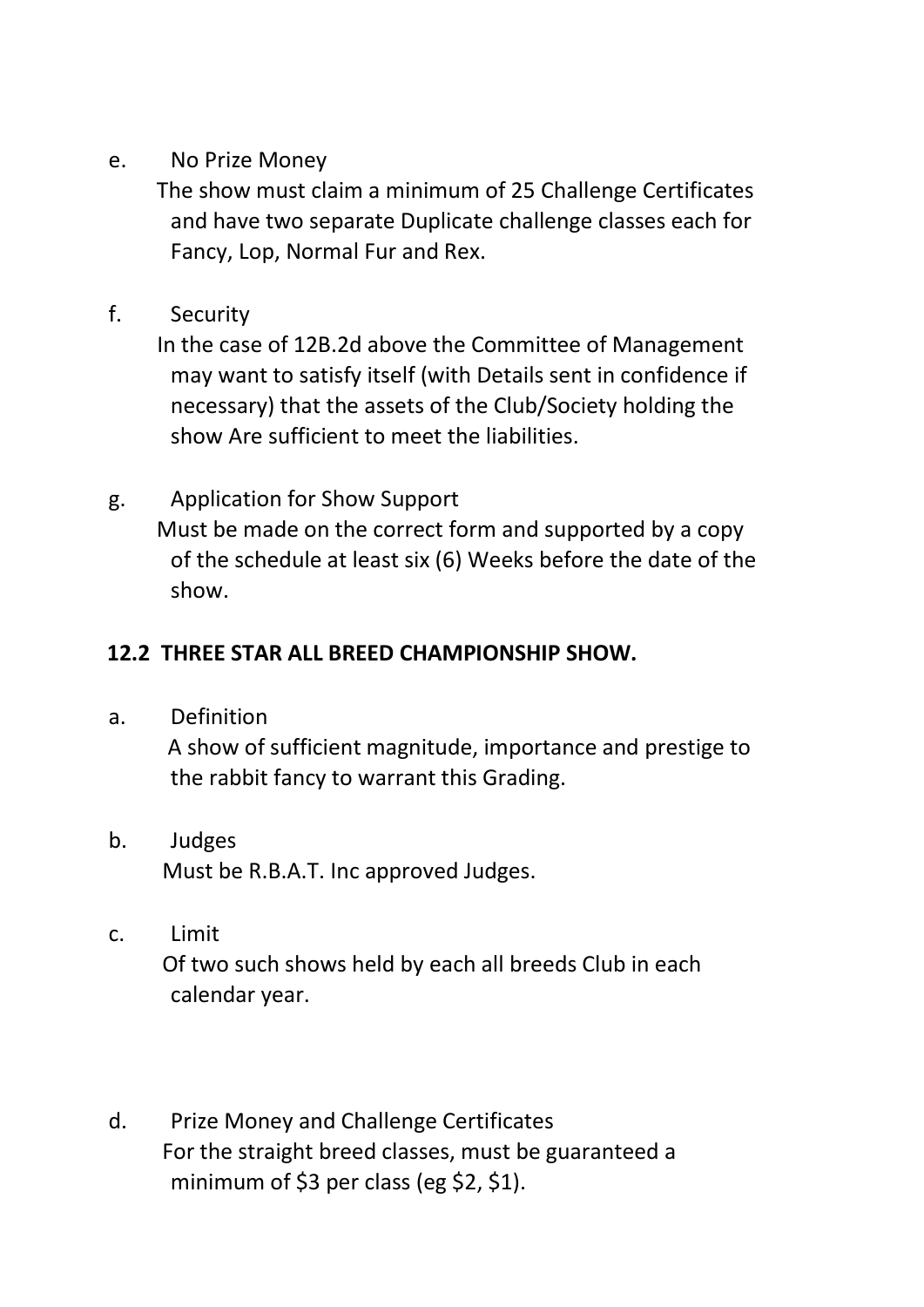Duplicate class prize money is at the discretion of the Club/Society. The show must claim a Minimum of 20 Challenge Certificates and have at least one separate duplicate challenge Class for Fancy, Lop, Normal Fur and Rex and additional challenge classes are optional.

#### Or

e. No Prize Money

 The show must claim a minimum of 25 Challenge Certificates and have two separate Duplicate challenge classes for each Fancy, Lop, Normal Fur and Rex.

f. Security

 In the case of 12.2d above, the Committee of Management may want to satisfy itself (with Details sent in confidence if necessary) that the assets of the Club/Society holding the show Are sufficient to meet the liabilities.

g. Application for Show Support Must be made on the correct form and supported by a copy of the schedule at least six (6) Weeks before the date of the show.

#### **12.3 THREE STAR SPECIALIST CLUB SHOW**

- a. A show of sufficient magnitude, importance and prestige to the rabbit fancy to warrant this grading.
- b. Judges Must be R.B.A.T. Inc approved judges.
- c. Limit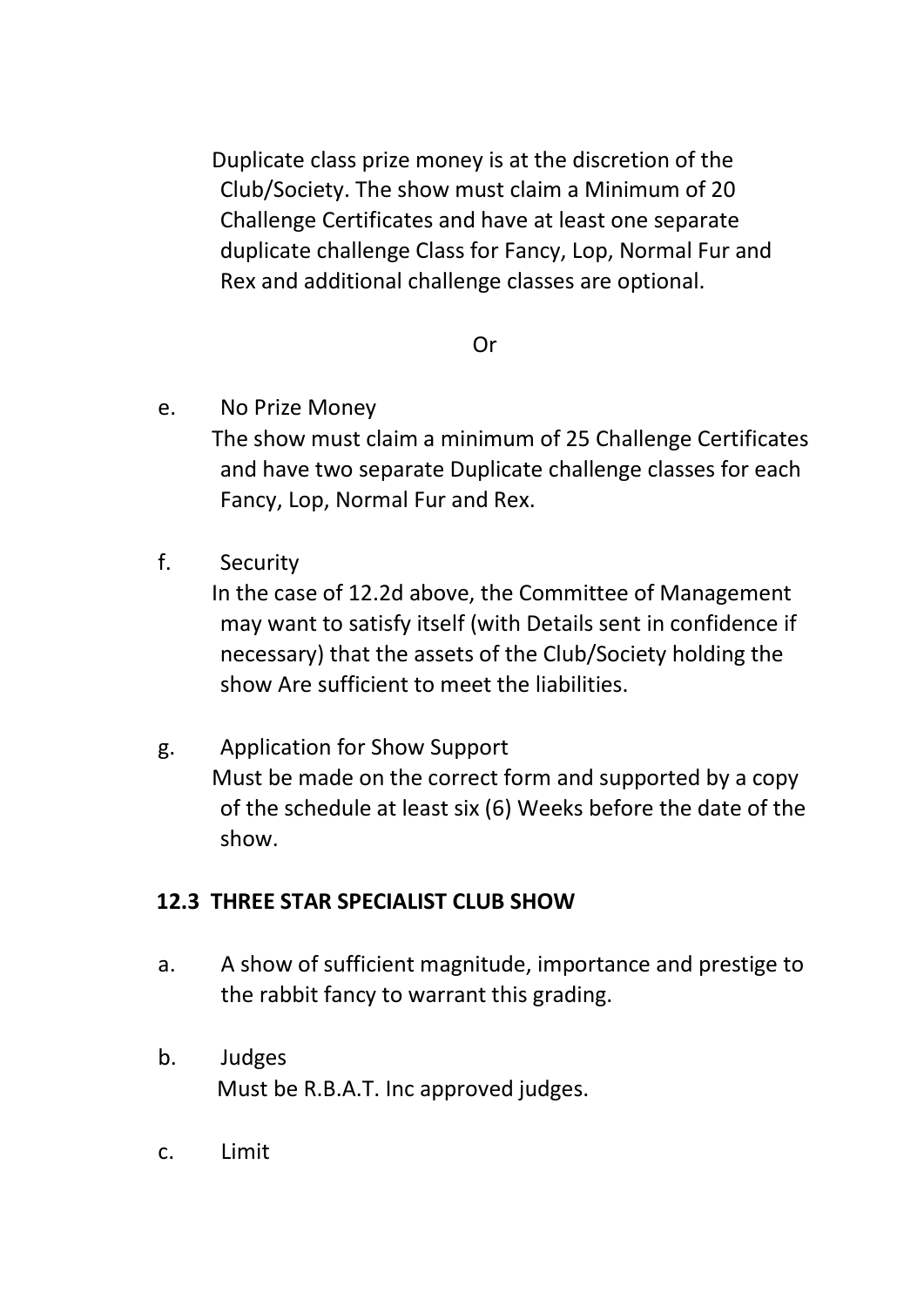Of three such shows for each Specialist club in each calendar year.

d. For the straight breed classes, must be guaranteed at a minimum of \$3 per class (eg. \$2, \$1). Duplicate class prize money is at the discretion of the Specialist Club. The Show must claim a minimum of 3 Challenge Certificates and

have at least one duplicate Challenge class.

Or

- e. No Prize Money The show must claim a minimum of 5 Challenge Certificates and have two separate duplicate Challenge classes.
- f. Application for show support Must be made on the correct form and supported by a copy of the classification at least six (6) weeks before the date of the show.

# **12.4 TWO STAR ALL BREED CHAMPIONSHIP SHOW**

a. Definition

A show of sufficient magnitude, importance and prestige to the rabbit fancy to warrant this Grading.

- b. Judges Must be R.B.AT. Inc approved judges.
- c. Limit Of ten such shows held by each club in each calendar year.
- d. Prize Money and Challenge Certificates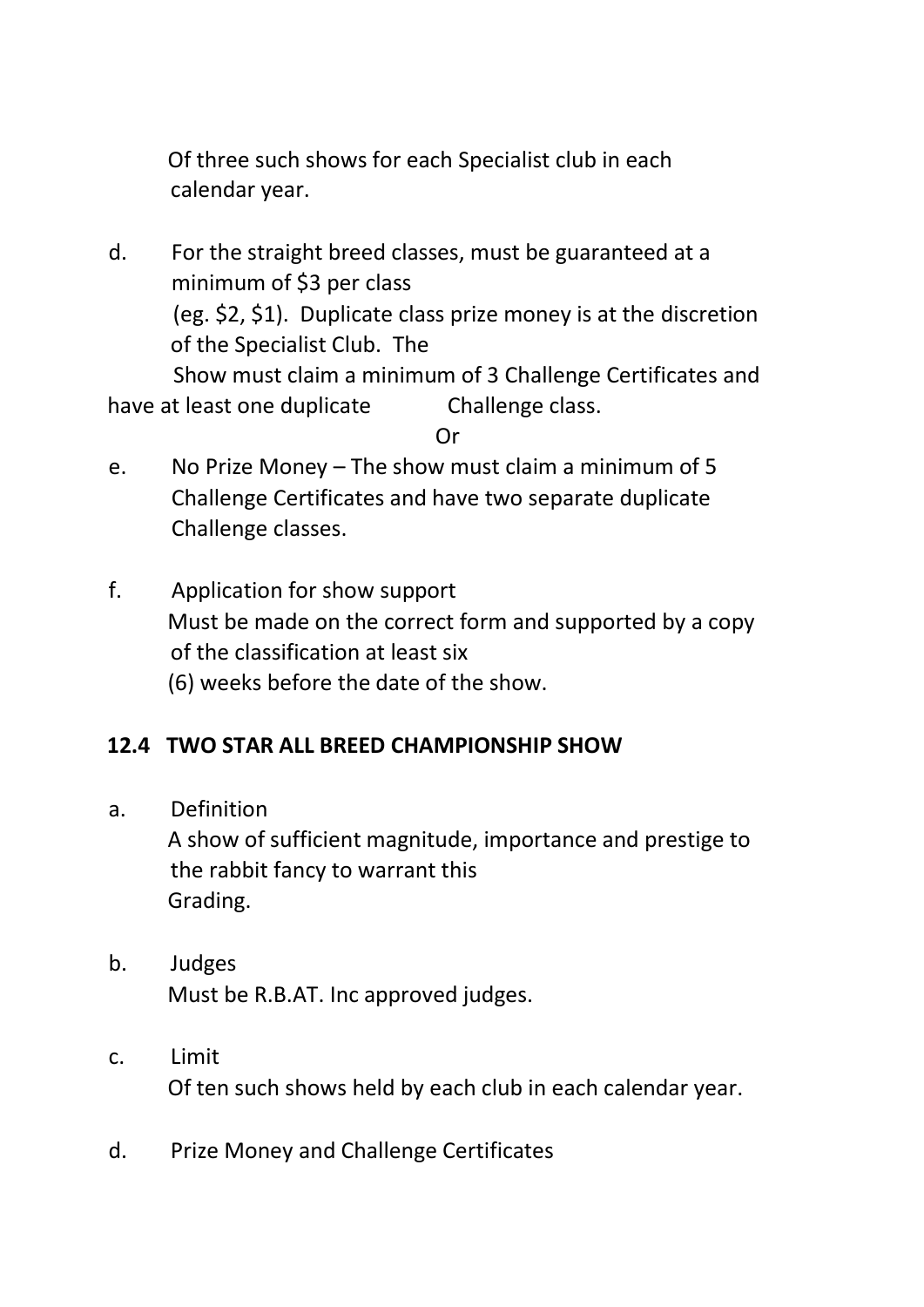For the straight breed classes, must be guaranteed as a minimum of \$3 per class (eg.\$2,\$1). Duplicate class prize money is at the discretion of the Club/Society. The show must claim a Minimum of 20 Challenge Certificates and have at least one separate duplicate challenge Class for each Fancy, Lop, Normal Fur and Rex and additional challenge classes are optional.

Or

e. No Prize Money

The show must claim a minimum of 20 Challenge Certificates and have two separate duplicate Challenge classes each for Fancy, Lop, Normal Fur and Rex.

f. Security

In the case of 12.2d above, the Committee of Management may want to satisfy itself (with Details sent in confidence if necessary) that the assets of the Club/Society holding the show are sufficient to meet the liabilities.

g. Application for Show Support Must be made on the correct form and supported by a copy of the schedule at least four (4) Weeks before the date of the show.

#### **12.5 ONE STAR ALL BREED CHAMPIONSHIP SHOW**

a. Definition

A show of sufficient magnitude, importance and prestige to the rabbit fancy to warrant this grading.

b. Judges Must be R.B.A.T. Inc approved judges.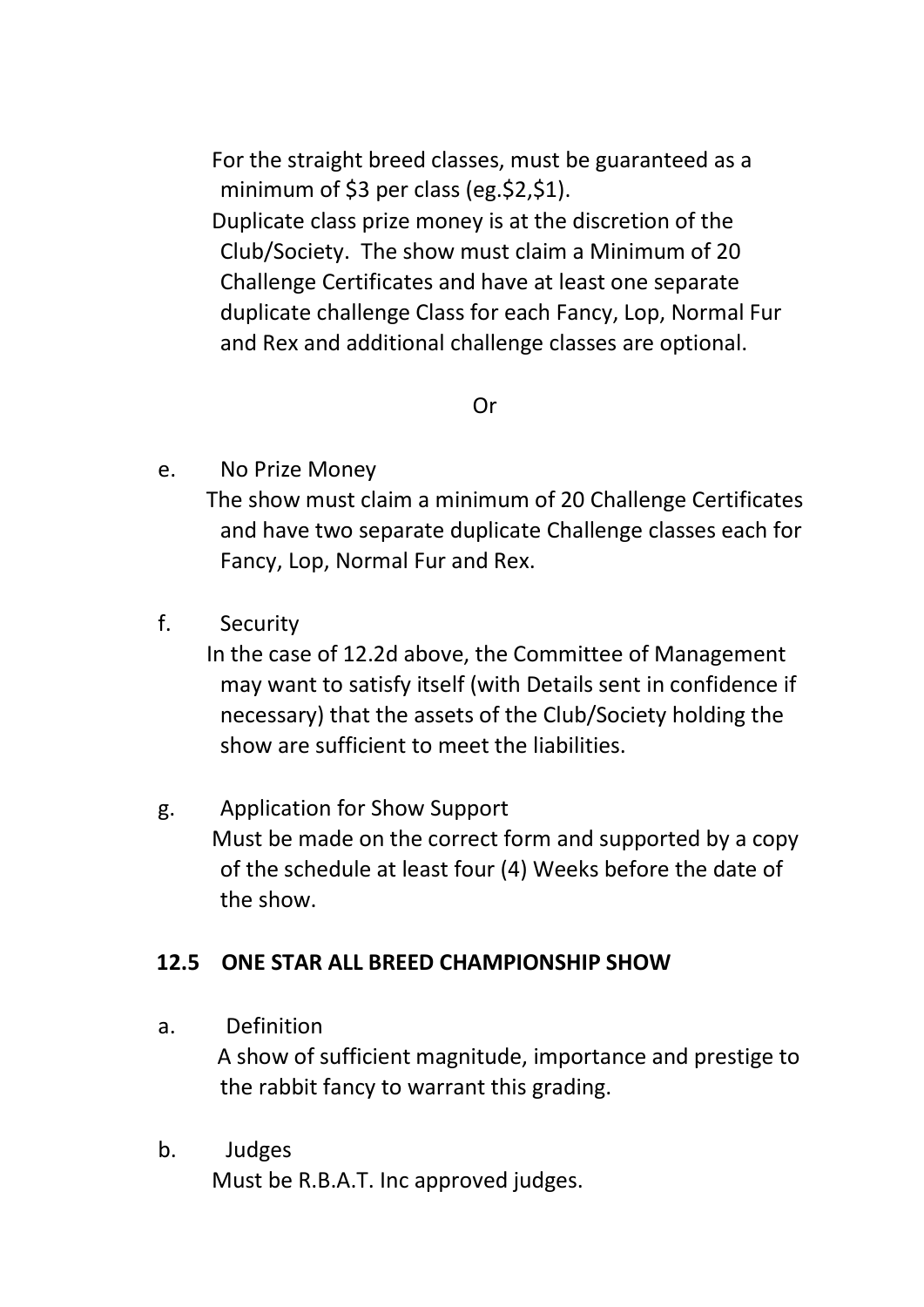- c. Limit of twelve such shows for each Club/Society in each calendar year.
- d. Prize money and Challenge Certificates May be guaranteed at the Club/Society's choice of prize money or may be on a Sweepstake basis (25% of entry fee per class to the Club/Society and 75% of entry fee to The first three prize winners (divided:  $1<sup>st</sup> - 60$ %,  $2<sup>nd</sup> - 30$ %, 3 rd – 10%) The Show must Claim a minimum of 10 challenge Certificates and have two separate duplicate challenge Classes each for Fancy, Lop, Normal Fur and Rex together with at least four other challenge Classes……

#### Or

e. No Prize Money

The show must claim a minimum of 25 Challenge Certificates and have two separate duplicate Challenge Classes each for Fancy, Lop, Normal Fur and Rex.

#### f. Security

In the case of 12.5d above, insofar as it relates to guaranteed prize money, the Committee of Management may want to satisfy itself (with details sent in confidence if necessary) that the assets of the Club/Society holding the Show are sufficient to meet the liabilities.

#### g. Application for show support

Must be made on the correct form and supported by a copy of the schedule at least four Weeks before the date of the show.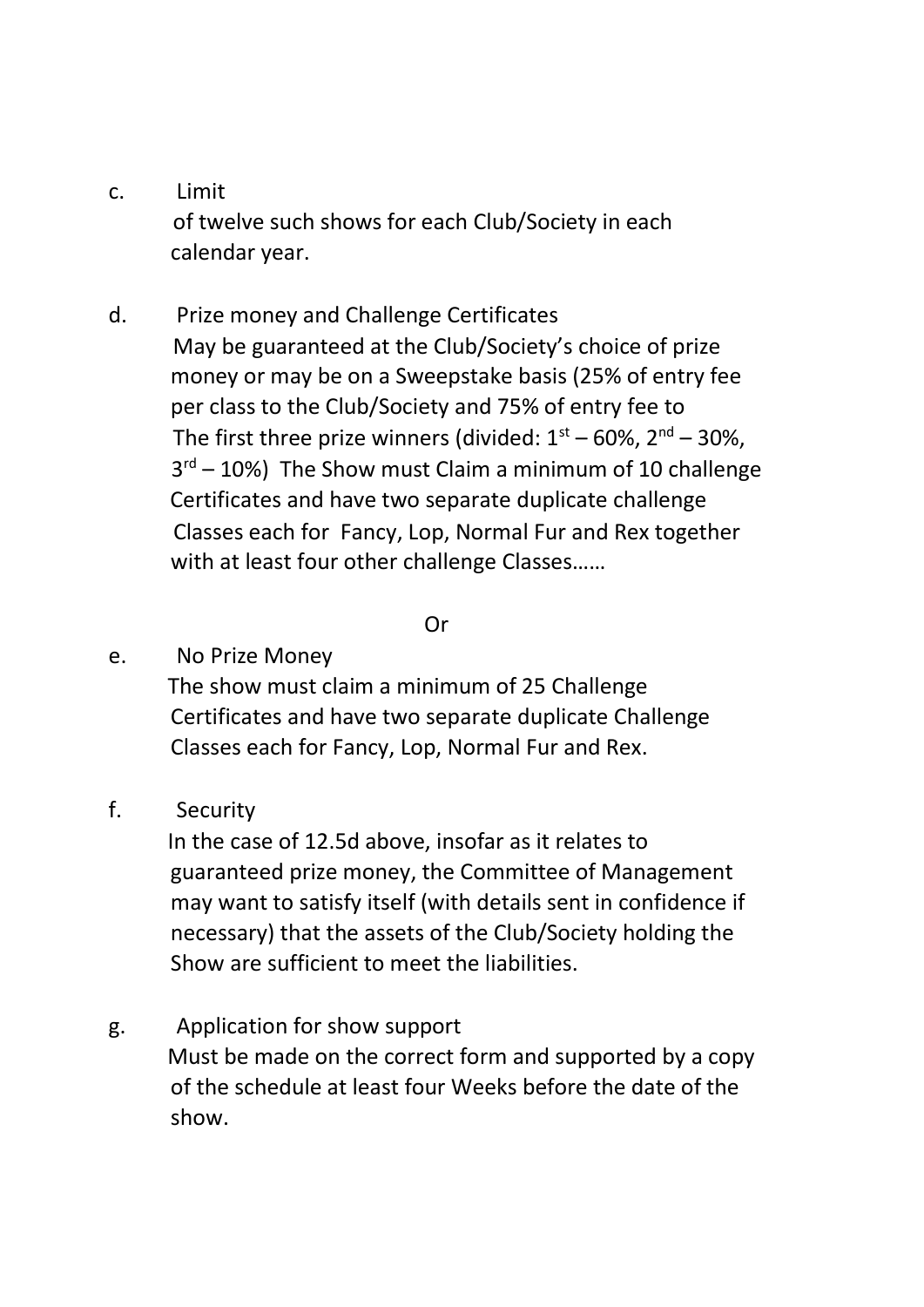# **13.0 CHALLENGE CERTIFICATES**

- 13.1 Challenge Certificates are offered to exhibits at shows (exhibited by individual members who are not in arrears with their subscriptions) which have proved in open competition to be representative of the breeds recognized by the R.B.A.T. Inc. To ensure that these Certificates shall only be awarded to animals of outstanding merit, the following rules shall apply:-
- a. The R.B.A.T. Inc. will offer to affiliated Clubs/Societies at shows held under its rules, Challenge Certificates for the best specimens of specified breeds.
- b. These certificates must be awarded by a duly approved R.B.A.T. Inc Judge (and Specialist Club approved judge at three star open pen Specialist Club shows). No support May be awarded to any member who has been suspended by R.B.A.T. Inc.
- c. The exhibit to which a certificate is awarded must be ringed in accordance with Show Rule 19.0.
- d. The exhibit must in the opinion of the judge, be a worthy specimen of its breed, without serious fault, and the judge must sign the pen award card to this effect after checking the ring number.
- e. The Committee of Management reserves the right to withhold a Challenge Certificate should it consider such a course desirable. In such an event, the Committee of Management will not be bound to give any explanation for it's decision.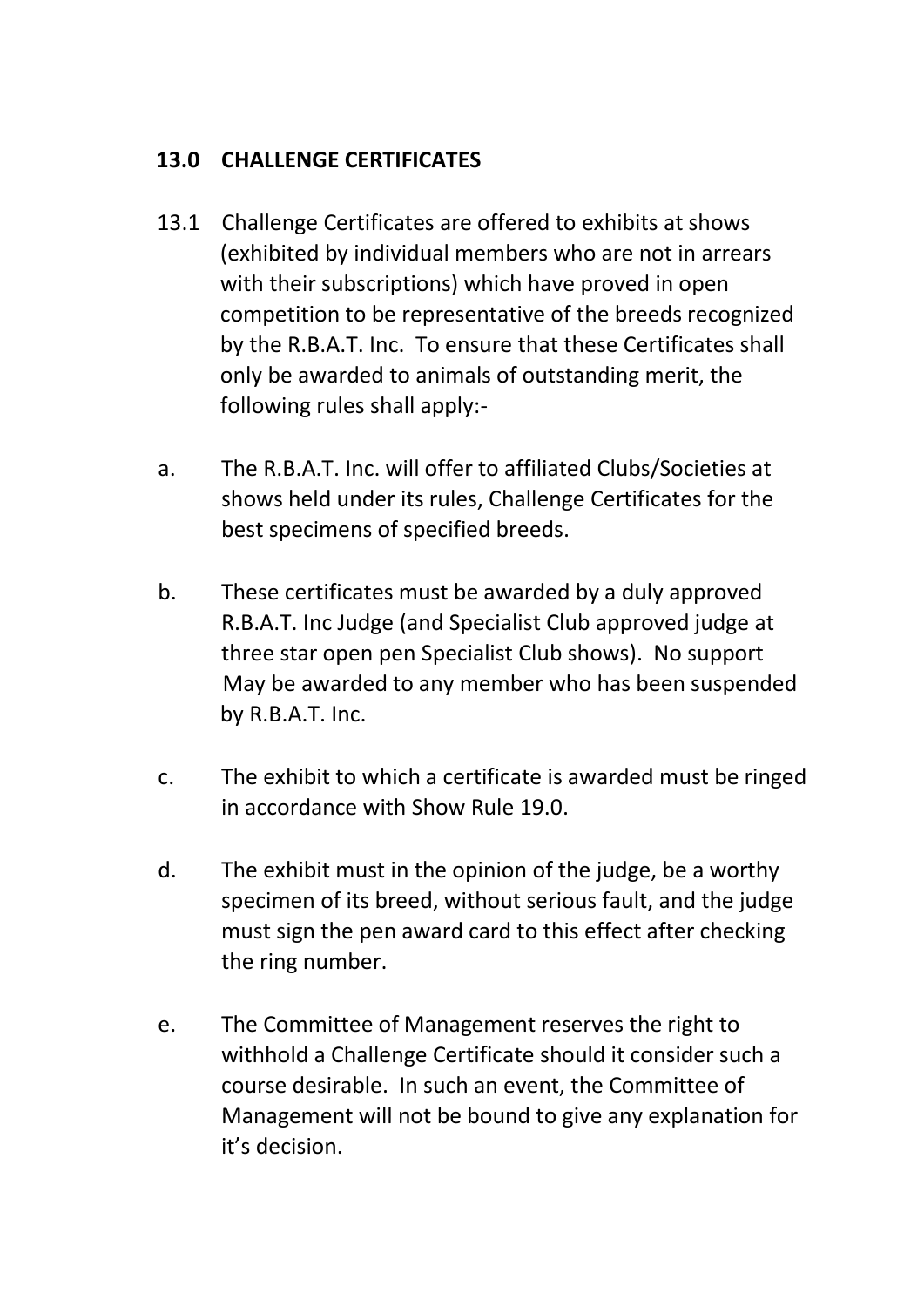- f. Challenge Certificates shall be offered at shows which are open and have a suitable classification and (except in the case of a Specialist Club Show) which cater for all recognized breeds, either by straight breed classes or any other variety classes.
- g. A straight breed class shall not be used as a duplicate class..
- h. A rabbit shall not be entered in two straight breed classes.
- i. It is not permissible to include in a schedule any class described as "may be duplicated". Classes must either be straight breed classes or duplicate classes.
- j. Challenge Certificates are offered to all breeds and varieties or colours and must be claimed by the Club/Society, where a straight breed class is scheduled.

# **14.0 GRADING OF CHALLENGE CERTIFICATES**

14.1 The challenge Certificate bear the number of stars corresponding to the grading of the show.

# **15.0 A.O.V. (ANY OTHER VARIETY) CHALLENGE CERTIFICATES**

15.1 At all types of Challenge Certificate supported shows, an A.O.V. Challenge Certificate must be claimed by each section in order to allow every exhibit at the show a chance Of winning a Challenge Certificate unless all breeds in that section, are covered by their own Challenge Certificates.

# **16.0 DIPLOMAS**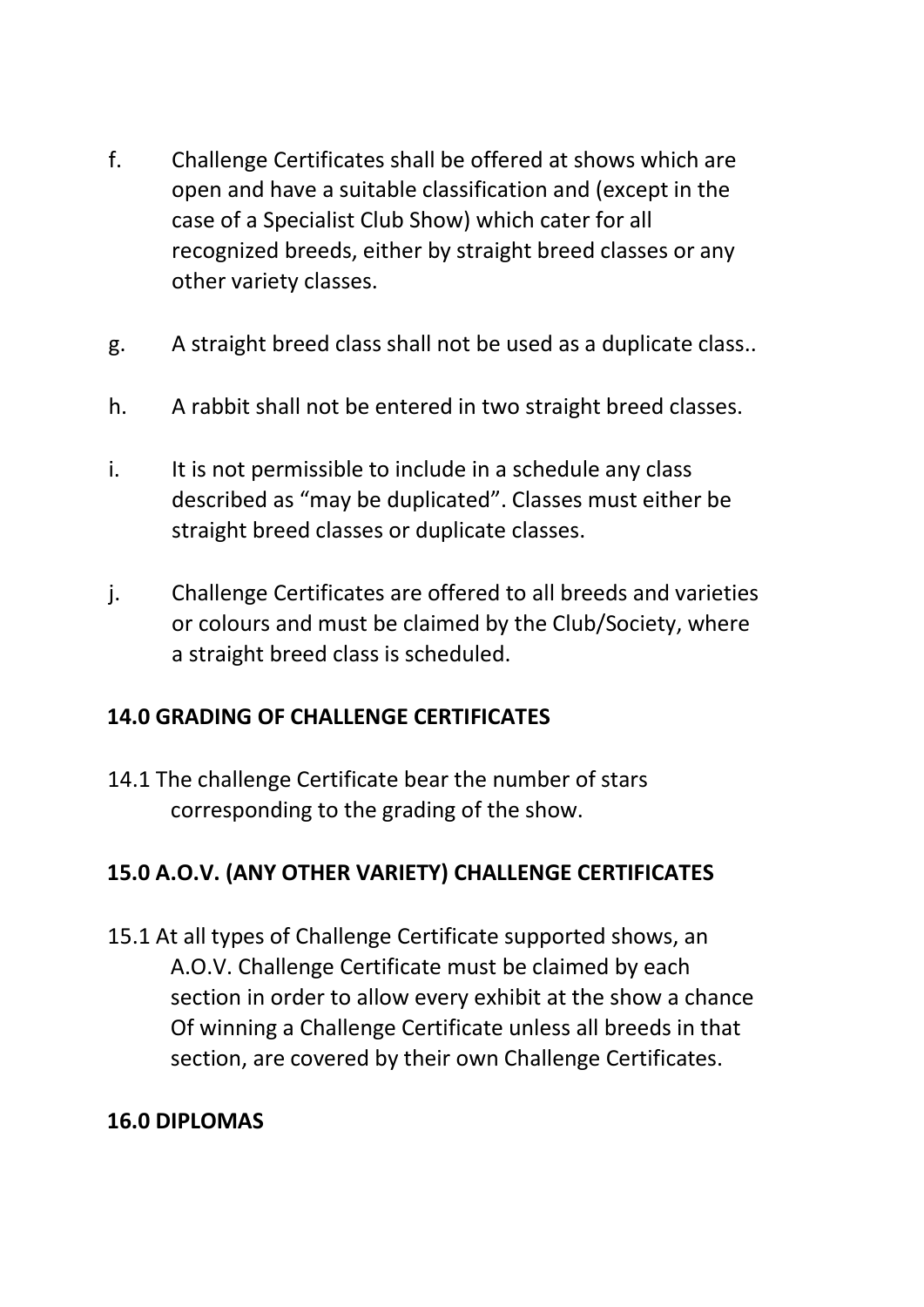- 16.1 The R.B.A.T. Inc will offer to affiliated Clubs/Societies at shows held under it's rules one or more Diplomas as follows according to the number of Challenge Certificates claimed:-
	- Best In Show Best Fancy Best Lop Best Normal Fur or Rex Best Normal Fur Best Rex

Special Diplomas are granted for local shows (i.e. Table Shows).

- 16.2 Diplomas may only be won by individual members who are not in arrears with their Subscriptions.
- 16.3 Diplomas are granted subject to the same conditions as are indicated in the regulations Above regarding Challenge Certificates, and provided that (except in the case of Specialist Club Show) three Challenge certificates are offered in the appropriate Sections.
- 16.4 A Diploma for Best in Show is awarded at Specialist Club Shows.

#### **17.0 JUVENILE DIPLOMAS**

17.1 Juvenile Diplomas are offered to shows with a minimum number of juvenile straight Breed classes judged to show standard. Classes for juveniles that are not judged to Show standard cannot be offered Diplomas.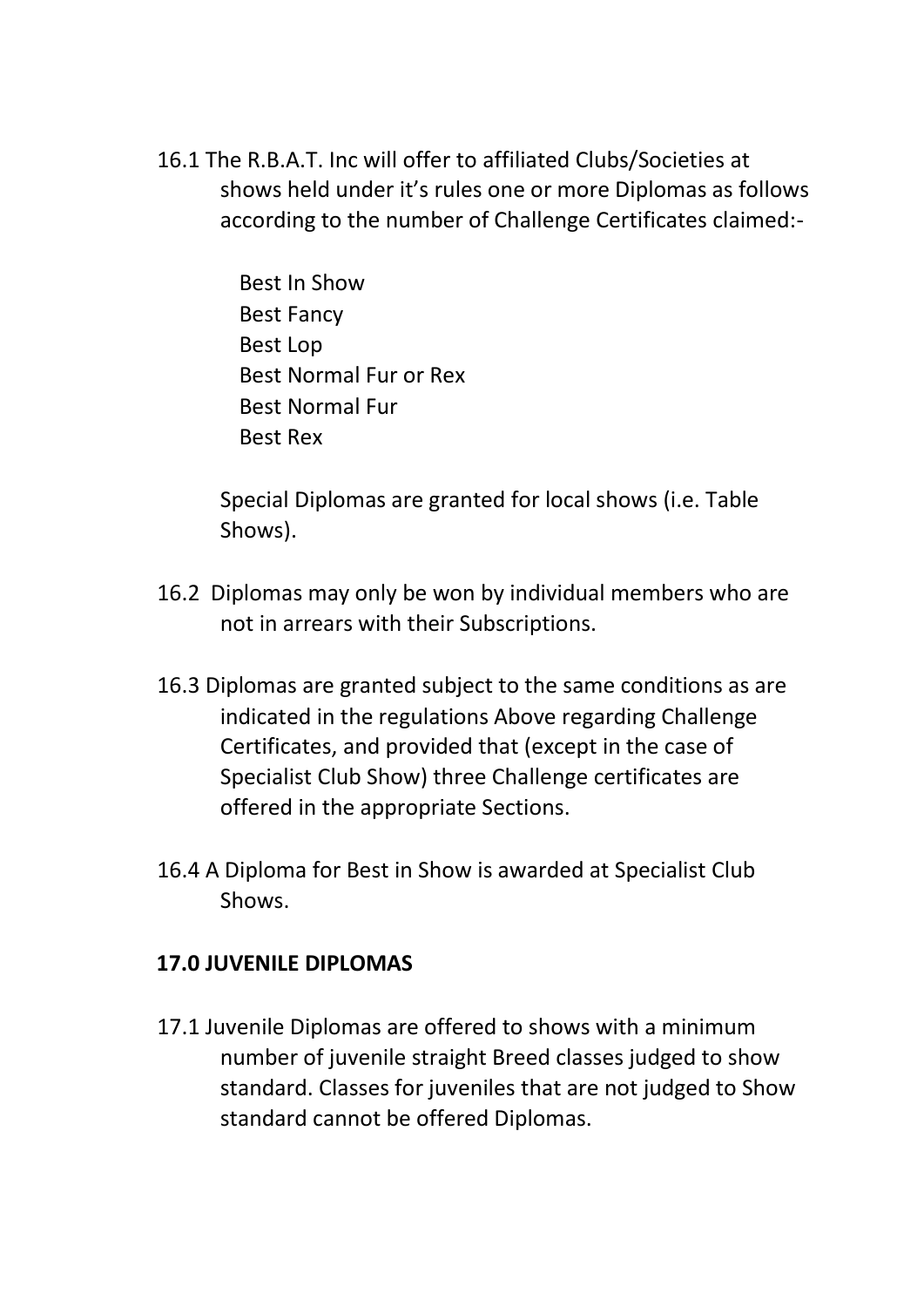- 17.2 A Juvenile Diploma is offered to any juvenile section if there are three straight breed Classes.
- 17.3 If there are three Fancy classes and three Fur classes, then two Juvenile Diplomas are offered.
- 17.4 If there are three Fancy, three Lop, three Normal Fur and three Rex classes, then four Juvenile Diplomas are offered.
- 17.5 There is no charge for Juvenile Diplomas.
- 17.6 Any Juvenile member winning six or more Juvenile Diplomas with one exhibit, is Awarded a plaque.

#### **18.0 JUVENILE CLASSES AND SECTIONS**

18.1 Juvenile classes and sections may be held at all types of open pen shows but Challenge Certificates cannot be offered to these classes or sections.

#### **19.0 LOCAL SHOW (TABLE SHOW) DIPLOMAS**

- 19.1 Any affiliated Club can claim one two, or three Diplomas for each open local show Which it holds. In addition, the Club may claim a Local Show "Best In Show" Diploma, Which is supplied free. This Diploma is purely a Prize Card and does not entitle the Winner to any other prize. A local show is one for which star support cannot be Granted, e.g. it may not be a pen show.
- 19.2 Application must be made at least one month before the date of the show. No Special Form is required. The Club can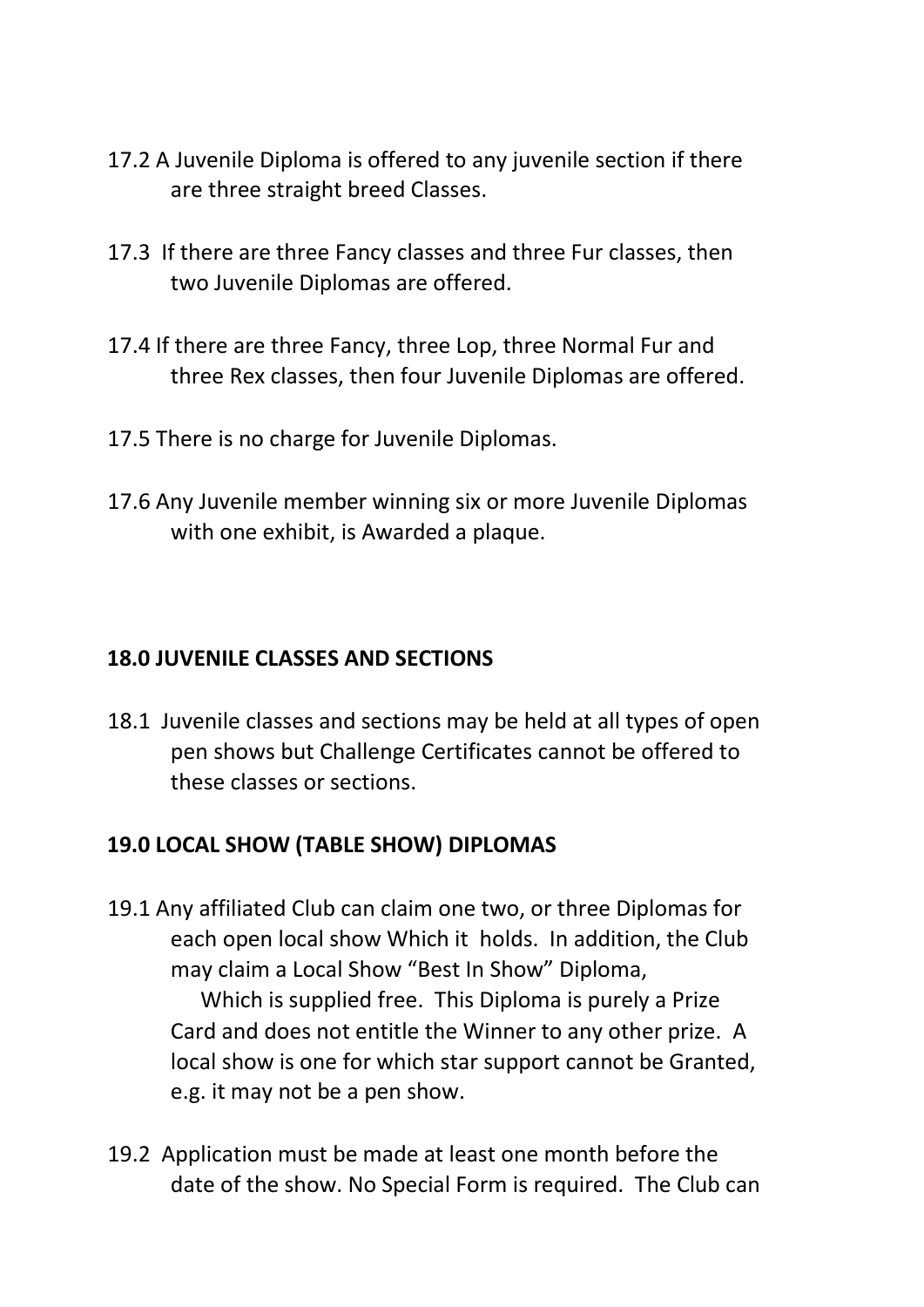make application for as many shows as they like at the at the same time (within reason) in the same letter.

- 19.3 The only condition with regard to the judge is that he/she must be an individual member of The R.B.A.T.Inc. There is no need for the Club/Society to give the name of the judge When applying for diplomas, providing they make certain that the judge is an individual Member of the R.B.A.T.Inc.
- 19.4 There is no limit to the number of shows held by any club to which local show diplomas can be offered.
- 19.5 The Diploma cards must be signed by both the judge and the show secretary (after the Details have been completed), but no show returns need to be sent to the R.B.A.T. Inc.
- 19.6 When one Diploma only is claimed, it is to be awarded to the best exhibit in the show. When two Diplomas are claimed, they are awarded to the Best Fancy Exhibit and the Best Fur (i.e. Normal Fur or Rex) exhibit. When four Diplomas are claimed, they are Awarded to the Best Fancy, Best Lop, Best Normal Fur and Best Rex.
- 19.7 All Diplomas won at local shows entitle the exhibitor to compete for a plaque.
- 19.8 Any Adult member of R.B.A.T. Inc winning seven Diplomas with the same exhibit, or any Juvenile member of the R.B.A.T.Inc winning five Diplomas with the same exhibit, will, on Application to the Secretary of the R.B.A.T. Inc. be awarded a plaque. As there are no Show returns, the Local Show Diploma cards themselves must be sent in support of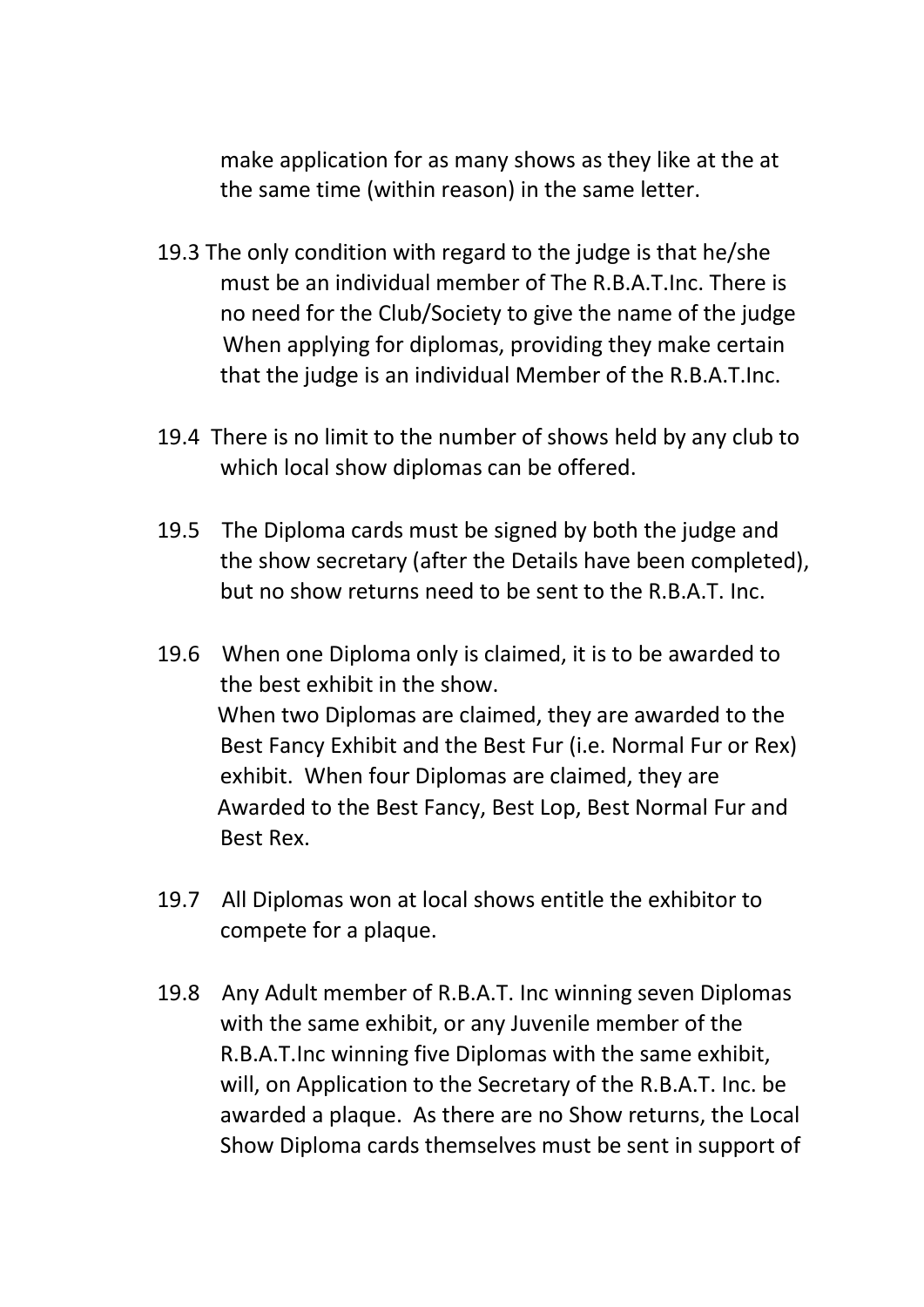the Claim. There is no time limit whatsoever on the period over which the Diplomas need to be won.

#### **20.0 CHAMPION POINTS SYSTEM**

The System appointed by the Rabbit Breeders Association of Tasmania Inc. is as follows :-

| <b>CHAMPION</b>       | Under $(3)$ |
|-----------------------|-------------|
| Judges $-15$ points   |             |
| <b>GRAND CHAMPION</b> | Under $(4)$ |
| Judges - 20 points    |             |
| SUPREME CHAMPION      | Under (5)   |
| Judges - 25 points    |             |

These points are taken from Challenge Certificates and Diplomas **GENERAL REGULATIONS** 

These regulations were approved by the Committee of Management of the Rabbit Breeders Association of Tasmania Inc. and the effective date of operation is the 22.8.1993 and amended On the 26.6. 2009.

#### **1.0 PERPETUAL CHALLENGE TROPHIES**

- 1.1 The Perpetual Challenge Trophies held by the Rabbit Breeders Association of Tasmania Inc Are the property of the Club and cannot be won outright, and shall be offered for annual Competition under the conditions stated hereafter.
- 1.2 The Perpetual Challenge Trophies shall only be won by individual members of the R.B.A.T. Inc and members joining the Club as new members must forward their financial dues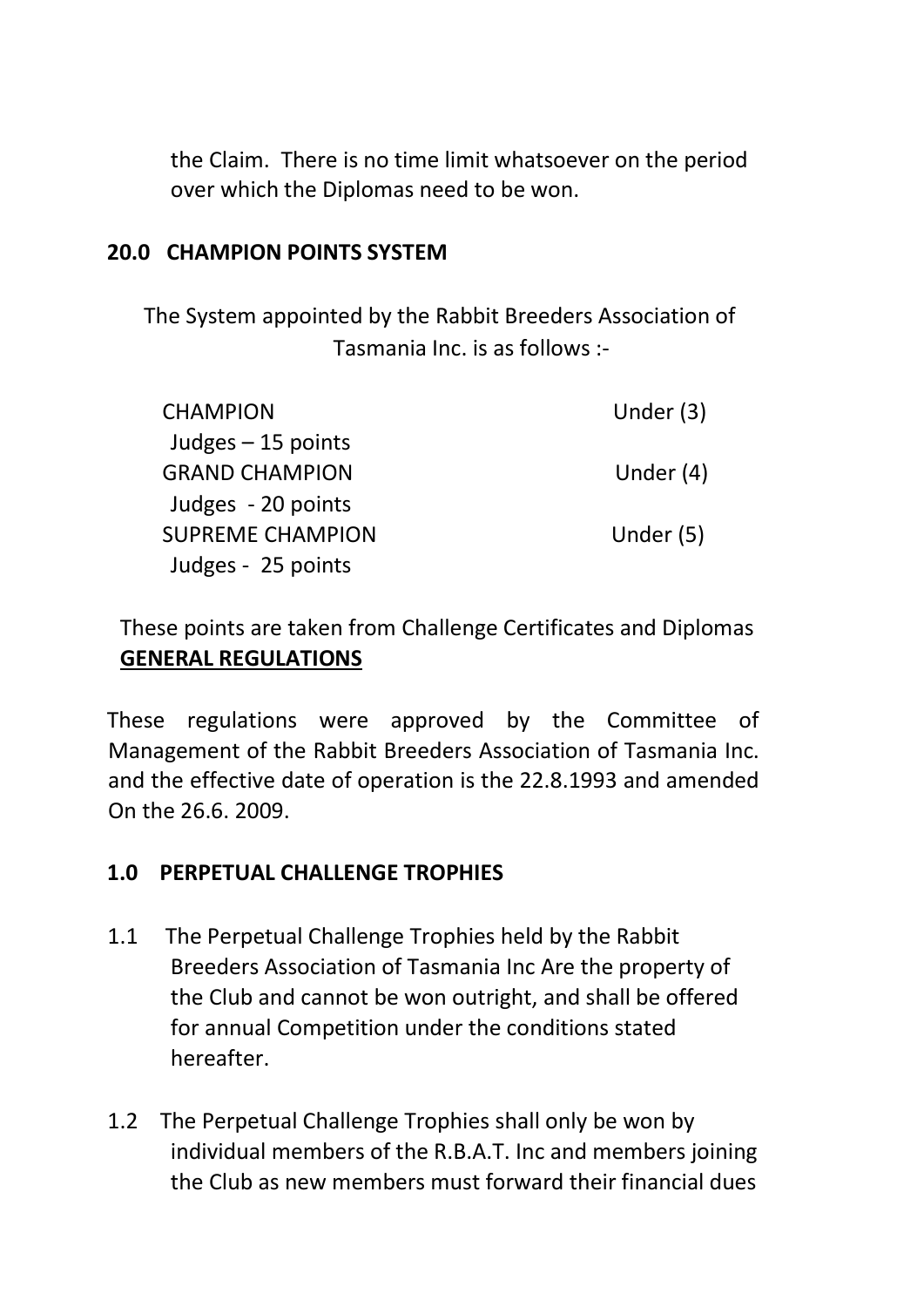so as To reach the Secretary of the Club at least 1 month prior to the opening of the show.

- 1.3 All the Perpetual Challenge Trophies offered for competition shall be awarded only where they have been won according to the awards of approved judges.
- 1.4 All the Perpetual Challenge Trophies shall be returned by the holders in the same good Order and condition in which they were received within one week upon written application for them from the Secretary.

### **2.0 STUD PREFIXES**

2.1 A stud prefix (not being a properly registered trade mark) shall not be recognized unless duly registered with the R.B.A.T. Inc. Individual members shall have the privilege of Registering a prefix subject to the approval of the Committee of Management, and no Member except the person in whose name a prefix is registered shall be allowed to use it.

 A stud prefix shall consist of no more than two words and shall not be named after a Town or place or a famous person.

- 2.2 All stud prefixes registered by the Rabbit Breeders Association of Tasmania Inc shall be Operative on and after the approval is granted.
- 2.3 The fee registering a stud prefix shall not be subject to renewal and must accompany the Application for registration. The registration of the stud prefix will lapse upon the individual Member ceasing to be a member of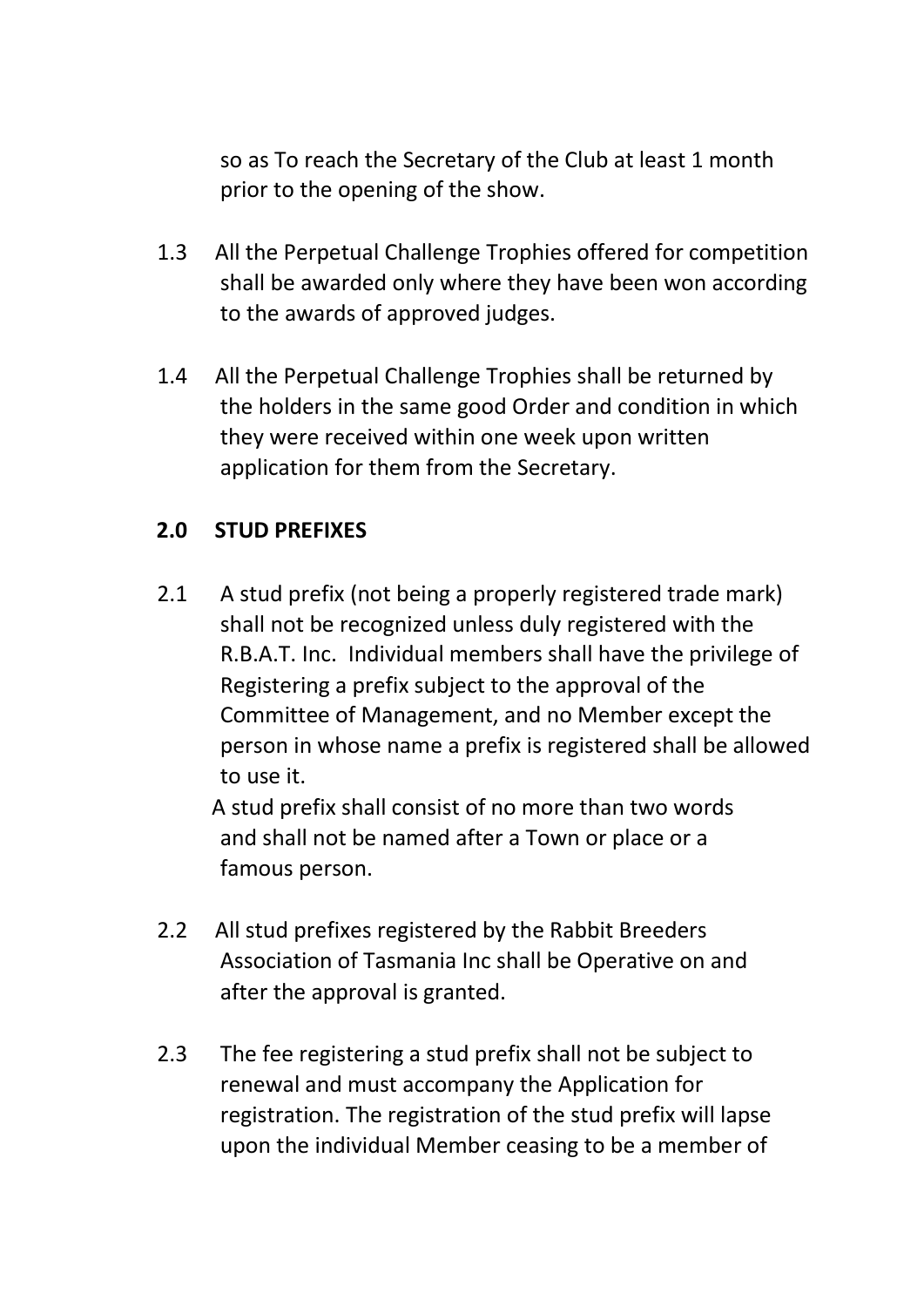the Rabbit Breeders Association of Tasmania Inc. The Once only fee for a prefix stud registration shall be set by the Committee year to year.

- 2.4 The Committee of Management reserves the right to cancel the use of a stud prefix at any Time and should such action be taken, the individual member shall not be entitled to the Repayment of any registration fees paid in respect thereof.
- 2.5 The right to hold and use a registered stud prefix shall terminate immediately upon the Committee of Management being satisfied that there is in existence a properly registered Trademark of the same name likely to cause confusion with the one registered with the R.B.A.T Inc and in such event, the individual member whose registered stud prefix ceases, Shall not be entitled to the repayment of any registration fees paid in respect thereof.

#### **3.0. R.B.A.T. INC. DISTRICT ADVISERS**

- 3.1 The Committee of Management will appoint and publish a list of accredited R.B.A.T.Inc. District Advisers (referred to as an accredited representative in Show Rule 50.0) who will be willing to offer practical advice relating to Rabbit keeping to individual members and to members of Affiliated Associations, Clubs, and Societies, etc.
- **3.2.** Whilst every care will be taken, the Committee of Management cannot accept any Legal Liability for advice given.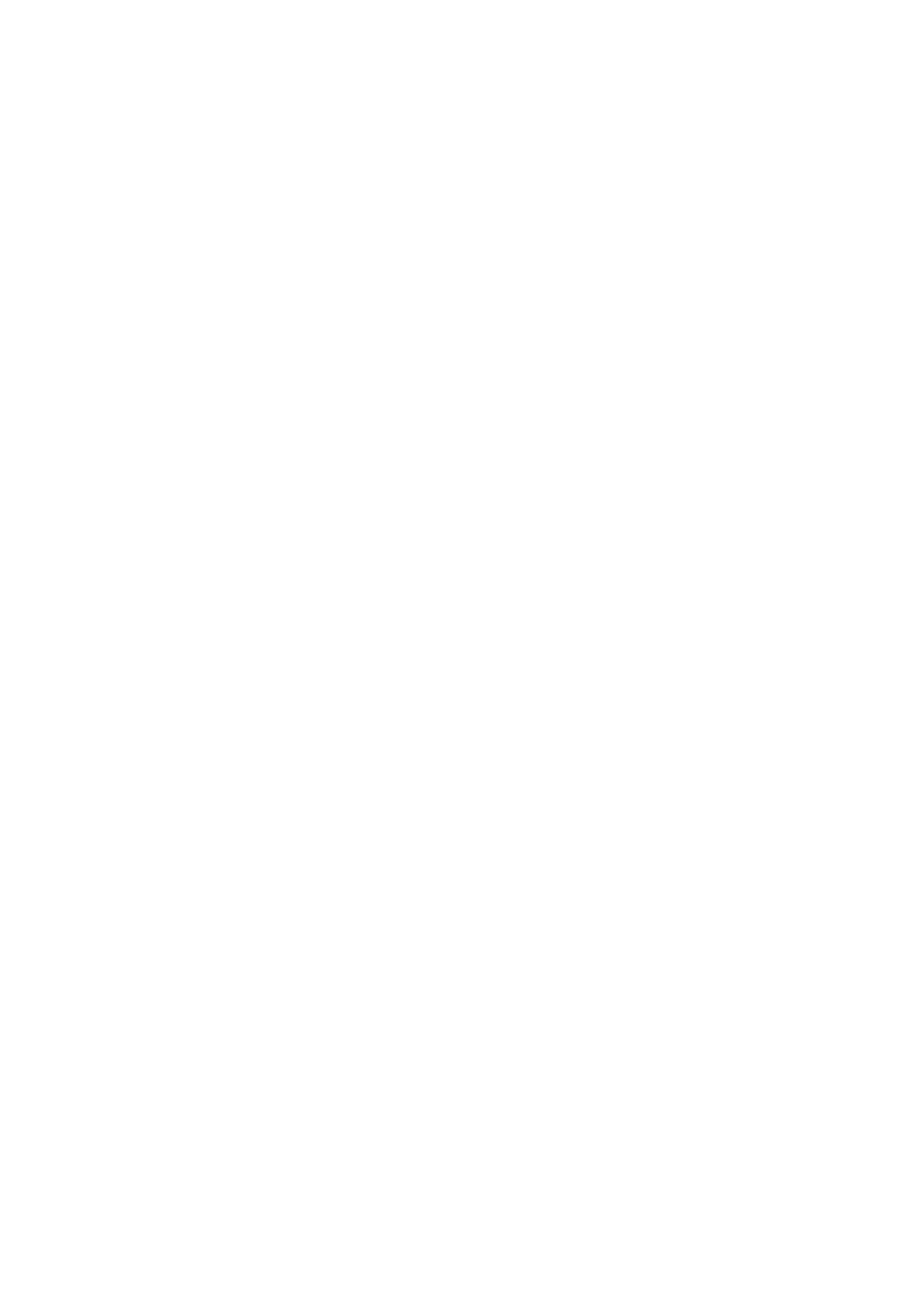# **4.0 DISEASE, QUARANTINE AND SHOWING**

- **4.1** If you knowingly have RCD or any other contagious disease in your rabbitry and then show, Judge, Steward or handle rabbits at a show and this can be proved by our Complaints Committee, then a life expulsion from RBAT Inc Membership and Showing will be imposed.
- **4.2** Any member in whose rabbitry a case of RCD or any other contagious disease is confirmed may not Show, Judge, Steward or handle rabbits belonging to others until the elapse of a 120 day period following the last death of a rabbit due to these diseases.
- **4.3** Interstate Judges will be provided with a Judging Acceptance Slip requesting Traveling Expenses Etc. and also included will be the question – Have you had RCD or any other contagious diseases in your rabbitry within the last 120 days or any unexplained deaths. It is compulsory that this Form be returned to Committee before we accept them for their appointment.
- **4.4** No person knowingly having RCD or any other contagious diseases in their rabbitry is permitted to sell stock of any age for a period of 120 days following the last death due to RCD or any other contagious diseases. Any person knowingly doing the above and this can be proved by our Complaints Committee, then a life expulsion from RBAT Inc Membership and Showing will be imposed.
- **4.5** That RBAT Inc. highly recommends that any rabbits having suffered unexplained deaths within a rabbitry be sent for Veterinary Testing for RCD and or confirmation thereof. Any person unable or unwilling to have Veterinary Testing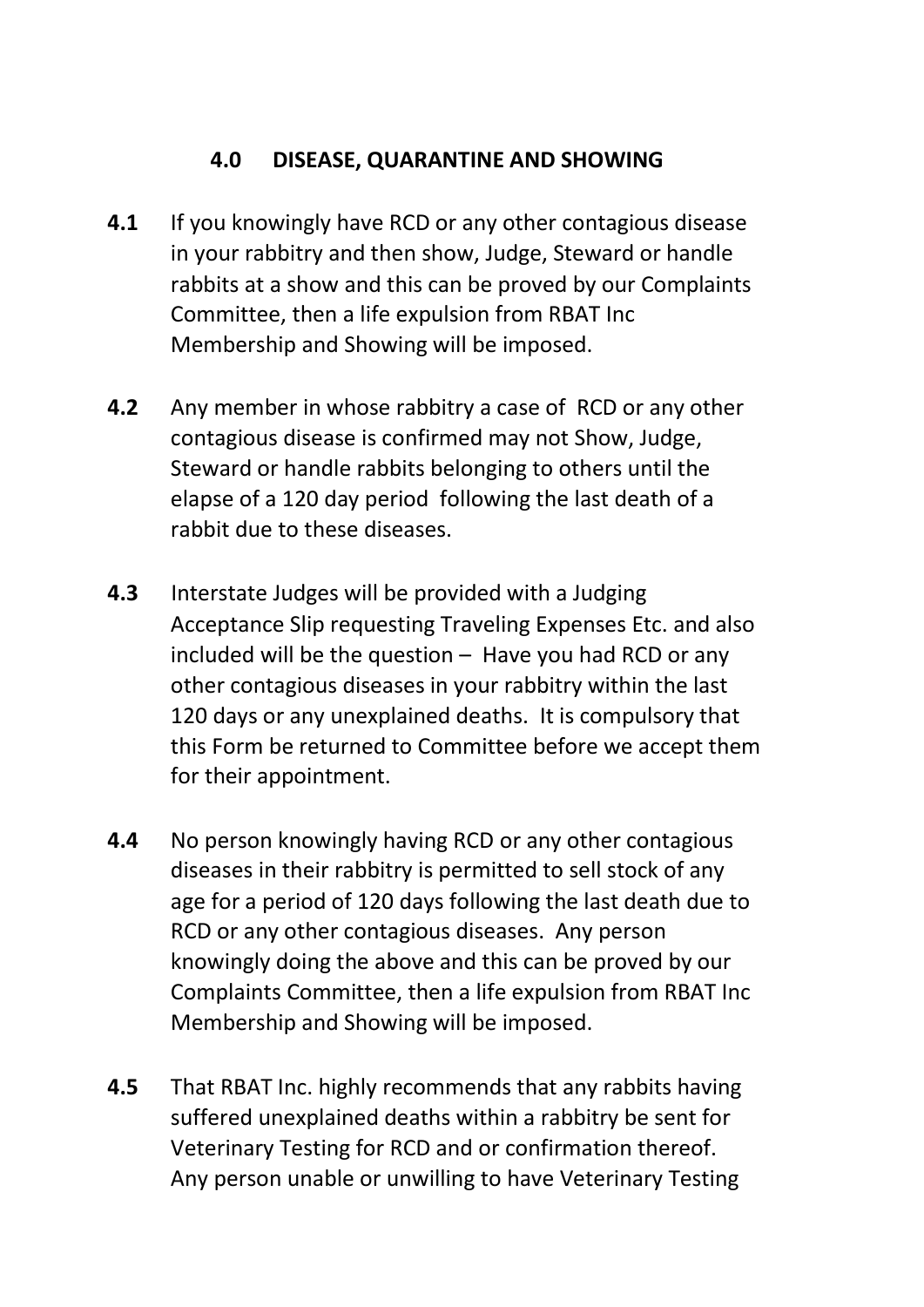performed are automatically placed into a 120 day quarantine period.

**4.6** Members are to avoid rabbit related activities (Where rabbits are present) for a period of 30 days after their last death.

These Rules relating to RCD were put in place on the  $25<sup>th</sup>$  January, 1997 and amended to include other Contagious diseases on the  $24<sup>th</sup>$  April, 1999. Rule change on the  $4<sup>th</sup>$  April 2012 and again on the  $8<sup>th</sup>$  September 2012. Rule change on 15<sup>th</sup> August, ratified  $9<sup>th</sup>$ Septembe

 2017 to reflect 120 day Quarantine Period to be imposed not 3 months.

#### **SHOW RULES**

Regulations relating to the R.B.A.T. Inc

Support

General Regulations 22nd August 1993

Amending & Updating 26th June 2009

Amended & Updated Changes 24th September, 2011